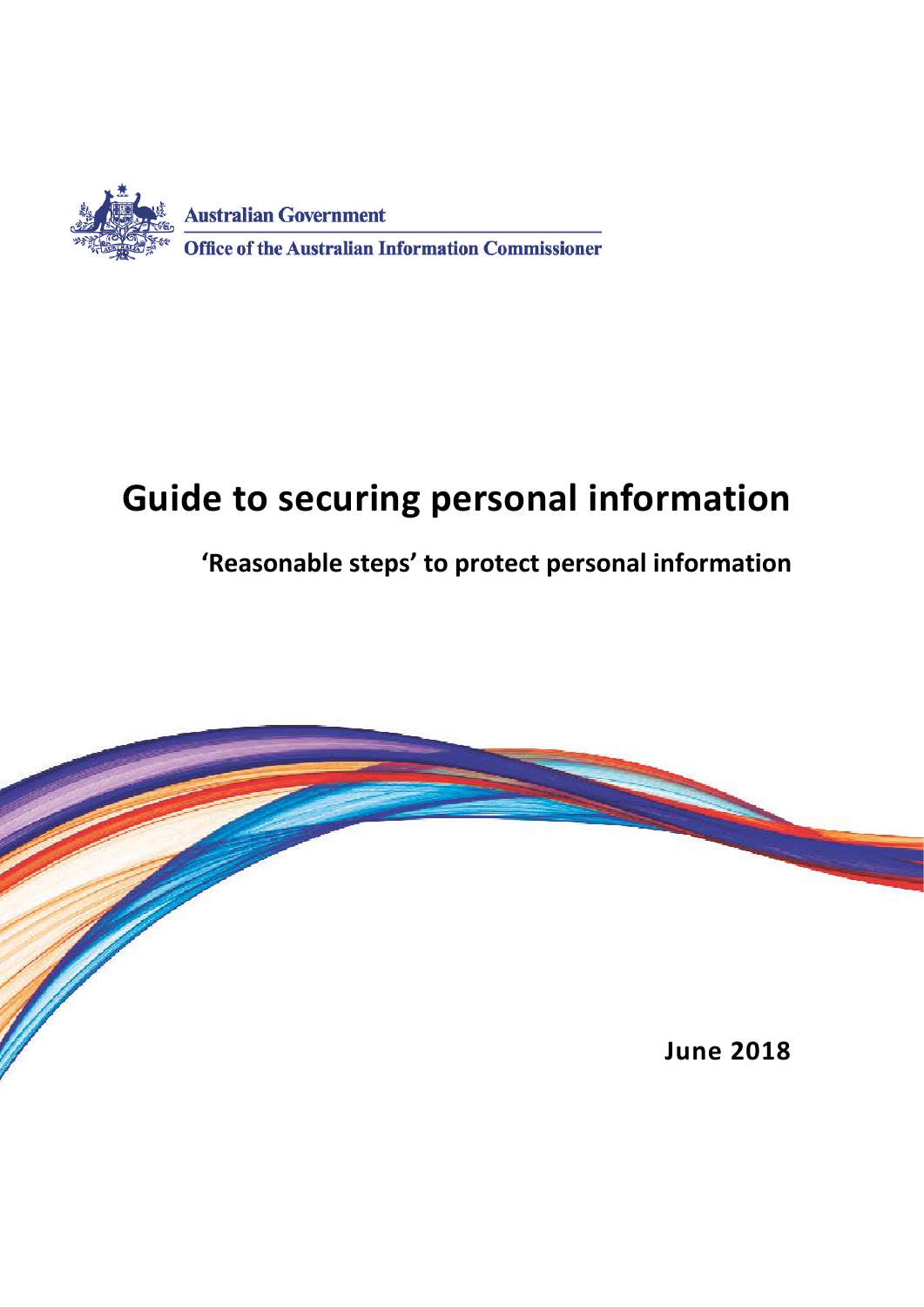## **Contents**

| 4. Taking appropriate steps and putting into place strategies to protect personal |  |
|-----------------------------------------------------------------------------------|--|
|                                                                                   |  |
| Part A - Circumstances that affect assessment of reasonable steps  12             |  |
|                                                                                   |  |
|                                                                                   |  |
|                                                                                   |  |
|                                                                                   |  |
|                                                                                   |  |
|                                                                                   |  |
|                                                                                   |  |
|                                                                                   |  |
|                                                                                   |  |
|                                                                                   |  |
|                                                                                   |  |
|                                                                                   |  |
|                                                                                   |  |
|                                                                                   |  |
|                                                                                   |  |
|                                                                                   |  |
|                                                                                   |  |
|                                                                                   |  |
|                                                                                   |  |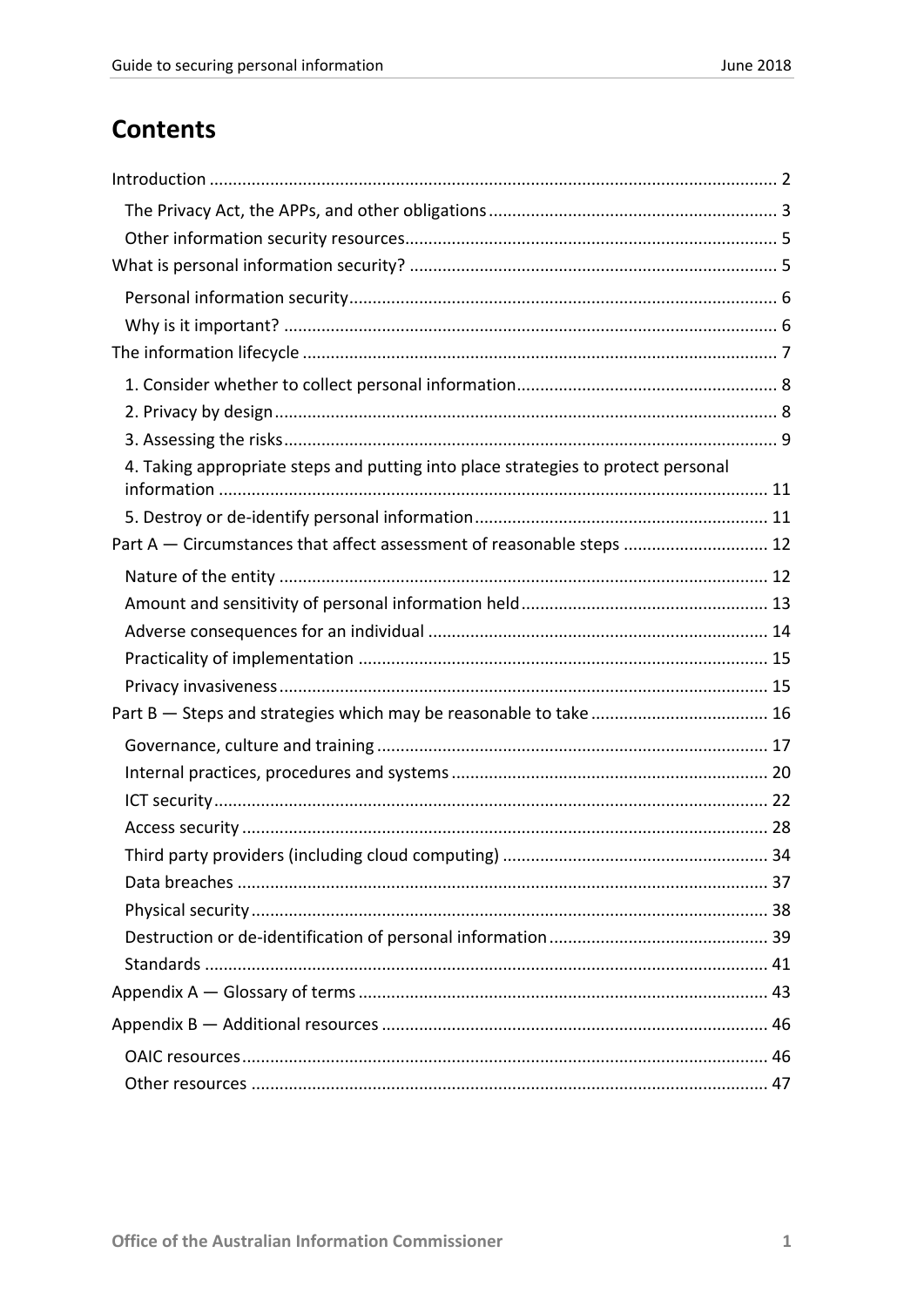## <span id="page-2-0"></span>**Introduction**

This 'Guide to securing personal information' (Guide) provides guidance on the reasonable steps entities are required to take under the *[Privacy Act 1988](http://www.comlaw.gov.au/Series/C2004A03712)* (Cth) (Privacy Act) to protect the personal information they hold from misuse, interference, loss, and from unauthorised access, modification or disclosure. It also includes guidance on the reasonable steps entities are required to take to destroy or de-identify personal information that they hold once it is no longer needed (unless an exception applies).

This guide is intended for use by entities<sup>[1](#page-2-1)</sup> covered by the Privacy Act, including organisations, agencies, credit reporting bodies (CRBs), credit providers and tax file number recipients.<sup>[2](#page-2-2)</sup> However, this guide may also be relevant to organisations not subject to the Privacy Act as a model for better personal information security practice.

This guide is not legally binding. However, the Office of the Australian Information Commissioner (OAIC) will refer to this guide when undertaking its Privacy Act functions, including when investigating whether an entity has complied with its personal information security obligations (s 40) or when undertaking an assessment (s 33C). Information on when and how we might exercise our regulatory powers is available in the OAIC's *[Privacy regulatory action policy](https://www.oaic.gov.au/about-us/our-regulatory-approach/privacy-regulatory-action-policy/)*.

Entities subject to the Privacy Act should read this guide in conjunction with the *[Australian Privacy Principles guidelines](https://www.oaic.gov.au/agencies-and-organisations/app-guidelines/)* (APP guidelines). The APP guidelines outline the mandatory requirements of the Australian Privacy Principles (APPs), how the OAIC will interpret the APPs, and matters the OAIC may take into account when exercising functions and powers under the Privacy Act. Entities should also read this guide in conjunction with the OAIC's guidance on data breach notification, which includes detailed information about the mandatory requirements for reporting serious data breaches under the Privacy Act.<sup>[3](#page-2-3)</sup>

The introductory sections of this guide include a discussion of what is personal information security, why you should have it, and how you should protect personal information through the stages of its lifecycle. Part A discusses five general circumstances that affect what steps an entity should take to protect personal information. Under nine broad topics, Part B outlines examples of key steps and strategies you should consider

<span id="page-2-1"></span> $1$  We have used the term 'entity' throughout this guide to refer to all agencies and organisations subject to one or more of the provisions of the Privacy Act.

<span id="page-2-2"></span><sup>&</sup>lt;sup>2</sup> For more information on the jurisdiction of the Privacy Act, see Who has responsibilities under the Privacy [Act?](https://www.oaic.gov.au/privacy-law/rights-and-responsibilities#who-has-responsibilities-under-the-privacy-act)

<span id="page-2-3"></span><sup>&</sup>lt;sup>3</sup> To access the OAIC's guidance on data breach notification, see ou[r Notifiable Data Breaches scheme](https://www.oaic.gov.au/privacy-law/privacy-act/notifiable-data-breaches-scheme) webpage.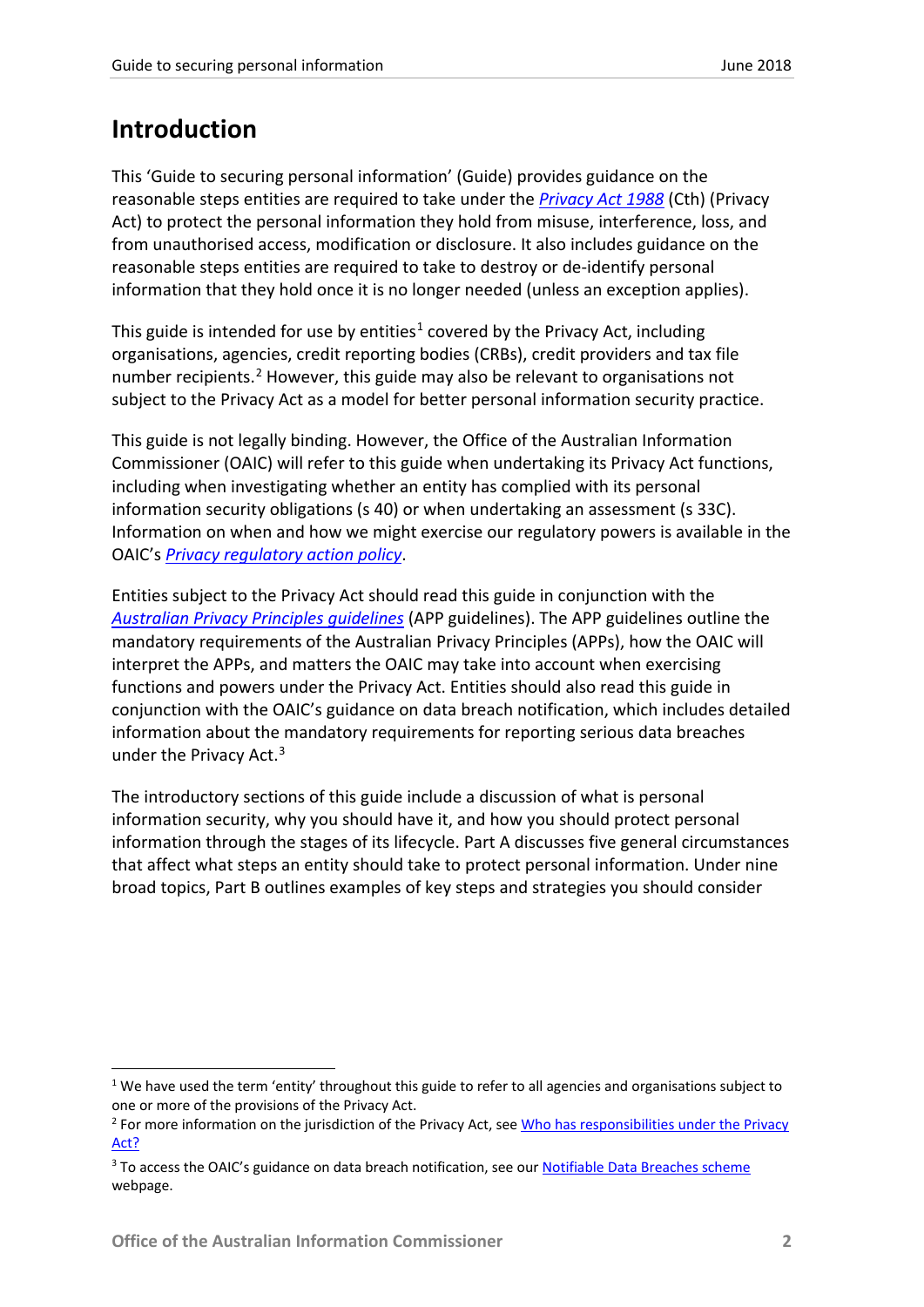taking to protect personal information including a number of questions you should ask yourself when considering or implementing these steps or strategies.

This guide assumes some knowledge of privacy and security concepts. Additional information and resources are available in Appendix B.

## <span id="page-3-0"></span>**The Privacy Act, the APPs, and other obligations**

### *The Privacy Act and the APPs*

The Privacy Act includes 13 APPs that regulate the handling of personal information by certain organisations and Australian Government (and Norfolk Island) agencies (APP entities).

APP 11 requires APP entities to take active measures to ensure the security of personal information they hold and to actively consider whether they are permitted to retain this personal information.[4](#page-3-1)

Specifically, APP 11.1 states that an APP entity that holds personal information must take reasonable steps to protect the information from **misuse**, **interference** and **loss**, as well as **unauthorised access**, **modification** or **disclosure.**[5](#page-3-2)

Under APP 11.2, APP entities must also take reasonable steps to destroy or de-identify the personal information they hold once it is no longer needed for any purpose for which it may be used or disclosed under the APPs.<sup>[6](#page-3-3)</sup> This requirement does not apply where personal information is contained in a 'Commonwealth record' or where the entity is required by law or a court/tribunal order to retain the personal information.[7](#page-3-4)

An entity 'holds' personal information 'if the entity has possession or control of a record that contains the personal information'.[8](#page-3-5) The term 'holds' extends beyond physical possession to include a record that an entity has the right or power to deal with. For example, an entity that outsources the storage of personal information to a third party,

<span id="page-3-1"></span> <sup>4</sup> See Explanatory Memorandum, *[Privacy Amendment \(Enhancing Privacy Protection\) Bill 2012](http://www.comlaw.gov.au/Details/C2012B00077/Explanatory%20Memorandum/Text)*, p 86.

<span id="page-3-2"></span><sup>5</sup> The six terms listed in APP 11, 'misuse', 'interference', 'loss', 'unauthorised access', 'unauthorised modification' and 'unauthorised disclosure', are not defined in the Privacy Act. See Chapter 11 of the APP guidelines for further guidance on the meaning of these terms. Some of these terms, including 'unauthorised access', 'unauthorised disclosure' and 'loss' are also discussed in the OAIC's guidance on [Identifying eligible data breaches.](https://www.oaic.gov.au/privacy-law/privacy-act/notifiable-data-breaches-scheme/identifying-eligible-data-breaches)

<span id="page-3-3"></span><sup>&</sup>lt;sup>6</sup> APP 4.3 also requires the destruction or de-identification of unsolicited personal information received by an organisation in certain circumstances.

<span id="page-3-4"></span> $<sup>7</sup>$  For more information on destroving or de-identifying personal information see Chapter 11 of the APP</sup> [guidelines](https://www.oaic.gov.au/agencies-and-organisations/app-guidelines/) and the *[De-identification Decision-Making Framework](https://www.oaic.gov.au/agencies-and-organisations/guides/de-identification-decision-making-framework)* published by the OAIC and CSIRO's Data61.

<span id="page-3-5"></span><sup>&</sup>lt;sup>8</sup> See s 6(1) of the **Privacy Act**.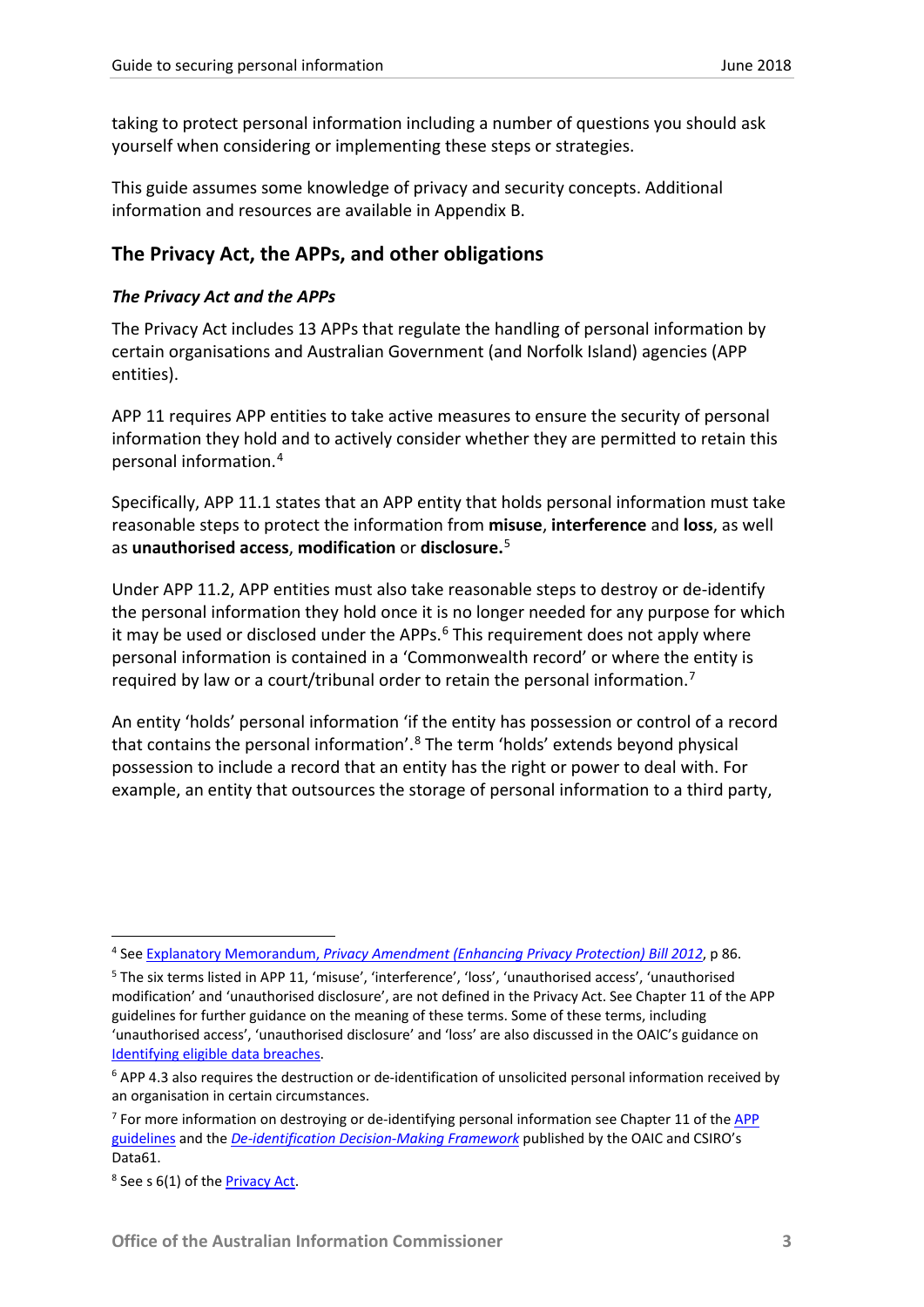but retains the right to deal with that information, including to access and amend it, 'holds' that personal information.[9](#page-4-0)

When considering the security of personal information you also need to be mindful of other obligations under the Privacy Act, such as your obligations under APP 8 (Crossborder disclosure of personal information) and APP 12 (Access to personal information).

## *Notifiable Data Breach (NDB) scheme*

The NDB scheme applies to all entities with existing personal information security obligations under the Privacy Act. The NDB scheme requires entities to notify affected individuals and the Australian Information Commissioner (Commissioner), in the event of an 'eligible data breach'.[10](#page-4-1)

A data breach is eligible if it is likely to result in serious harm to any of the individuals to whom the information relates. Entities must conduct a prompt and reasonable assessment if they suspect that they may have experienced an eligible data breach.<sup>[11](#page-4-2)</sup>

#### *Other obligations*

All entities will also need to be aware of relevant legislation (other than the APPs) that impose other obligations in relation to personal information security.

If you are a credit reporting body or credit provider covered by Part IIIA of the Privacy Act and the registered CR code;[12](#page-4-3) a tax file number recipient covered by the *[Privacy \(Tax File](https://www.legislation.gov.au/Details/F2015L00249)  [Number\) Rule 2015](https://www.legislation.gov.au/Details/F2015L00249)*; a participant in the My Health Record system<sup>[13](#page-4-4)</sup> for the purposes of the *[My Health Records Act 2012;](https://www.legislation.gov.au/Series/C2012A00063)* an entity covered by the *[Healthcare Identifiers Act 2010;](http://www.comlaw.gov.au/Series/C2010A00072)* or a contracted service provider covered by the *[National Cancer Screening Register Act](https://www.legislation.gov.au/Series/C2016A00065)  [2016](https://www.legislation.gov.au/Series/C2016A00065)*, you may have additional personal information security obligations.

Under the *[Public Governance, Performance and Accountability Act 2013](http://www.comlaw.gov.au/Series/C2013A00123)* (PGPA Act), Australian Government agencies must also act in a way that is not inconsistent with the policies of the Australian Government.<sup>[14](#page-4-5)</sup> From the security perspective, these policies include the Attorney-General's Department's *[Protective Security Policy Framework](https://www.protectivesecurity.gov.au/Pages/default.aspx)* and the Australian Signals Directorate's *Australian [Government Information Security Manual](http://www.asd.gov.au/infosec/ism/index.htm)*.

<span id="page-4-0"></span><sup>&</sup>lt;sup>9</sup> Se[e APP guidelines Chapter B: Key concepts.](https://www.oaic.gov.au/agencies-and-organisations/app-guidelines/chapter-b-key-concepts#holds)

<span id="page-4-1"></span> $10$  For more information about what will constitute an 'eligible data breach', see the OAIC's guidance on Identifying eligible data breaches.

<span id="page-4-2"></span><sup>&</sup>lt;sup>11</sup> For more information, see the OAIC'[s Notifiable Data Breaches scheme](https://www.oaic.gov.au/privacy-law/privacy-act/notifiable-data-breaches-scheme) webpage.

<span id="page-4-3"></span> $12$  See ss 20Q and 21S of the [Privacy Act](http://www.comlaw.gov.au/Series/C2004A03712) and cl. 15 of th[e registered CR code.](https://www.oaic.gov.au/privacy-law/privacy-registers/privacy-codes/) The provisions in Part IIIA make it clear whether the obligations in Part IIIA replace relevant APPs or apply in addition to relevant APPs. For example, s 21S states that if a credit provider is an APP entity, APP 11 does not apply to them in relation to credit eligibility information.

<span id="page-4-4"></span><sup>13</sup> Participant is defined in the *[My Health Records Act 2012.](https://www.legislation.gov.au/Series/C2012A00063)*

<span id="page-4-5"></span><sup>&</sup>lt;sup>14</sup> Under s 21 of the PGPA Act the accountable authority of a non-corporate Commonwealth entity must govern the entity in accordance with paragraph 15(1)(a) in a way that is not inconsistent with the policies of the Australian Government. Paragraph 15(1)(a) is about promoting the proper use and management of public resources for which the accountable authority is responsible.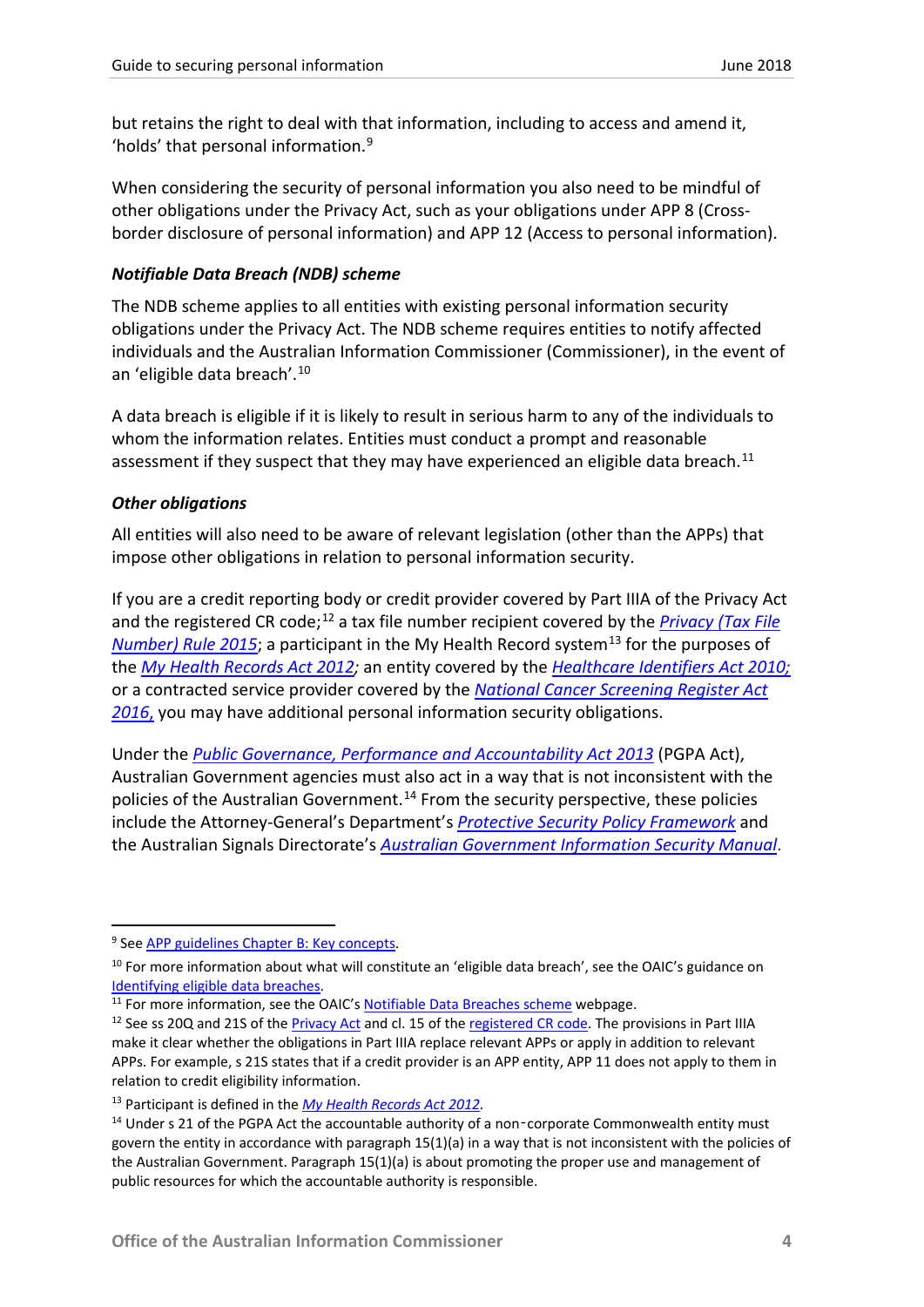These documents articulate the Australian Government's requirements for protective security and standardise information security practices across government.

## <span id="page-5-0"></span>**Other information security resources**

The advice provided in this guide is not intended to be exhaustive and it does not seek to replace any existing government or industry resources regarding information security. Compliance with these resources may be a relevant consideration in meeting the Privacy Act's requirements for personal information security.

Resources related to personal information security are widely available and entities should be aware of any relevant government, industry or technology specific standards, guidance, frameworks or obligations and incorporate these into their information security practices. A list of additional resources is at Appendix B.

## <span id="page-5-1"></span>**What is personal information security?**

Section 6 of the Privacy Act defines 'personal information' as 'information or an opinion about an identified individual, or an individual who is reasonably identifiable.<sup>[15](#page-5-2)</sup> This might include a person's name and address, medical records, bank account details, photos, videos and even information about what an individual likes, their opinions and where they work.

An important subset of personal information in the Privacy Act is 'sensitive information.' Sensitive information is defined in the glossary, and includes health information.<sup>[16](#page-5-3)</sup> The Privacy Act generally affords a higher level of privacy protection to sensitive information than to other personal information.

Whether information constitutes personal information under the Privacy Act will depend on whether an individual can be identified or is 'reasonably identifiable' in the particular circumstances.

Some information may not be personal information when considered on its own. However, when combined with other information held or available to you, it may become 'personal information'. These pieces of information may be collected by, or become available to, you at different times. Whether an individual is 'reasonably identifiable' from that information will depend on a range of factors, including the time and cost that would be involved in re-identifying them.

It is essential that you are able to recognise the dynamic nature of information, and that information can become personal information some time after you have collected it. You should be fully aware of the personal information you handle, where it is kept and the risks associated with that information. If it is unclear whether an individual is 'reasonably

<span id="page-5-2"></span><sup>&</sup>lt;sup>15</sup> The full definition of 'Personal information' is set out in the Glossary section.

<span id="page-5-3"></span><sup>&</sup>lt;sup>16</sup> For more detail on the definition of 'personal information' and 'sensitive information' see the APP guidelines [Chapter B: Key concepts.](https://www.oaic.gov.au/agencies-and-organisations/app-guidelines/chapter-b-key-concepts)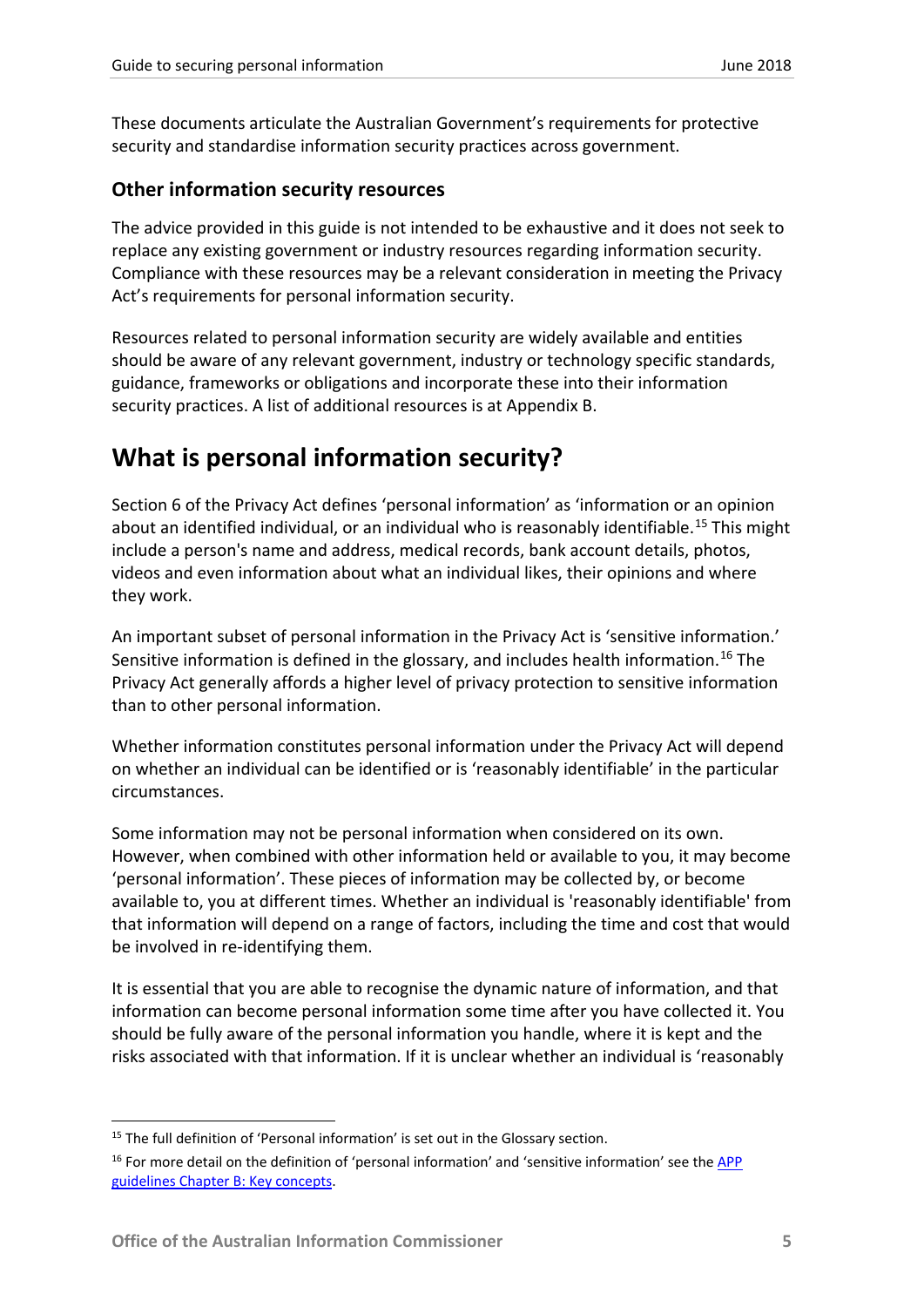identifiable' you should err on the side of caution and treat the information as personal information.

## <span id="page-6-0"></span>**Personal information security**

'Information security' involves all measures used to protect any information generated by an entity or individual, that is not intended to be made publicly available, from compromise, loss of integrity or unavailability.[17](#page-6-2) This can include personal information, security classified information and commercially confidential information.

'Personal information security' is the main focus of this guide and specifically relates to entities taking reasonable steps to protect personal information (including sensitive information) from misuse, interference and loss, as well as unauthorised access, modification or disclosure. This will include consideration of matters before you collect personal information, including whether you should collect it at all.

## <span id="page-6-1"></span>**Why is it important?**

Personal information security is about more than just ensuring compliance with the requirements of the Privacy Act. If you mishandle the personal information of your customers, it can cause a financial or reputational loss to the customer. In turn, this can also lead to a loss of trust and considerable harm to your reputation. A significant breach may result in a loss of customers or business partners and revenue. Under the NDB scheme, you must, subject to some exceptions, notify individuals who are likely to suffer serious harm as a result of an eligible data breach. You must also notify the Commissioner. [18](#page-6-3)

If personal information that is essential to your functions or activities is lost or altered, it can have a serious impact on your ability to undertake business as usual.

The benefits of applying personal information security to your business practices can include more efficient processes. It also reduces the risk of privacy breaches and the time and resources involved in addressing any breaches that do occur.<sup>[19](#page-6-4)</sup>

<span id="page-6-2"></span> <sup>17</sup> Australian Signals Directorate, *[Australian Government Information Security Manual, Controls manual](https://www.asd.gov.au/publications/Information_Security_Manual_2017_Controls.pdf)* [\[PDF\],](https://www.asd.gov.au/publications/Information_Security_Manual_2017_Controls.pdf) Glossary of Terms – definition of information security, p.314.

<span id="page-6-3"></span><sup>&</sup>lt;sup>18</sup> For more information, refer to the OAIC'[s guidance on the NDB scheme.](https://www.oaic.gov.au/privacy-law/privacy-act/notifiable-data-breaches-scheme)

<span id="page-6-4"></span><sup>&</sup>lt;sup>19</sup> Certain organisations such as the Ponemon Institute [\(www.ponemon.org\)](http://www.ponemon.org/) have sought to quantify the cost of data breaches to business. In its 2017 *[Cost of Data Breach Study: Australia](https://www-03.ibm.com/security/au/en/data-breach/)*, Ponemon found the average data breach cost to a company to be \$2.51m. A copy of the report can be found on the IBM website. Note registration is required to access the report.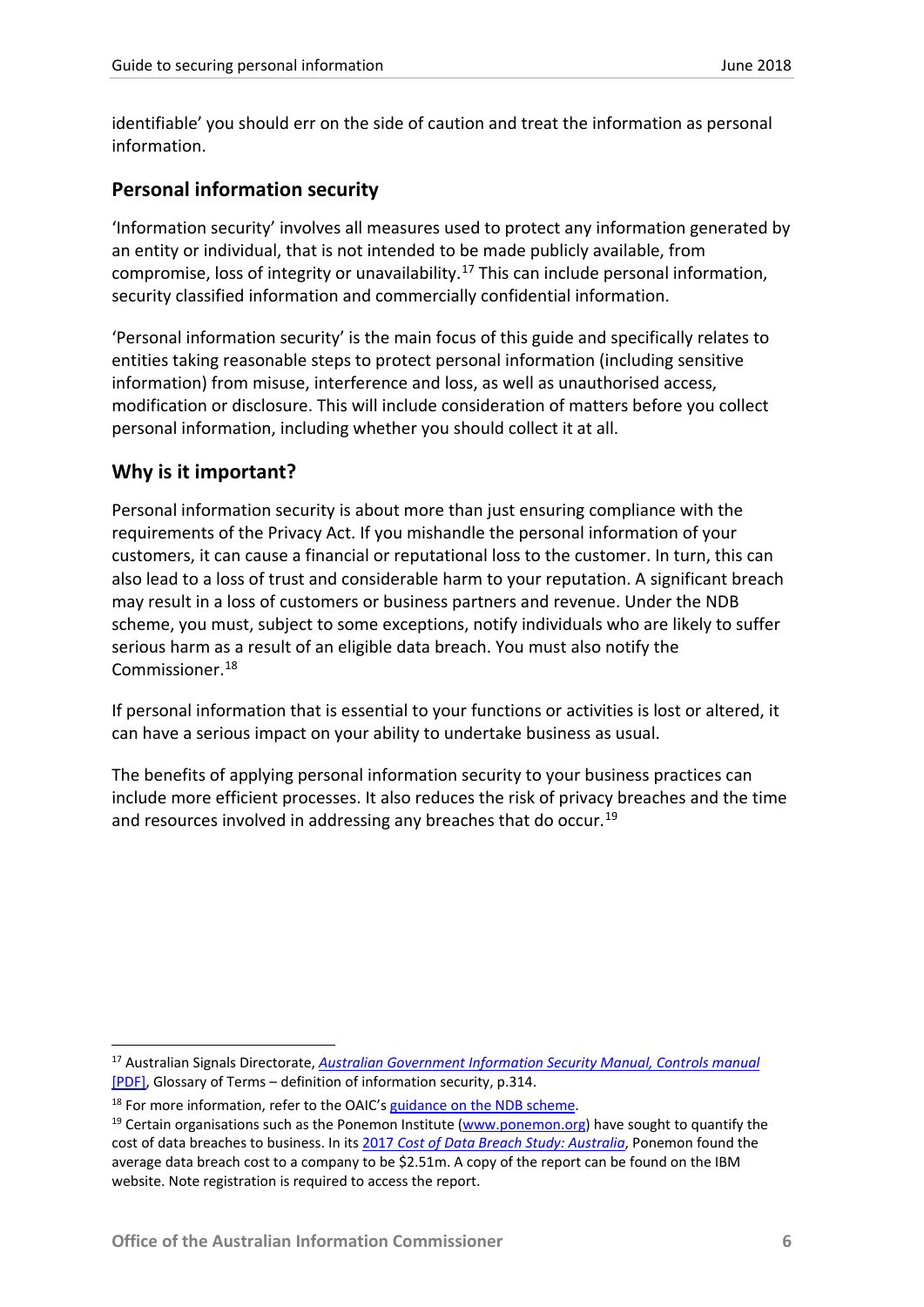Many of the steps and strategies in this guide will also assist you to take reasonable steps to ensure good handling of other types of information, such as commercially confidential information.

## <span id="page-7-0"></span>**The information lifecycle**

If you handle personal information, you should consider how you will protect personal information during the stages of its lifecycle.

Personal information security throughout the lifecycle involves:

- 1. considering whether it is actually necessary to collect and hold personal information in order to carry out your functions or activities
- 2. planning how personal information will be handled by embedding privacy protections into the design of information handling practices
- 3. assessing the risks associated with the collection of the personal information due to a new act, practice, change to an existing project or as part of business as usual
- 4. taking appropriate steps and putting into place strategies to protect personal information that you hold
- 5. destruction or de-identification of the personal information when it is no longer needed.

To effectively protect personal information throughout its lifecycle, you will need to be aware of when and how you are collecting it and when and how you hold it. As noted above, your personal information holdings can be dynamic and change without any necessarily conscious or deliberate action.

Additionally, the lifecycle may include the passing of personal information to a third party for storage, processing or destruction.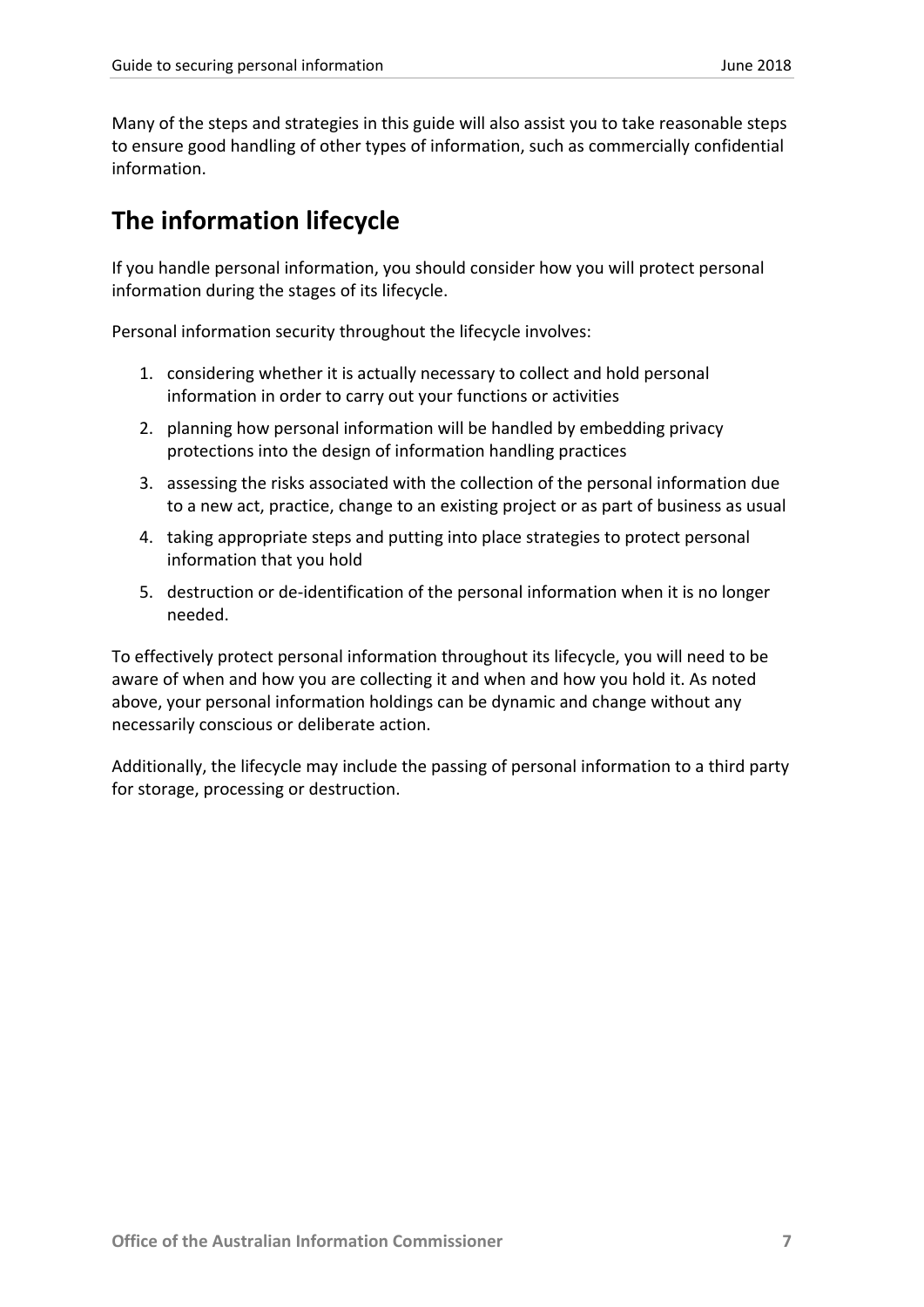

## <span id="page-8-0"></span>**1. Consider whether to collect personal information**

Under APP 3, you should only collect personal information that is reasonably necessary (and for agencies, directly related) to carry out your functions or activities. Overcollection can increase risks for the security of personal information.

Therefore, the first step in managing the security of personal information is to ask whether the collection of personal information is reasonably necessary to carry out your functions or activities.<sup>[20](#page-8-2)</sup> If it is, you should then consider, even if you can collect it, should it be collected? That is, do you really need to collect the personal information or can the collection be minimised?

Personal information that is not collected or is not stored cannot be mishandled.

## <span id="page-8-1"></span>**2. Privacy by design**

APP 1 outlines the requirements for APP entities to manage personal information in an open and transparent way. This includes taking reasonable steps to implement practices, procedures and systems that will ensure compliance with the APPs. The OAIC refers to

<span id="page-8-2"></span> $20$  For agencies it can also be collected if it is 'directly related' to its functions or activities.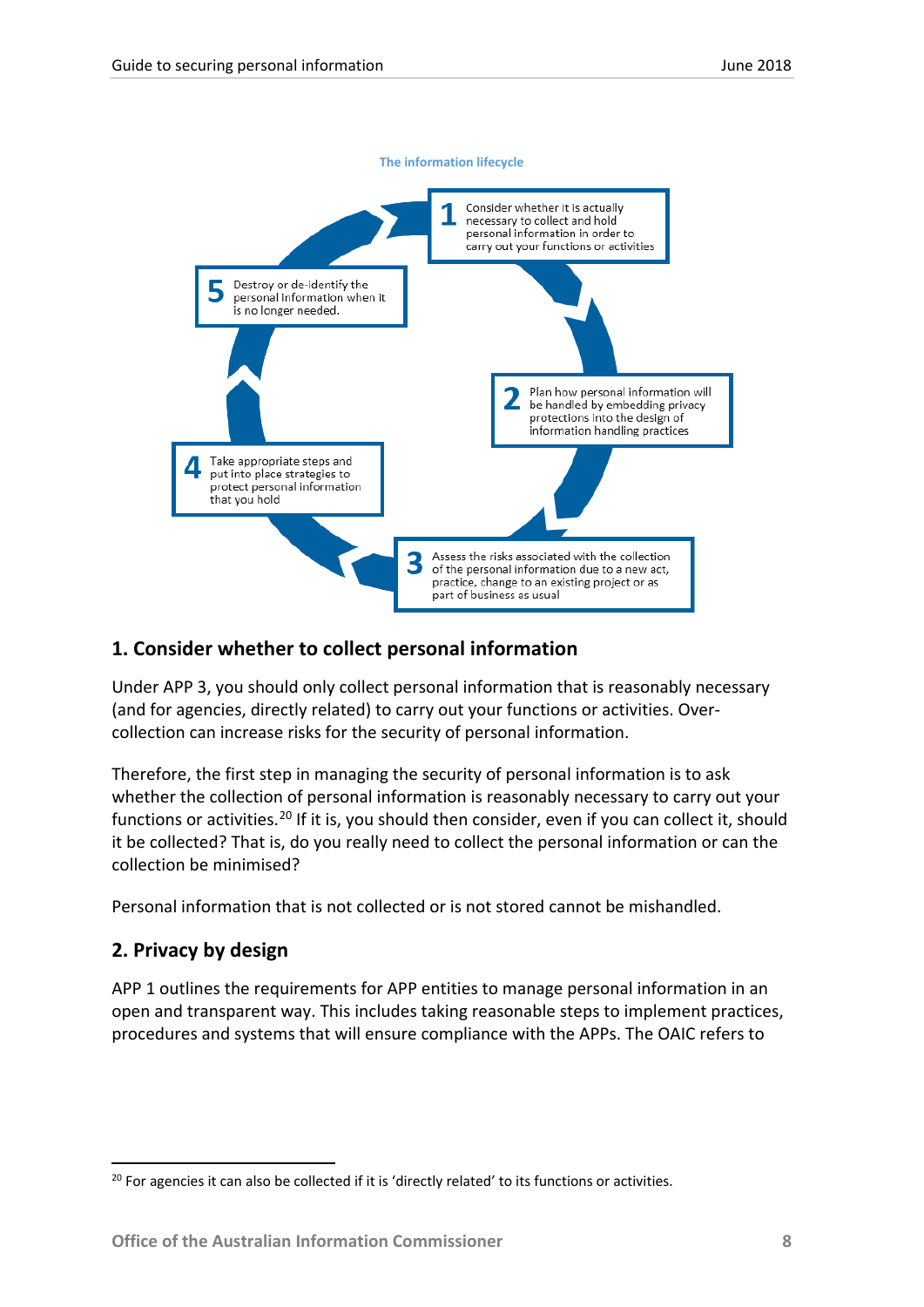this as 'privacy by design'.<sup>[21](#page-9-1)</sup> Privacy should be incorporated into your business planning, staff training, priorities, project objectives and design processes, in line with APP1.

You should design your personal information security measures with the aim to:

- prevent the misuse, interference, loss or unauthorised accessing, modification or disclosure of personal information
- detect privacy breaches promptly
- be ready to respond to potential privacy breaches in a timely and appropriate manner.

You will be better placed to meet your personal information security obligations if you embed them early, including by choosing the appropriate technology and by incorporating measures that are able to evolve to support the changing technology landscape over time. You also need to take into account the rapid development of new and existing technologies and platforms when designing your information security policies and systems.

An important element of 'privacy by design' is to integrate privacy into your risk management strategies (see 'Assessing the risks' below). Robust internal personal information-handling practices, procedures and systems can assist you to embed good personal information handling practices and to respond effectively in the event a privacy breach occurs.

## <span id="page-9-0"></span>**3. Assessing the risks**

Assessing the security risks to personal information is also an important element of 'privacy by design'. You can assess your personal information security risks by conducting a privacy impact assessment (PIA), an information security risk assessment and regular reviews of your personal information security controls. You should use PIAs and information security risk assessments along with regular reviews so that you are aware of the variety of security risks you face, including threats and vulnerabilities, along with the possible impacts before designing and implementing your personal information security framework. They will also assist you in integrating privacy into your risk management strategies.

## *PIAs*

A PIA is a written assessment that identifies the privacy impacts of a proposal and sets out recommendations for managing, minimising or eliminating those impacts. Generally, a PIA should:

- describe the personal information flows in a proposal
- analyse the possible privacy impacts of those flows

<span id="page-9-1"></span><sup>&</sup>lt;sup>21</sup> Privacy-by-design was first developed in the 1990s by Dr Ann Cavoukian, former Privacy and Information Commissioner of Ontario, Canada. Since then, it has been adopted by both private and public sector bodies internationally. For further information, see *[Privacy by Design](https://www.ipc.on.ca/wp-content/uploads/2013/09/pbd-primer.pdf)* [PDF].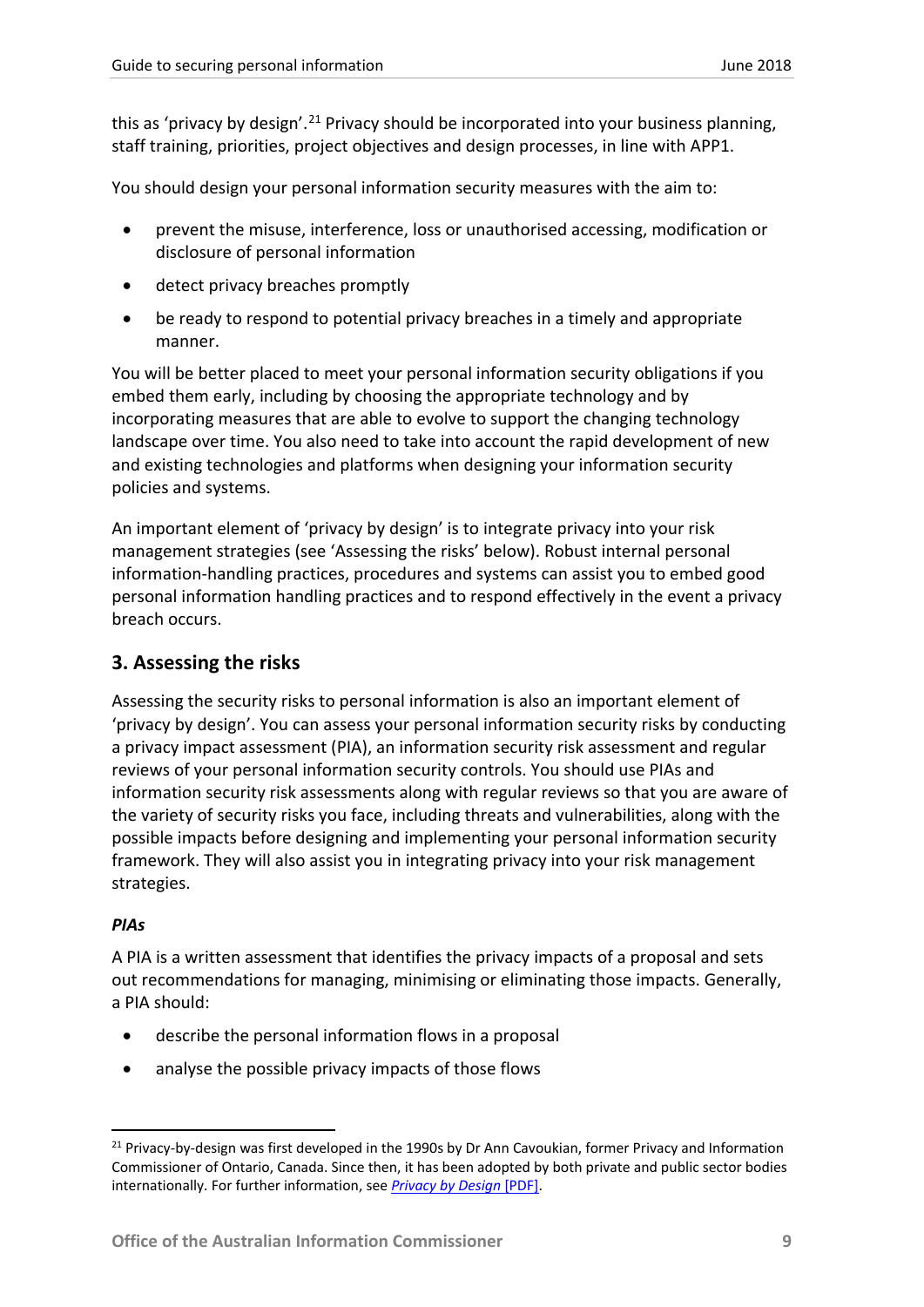- assess the impact the project as a whole may have on the privacy of individuals
- explain how those impacts will be eliminated or minimised.

A PIA, especially one conducted at the early stage of a proposal's development, can assist you to identify any personal information security risks and the reasonable steps that you could take to protect personal information. A PIA can also be seen as an iterative process during the life of any proposal, being updated to take account of changes to the proposal as it evolves.

A detailed [guide to conducting PIAs](https://www.oaic.gov.au/agencies-and-organisations/guides/guide-to-undertaking-privacy-impact-assessments) is available from the OAIC website. The OAIC encourages entities to undertake a PIA for any new proposals across all business activities that involve the handling of personal information.<sup>[22](#page-10-0)</sup> The PIA guide includes a threshold assessment to assist you in determining whether it is appropriate for you to undertake a PIA. It will depend on a proposal's size, complexity and scope and the extent to which it involves personal information. The OAIC also has a [PIA eLearning course](https://www.oaic.gov.au/elearning/pia/) that aims to help entities to conduct an in-house PIA.

While the PIA guide focuses on undertaking PIAs for new projects, you should also consider applying the same principles across your business generally, including existing business operations, to give a greater understanding of the privacy risks that exist currently. Entities should also consider building the use of PIAs into their risk management processes and plans.

## *Information security risk assessments*

You may also need to conduct an information security risk assessment (also known as a threat risk assessment) in conjunction with a PIA. An information security risk assessment is generally more specific than a PIA because it involves the identification and evaluation of security risks, including threats and vulnerabilities, and the potential impacts of these risks to information (including personal information) handled by an entity. As with a PIA, an information security risk assessment can be seen as an iterative process and may be undertaken across your business generally.

The findings of a PIA and information security risk assessment should inform the development of your risk management and information security policies, plans and procedures.

Once the risks have been identified, you should then review your information security controls (virtual and physical) to determine if they are adequate in mitigating the risks. Given that processes, information, personnel, applications and infrastructure change regularly, and given the constantly evolving technology and security risk landscape, regular review and monitoring of personal information security controls is crucial.

<span id="page-10-0"></span><sup>&</sup>lt;sup>22</sup> Under s 33D of th[e Privacy Act,](http://www.comlaw.gov.au/Series/C2004A03712) if an agency proposes to engage in an activity or function involving the handling of personal information and if the OAIC considers that the activity or function might have a significant impact on the privacy of individuals, the OAIC may direct the agency to give the OAIC, within a specified period, a PIA about the activity or function.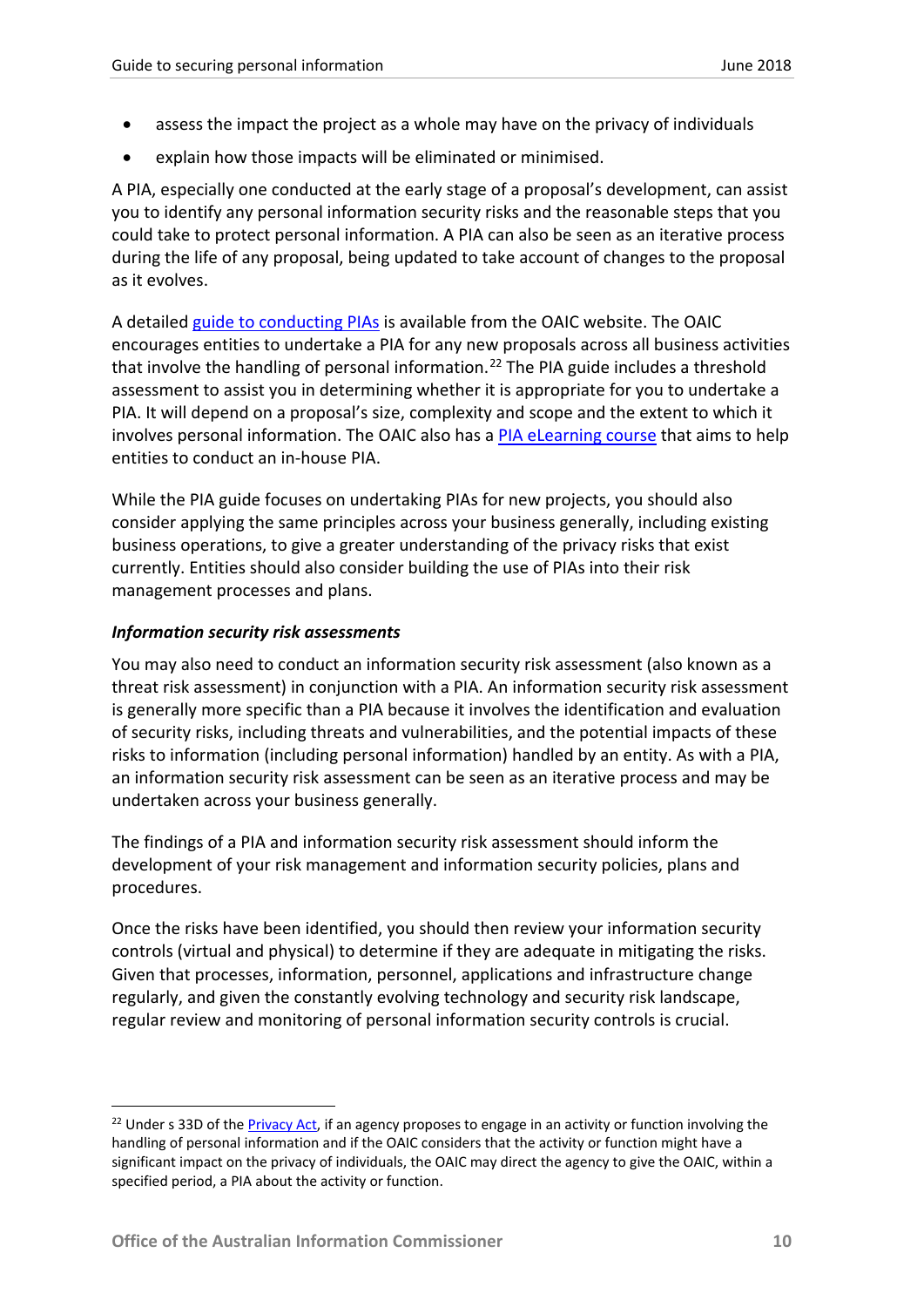## *Risk of human error*

Threats to personal information can be internal or external as well as malicious or unintentional. Privacy breaches can arise as a result of human activity or events such as natural disasters. Human error is regularly claimed as the cause of privacy incidents; however entities should assume that human error will occur and design for it.<sup>[23](#page-11-2)</sup> Research has shown that human error can be seen as a trigger rather than a cause of an incident.<sup>[24](#page-11-3)</sup> PIAs, information security risk assessments and regular reviews will enable you to design practices, procedures and systems to deal with the foreseeable risk of human error and minimise its effect.

## <span id="page-11-0"></span>**4. Taking appropriate steps and putting into place strategies to protect personal information**

Once your entity has collected and holds personal information, you need to consider what appropriate security measures are required to protect the personal information. This will need to be considered in regards to all of your entity's acts and practices. Part B of this guide sets out examples of key steps and strategies you should consider taking in order to protect the personal information you hold to satisfy your security obligations under the Privacy Act.

## <span id="page-11-1"></span>**5. Destroy or de-identify personal information**

Under APP 11.2, APP entities must also take reasonable steps to destroy or de-identify the personal information they hold once it is no longer needed for any purpose for which it may be used or disclosed under the APPs. $25$  This requirement does not apply where the personal information is contained in a 'Commonwealth record' or where the entity is required by law or a court/tribunal order to retain the personal information.

Destroying or permanently de-identifying personal information that you no longer need is an important risk mitigation strategy and is discussed in Part B.

<span id="page-11-2"></span><sup>&</sup>lt;sup>23</sup> See th[e Own motion investigation report AICmrCN 5.](http://www.austlii.edu.au/au/cases/cth/AICmrCN/2014/5.html) This case illustrates how the failure to put in place adequate policies, procedures and systems to mitigate the risk of human error can result in a data breach. Failures at a number of levels aligned to create circumstances that enabled a breach to occur.

<span id="page-11-3"></span><sup>&</sup>lt;sup>24</sup> This approach is based on the 'Swiss cheese' or 'cumulative act effect' model of accident causation which is an illustration of how organisational failures at a number of levels can combine to create a situation in which human error can trigger a data breach. This is a model used in risk analysis and risk management originally propounded by Dante Orlandella and James T. Reason in 1990.

<span id="page-11-4"></span><sup>&</sup>lt;sup>25</sup> APP 4.3 also requires the destruction or de-identification of unsolicited personal information received by an organisation in certain circumstances.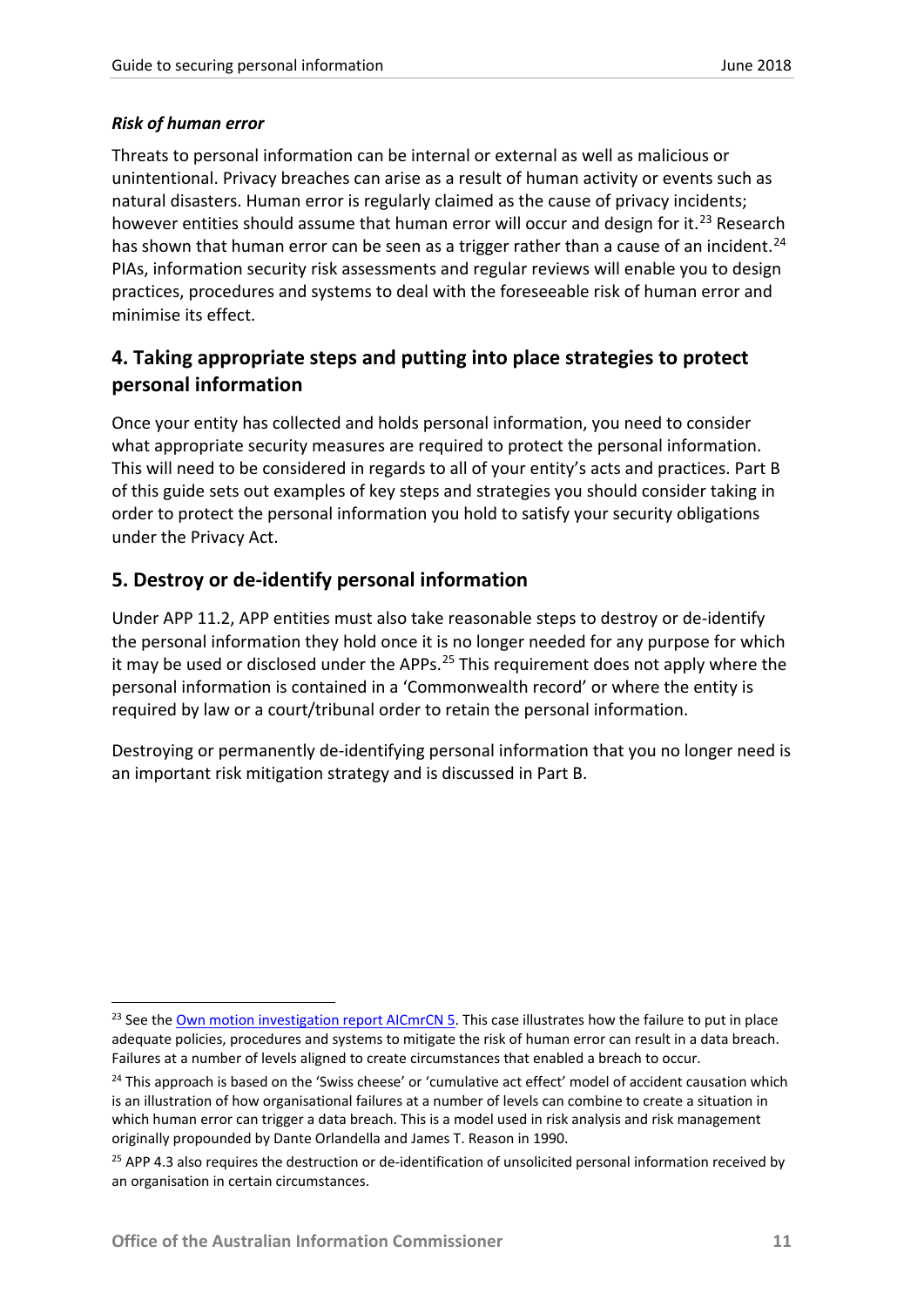## <span id="page-12-0"></span>**Part A — Circumstances that affect assessment of reasonable steps**

What qualifies as reasonable steps to ensure the security of personal information depends on the circumstances, including the following:

- the nature of your entity
- the amount and sensitivity of the personal information held
- the possible adverse consequences for an individual in the case of a breach
- the practical implications of implementing the security measure, including the time and cost involved
- whether a security measure is itself privacy invasive.

These circumstances will also influence the reasonable steps you should take to destroy or de-identify personal information.

The examples of OAIC investigations discussed below are intended to assist an entity to understand our guidance. They reflect a point in time circumstance in relation to the particular organisation.<sup>[26](#page-12-2)</sup> Even slight changes to the facts expressed in the examples may lead to a different result.

## <span id="page-12-1"></span>**Nature of the entity**

The size of your entity, its resources, the complexity of its operations and the business model, are all relevant to determining what steps would be reasonable to protect the personal information you hold. For instance, a franchise or a business using outsourcing is likely to provide access to its personal information to third parties (franchisees and contractors). The reasonable steps it takes may be different to those it would take if it did not operate in this manner.

## **Example 1:**

An investigation into a telecommunications company following allegations that customer information had been compromised showed that the company's business model provided access to the company's databases of customer information to dealership employees via a shared store login ID.

Although the use of shared logins and the wide availability of full identity information is an inherent personal information security risk, in this instance the risk was increased by the fact that the entity had less control over information being accessed through dealerships, and no way of tracking or auditing who was accessing the information.

[Read the full investigation report](https://www.oaic.gov.au/privacy-law/commissioner-initiated-investigation-reports/vodafone-hutchison-australia) for Example 1

When you outsource any of your personal information handling to a third party (including

<span id="page-12-2"></span><sup>&</sup>lt;sup>26</sup> The examples of OAIC investigations were undertaken before the commencement of the APPs on 12 March 2014 and therefore refer to the National Privacy Principles (NPPs), specifically NPP 4 (replaced by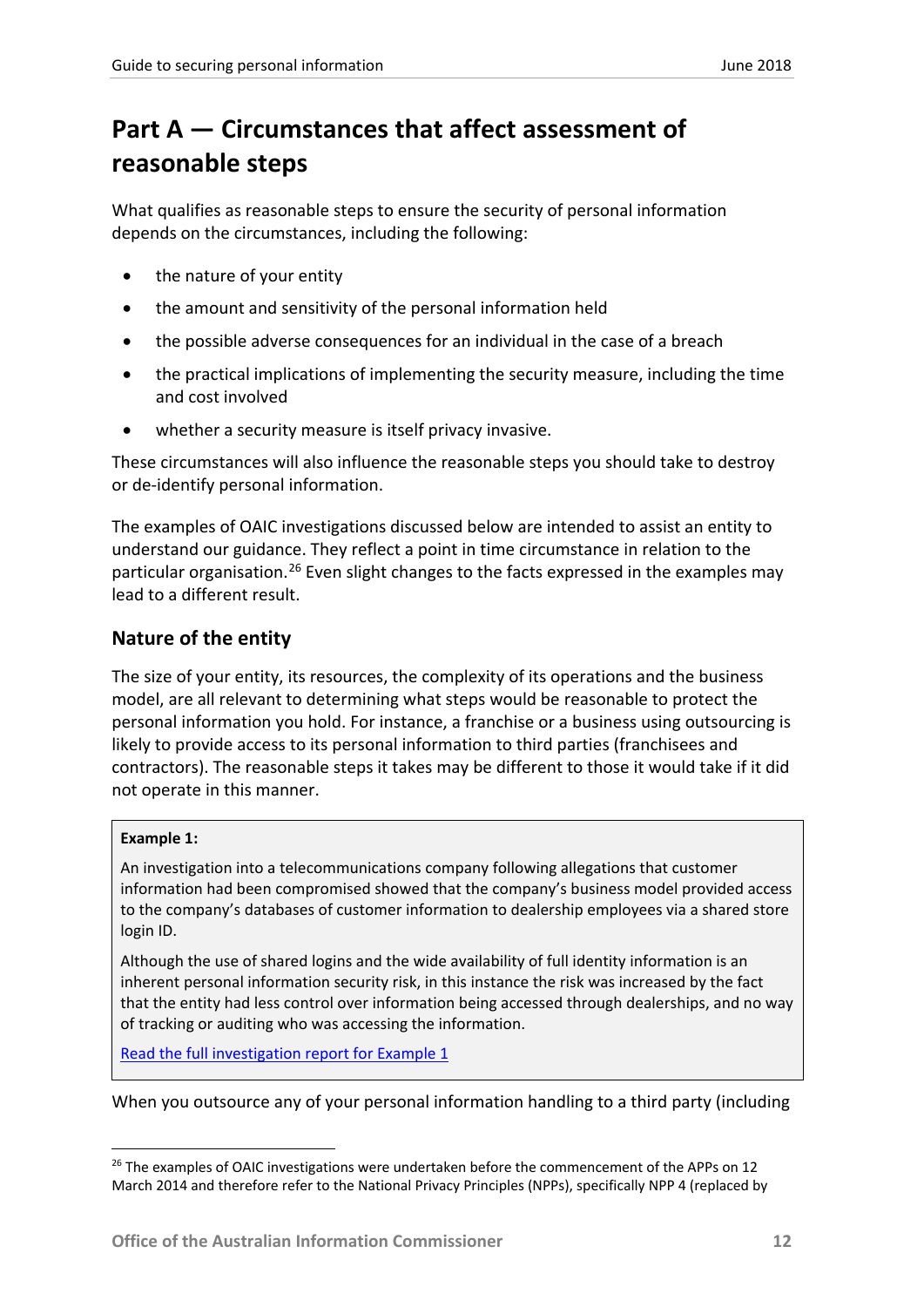to a cloud service provider), and you continue to 'hold' that information, you will still be subject to APP 11. Part B sets out steps to assist you when implementing information handling practices.

#### **Example 2:**

The information handling practices of a telecommunications company and its internet service provider (ISP) were considered in an investigation following media reports that a server holding the telecommunications company's customer personal information had been compromised by an external attack.

The investigation found that the telecommunications company and the ISP failed to take reasonable steps to manage and protect personal information held on the compromised server. For example, it was found that the telecommunications company did not have adequate contractual measures in place to protect the personal information held on the compromised server.

[Read the full investigation report for Example 2](https://www.oaic.gov.au/privacy-law/commissioner-initiated-investigation-reports/aapt-and-melbourne-it-own-motion-investigation-report)

If you are disclosing to an overseas recipient you may need to take further steps to comply with APP 8, the cross border disclosure principle.**[27](#page-13-1)**

## <span id="page-13-0"></span>**Amount and sensitivity of personal information held**

Generally, as the amount and/or sensitivity of personal information that is held increases, so too will the steps that it is reasonable to take to protect it.

The community generally expects that their sensitive information will be given a higher level of protection than non-sensitive information. This expectation is reflected in the increased privacy protections which apply to the handling of sensitive information.

Although it is not defined as sensitive information under the APPs, people often expect that their financial information will be given a high level of protection. The protections in the Privacy Act in relation to credit reporting information and tax file numbers reinforce this.

**.** 

<span id="page-13-1"></span>APP 11). However the examples are still relevant in relation to the circumstances that will affect whether an entity has taken reasonable steps to protect personal information under APP 11. <sup>27</sup> See [APP guidelines, Chapter 8](https://www.oaic.gov.au/agencies-and-organisations/app-guidelines/chapter-8-app-8-cross-border-disclosure-of-personal-information) for further information.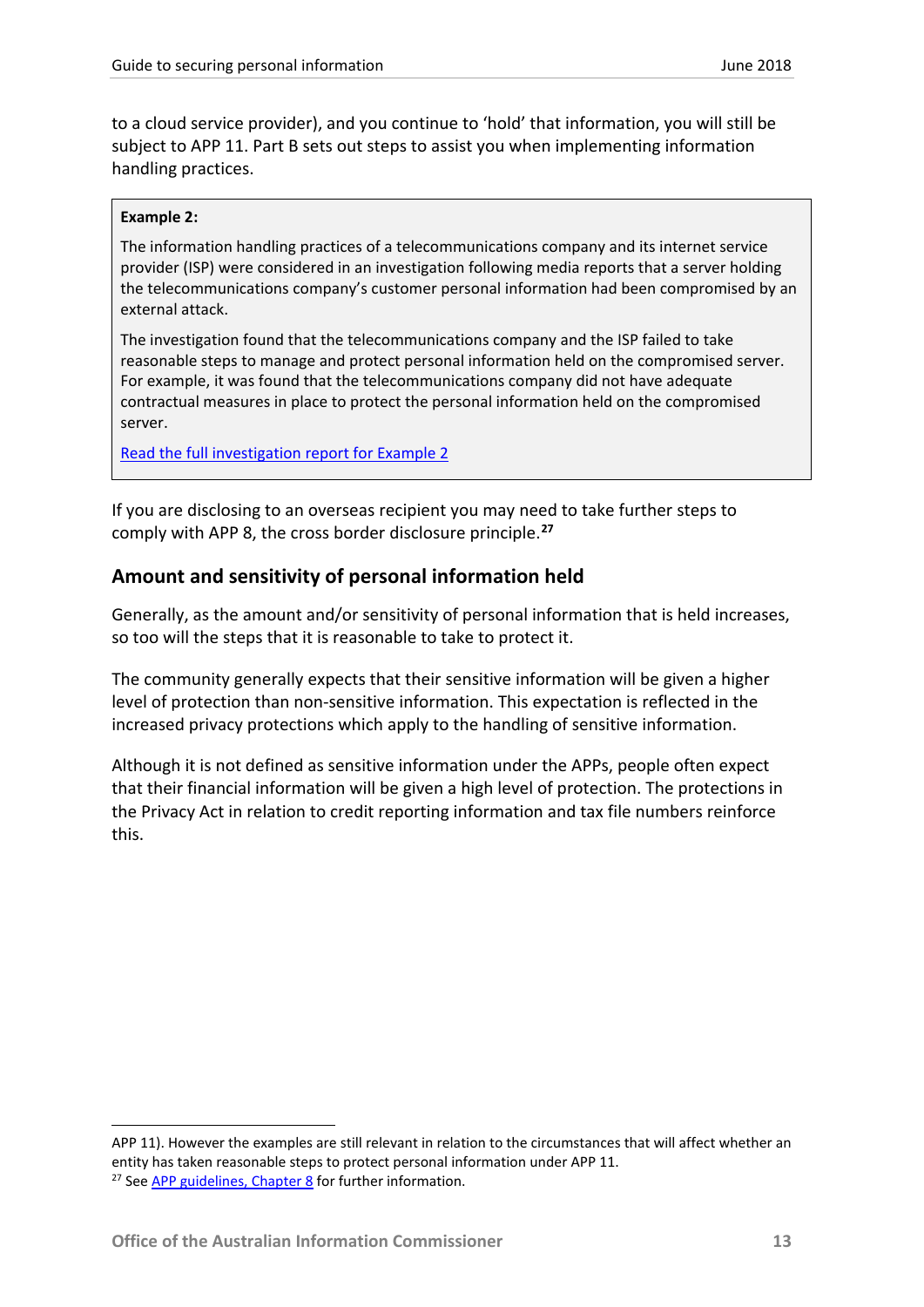#### **Example 3:**

The sensitivity of the information was taken into account in an investigation into a telecommunications company following media allegations that personal information of the company's customers was accessible online, which was confirmed by the company.

The personal information of approximately 15,775 customers was compromised, including full names, addresses and phone numbers, including 1,257 customer accounts with silent numbers. The Commissioner stated that a breach of this type of personal information for the 1,257 customers with silent number was not low risk. Further, the Commissioner noted that different risk levels may require an entity to take different security precautions in order to meet the requirements of the Privacy Act. The Commissioner stated that it was a reasonable step for the company to implement security processes and procedures to address the heightened risk environment.

[Read the full investigation report for Example 3](https://www.oaic.gov.au/privacy-law/commissioner-initiated-investigation-reports/telstra-omi-march-2014)

#### <span id="page-14-0"></span>**Adverse consequences for an individual**

When you are assessing the steps that you will take to protect personal information, you should consider the possible adverse consequences for the individuals concerned if the information is not secured. This may extend to material harm from identity theft or fraud.

The mishandling of some kinds of sensitive information, such as health information that identifies an individual's medical condition, may:

- provide the basis for discrimination or other forms of harm
- lead to humiliation or embarrassment, or undermine an individual's dignity.

The likelihood of harm occurring will be relevant in considering whether it is reasonable to take a particular step.

#### **Example 4:**

The necessity of considering the risk of adverse consequences is highlighted by a case where an Australian Government department published statistical data of highly vulnerable people without taking appropriate steps to ensure it was not identifiable.

An investigation found that the department was aware of the privacy risks of embedding personal information in publications, but that their systems and processes failed to adequately address those risks. The likelihood of harm to the individuals affected was a key consideration in assessing whether the department had taken reasonable steps.

[Read the full investigation report for Example 4](https://www.oaic.gov.au/privacy-law/commissioner-initiated-investigation-reports/dibp-omi)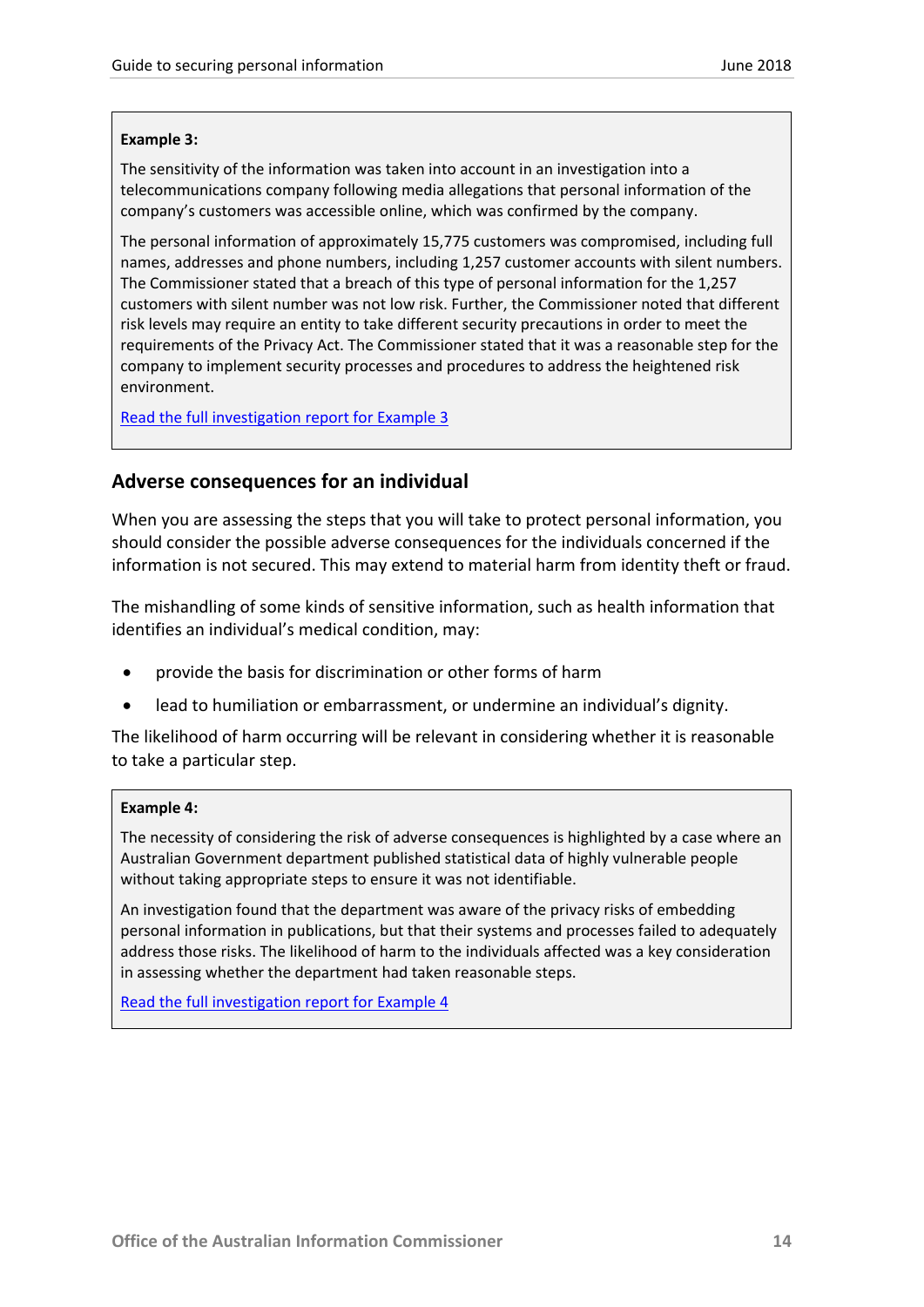## <span id="page-15-0"></span>**Practicality of implementation**

The practicality of implementing a security measure, including the time and cost involved, will influence the reasonableness of taking that step.

However, you are not excused from taking specific steps to protect information just because it would be inconvenient, time-consuming or costly to do so. Whether these factors make it unreasonable to take particular steps depends on whether the burden is excessive in the specific circumstances.

In deciding whether these factors make a step unreasonable, you should have regard to other circumstances such as the sensitivity of the personal information and the risk to an individual if that information is misused, interfered with, lost, or inappropriately accessed, modified, or disclosed.

#### **Example 5:**

An investigation into a medical centre found that there were boxes of unsecured medical records being stored in a garden shed at a site no longer occupied by the medical centre.

The medical centre advised the Commissioner that patient health records were transferred from the locked room inside the former premises to a garden shed at the back of the site (so that renovations for sale of the site could occur). The garden shed door was locked with padlocks.

The Commissioner found that the medical centre did not take reasonable steps to protect the personal information, some of which was also sensitive information. Further, the Commissioner did not consider there to be any circumstances in which it would be reasonable to store health records, or any sensitive information, in a temporary structure such as a garden shed.

[Read the full investigation report for Example 5](https://www.oaic.gov.au/privacy-law/commissioner-initiated-investigation-reports/pound-road-medical-centre-own-motion-investigation-report)

## <span id="page-15-1"></span>**Privacy invasiveness**

It may not be reasonable to implement a security measure if it is itself privacy invasive. For example, requiring users to supply extensive personal information to identify themselves prior to giving access to their records under APP 12 may result in collecting personal information that is unnecessary (contrary to APP 3).<sup>[28](#page-15-2)</sup>

In that instance, you will need to balance what you need to do to prevent disclosure of personal information to the wrong person with the need to ensure that access is given on request.

<span id="page-15-2"></span><sup>&</sup>lt;sup>28</sup> APP 12 requires an APP entity that holds personal information about an individual to give the individual access to that information on request.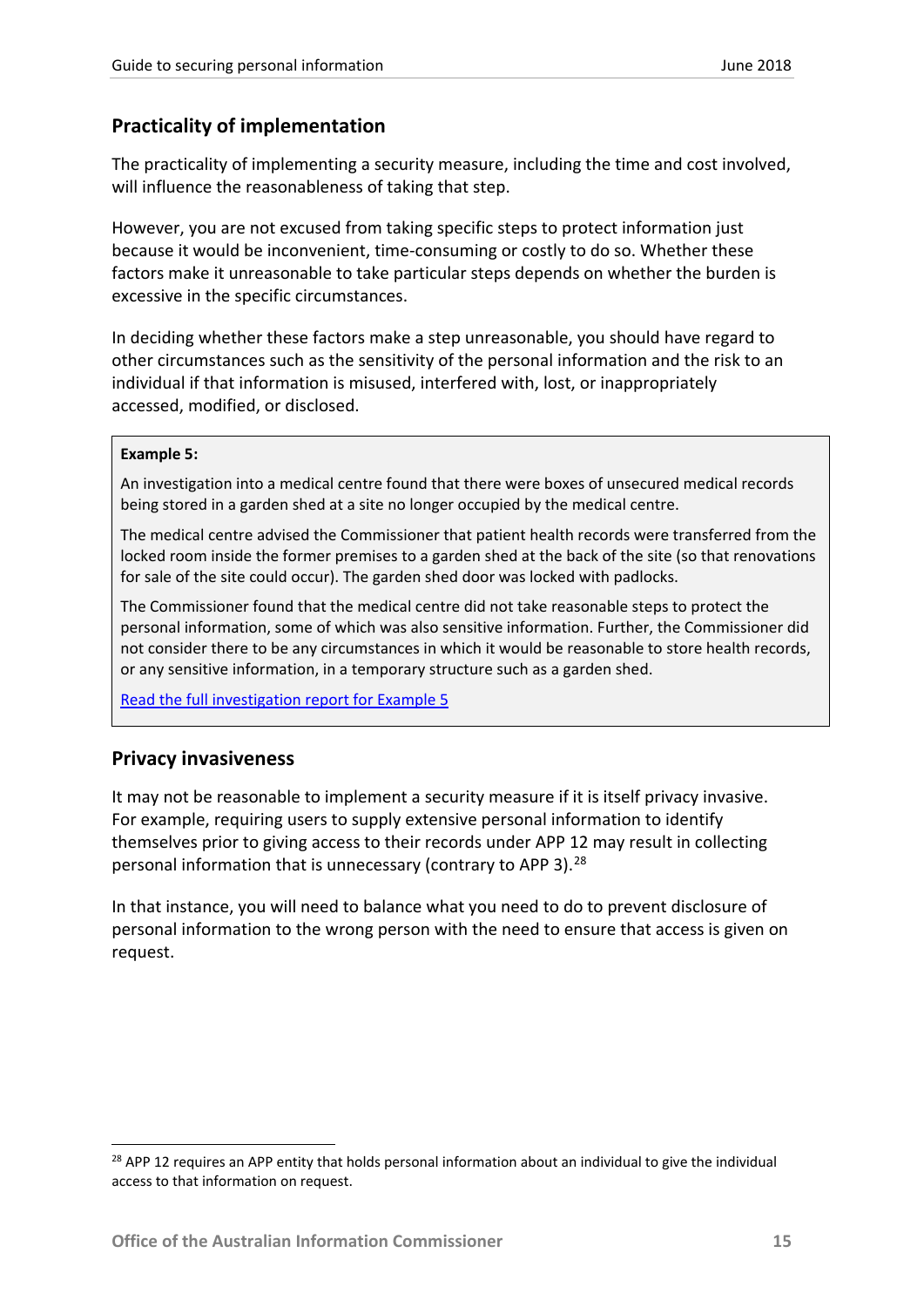## <span id="page-16-0"></span>**Part B — Steps and strategies which may be reasonable to take**

Appropriate security measures for protecting personal information need to be considered in regards to all of your entity's acts and practices. This section outlines examples of key steps and strategies you should consider under the nine broad topics listed below. It includes a number of questions to ask yourself when considering or implementing these steps and strategies.

- Governance, culture and training.
- Internal practices, procedures and systems.
- ICT security.
- Access security.
- Third party providers (including cloud computing).
- Data breaches.
- Physical security.
- Destruction and de-identification.
- Standards.

These steps and strategies are not intended to be prescriptive or exhaustive and it may not be necessary to take all the steps and strategies outlined below. You should also consult relevant standards and guidance on information security including any which are particular to your sector or industry (see 'Standards' and 'Information security resources' below).

The steps and strategies vary in ease of implementation and the impact that they will have on users. What is reasonable in the circumstances may vary between entities, and may change over time, for example, as a result of technological change or if you become aware that security measures that previously protected personal information are no longer adequate.

You should be fully aware of all the personal information you handle, where it is kept and the risks associated with that information before deciding what steps to take. You could undertake robust information asset management by developing and maintaining a list or register which provides a high level description of the types of and location of personal information you handle. This will help ensure that your personal information security measures are comprehensive.

Many of the steps and strategies in this guide may also assist you in protecting other types of information, such as commercially confidential information.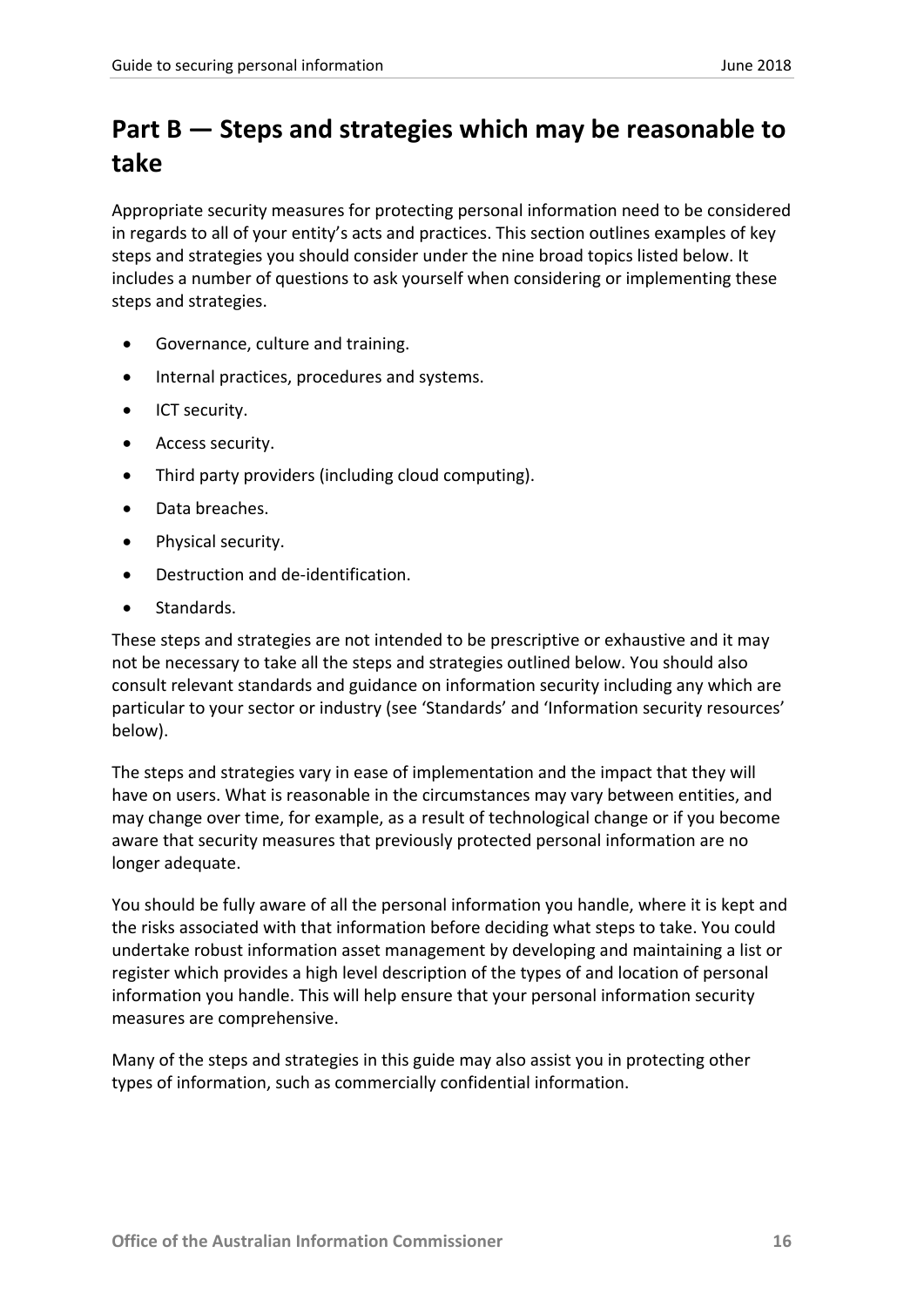## <span id="page-17-0"></span>**Governance, culture and training**

### *Fostering a privacy and security aware culture*

Your privacy and security governance arrangements should include appropriate training, resourcing and management focus to foster a privacy and security aware culture among your staff. Personal information security should be an integrated component of your entire business and not left to the compliance or ICT area alone. The creation of this culture will require the active support of, and promotion by, senior management.

Insufficient interest in personal information security from staff, in particular senior management including the board (or equivalent decision making body), can lead to threats to the security of personal information being ignored and not properly attended to. Appropriate training can assist in mitigating these issues and making staff aware of common personal information security threats (see 'Personnel security and training' section below).

If your entity has experienced a significant breach of personal information security, the focus of your senior management should be to look at whether significant cultural changes are needed to improve security in the long term rather than relying on superficial solutions or treating such issues as 'someone else's problem'.

#### *Oversight, accountability and decision-making*

You should establish clear procedures for oversight, accountability and lines of authority for decisions regarding personal information security. You could have a body or designated individual/s that are aware of what personal information you hold, where and how it is held and responsible for ensuring that it is held securely. This role could include defining information security measures and implementing and maintaining those measures. This role should be overseen by, and accountable to, your senior management.

- Are privacy and personal information security steps and strategies driven by your senior executives?
- Do the governance arrangements foster a privacy and security aware culture among your staff?
	- o Do the governance arrangements promote awareness and compliance with personal information security obligations?
	- o What governance arrangements do you have in place?
- Are there clear procedures for oversight, accountability and lines of authority for decisions related to personal information security?
	- o Is it clear who is responsible for the overall operational oversight and strategic direction of your information handling projects?
	- o Are there distinct areas or persons who have responsibility for security and privacy issues?
		- Are these areas or persons aware of what personal information you hold and where and how it is held?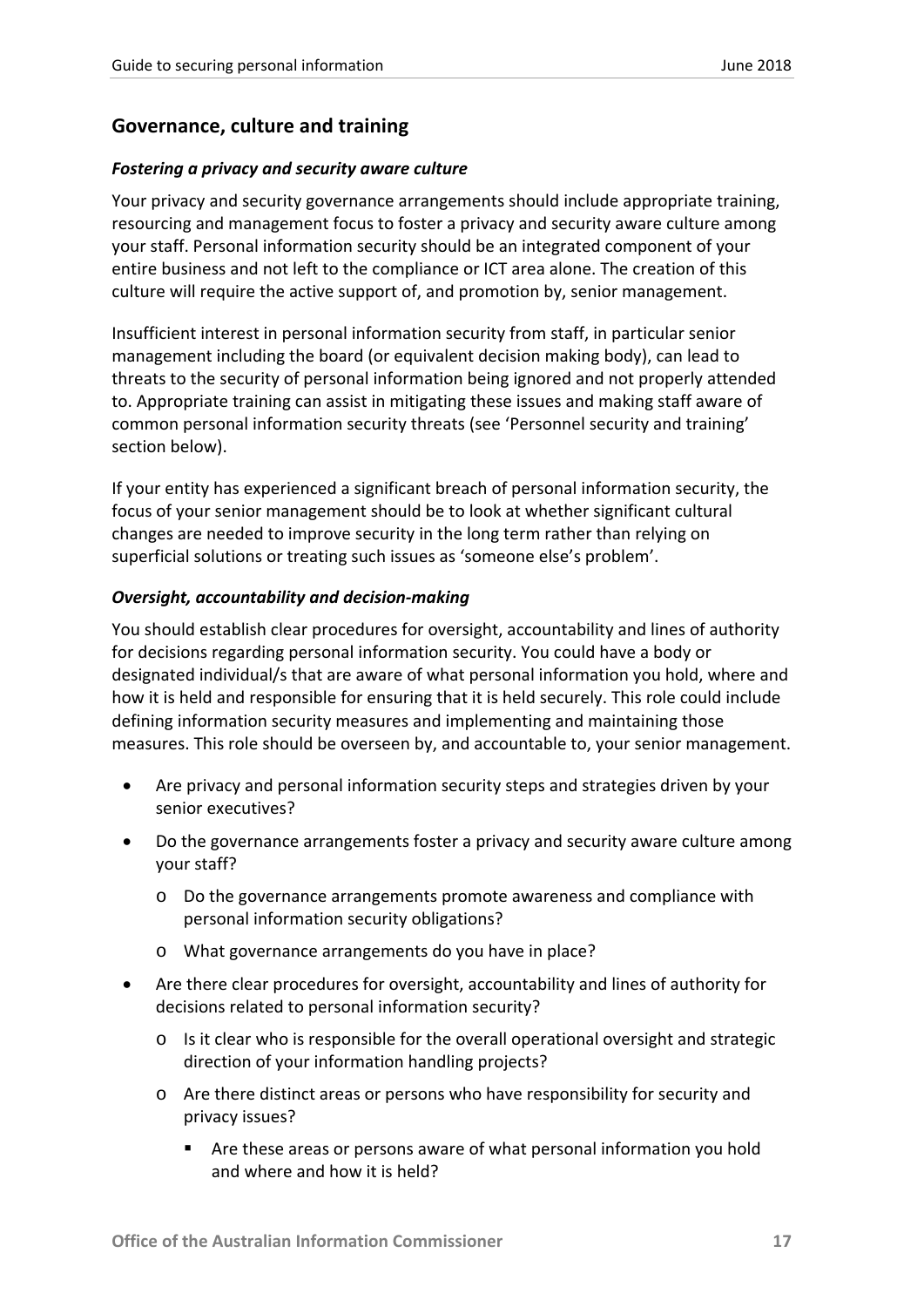- o If there are several areas or teams responsible for information security and privacy, are there governance arrangements in place to ensure that they work together, creating a focal point for privacy advice and solutions and preventing silos?
- o Are regular meetings held at the senior management and operational level to discuss security and privacy issues and incidents?
- Do your change management processes include consideration of the effect of changes on personal information security?
- Do governance arrangements include risk management and business continuity plans?
- Do you have procedures in place to respond to data breaches?
	- o Is there is a focal point for coordinating your data breach response?
	- o Are there clear roles and responsibilities for staff when in responding to a suspected data breach, including an eligible data breach?
	- o Are these roles and responsibilities set out in a written data breach response plan?[29](#page-18-0)
	- o Who will ensure that you meet your NDB scheme obligations?
- Are there ICT governance protocols in place? For example are there persons responsible for the accreditation and approval of personal information security controls to ensure that each control is effective and appropriate?

#### *Personnel security and training*

Personal information security includes ensuring your entire staff are aware of their privacy and security obligations (including senior management). Human error can be a contributing cause to data breaches and undermine otherwise robust security practices where the systems have not been designed to deal with it.<sup>[30](#page-18-1)</sup>

It is therefore important that all staff understand the importance of good information handling and security practices. The commencement of the NDB scheme also highlights the importance for all staff to have the capability to recognise eligible data breaches and understand the appropriate steps to be taken. Privacy training may help staff understand

<span id="page-18-0"></span><sup>&</sup>lt;sup>29</sup> For more information about why you should have a data beach response plan, and how to develop one, see the OAIC's *Data breach preparation and response — [A guide to managing data breaches in accordance](https://www.oaic.gov.au/agencies-and-organisations/guides/data-breach-preparation-and-response)  with the* [Privacy Act 1988](https://www.oaic.gov.au/agencies-and-organisations/guides/data-breach-preparation-and-response) *(Cth).*

<span id="page-18-1"></span><sup>&</sup>lt;sup>30</sup> See th[e Own motion investigation report AICmrCN 5.](http://www.austlii.edu.au/au/cases/cth/AICmrCN/2014/5.html) The case illustrates how the failure to put in place adequate policies, procedures and systems to mitigate the risk of human error can result in a data breach.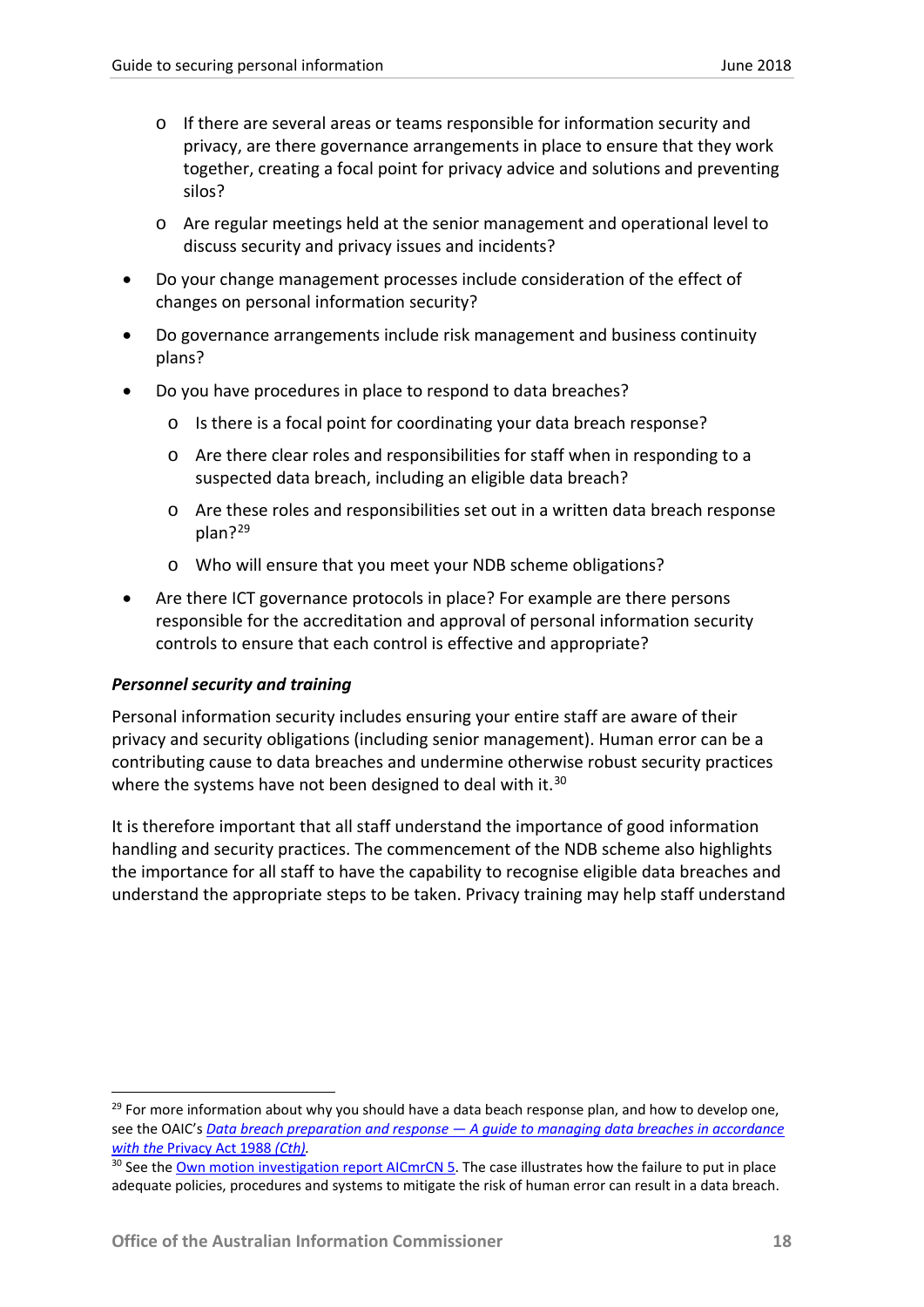their responsibilities and avoid practices that would breach your privacy obligations. Training should take into account new starters, contractors and temporary staff.

- Where appropriate, do staff have appropriate security clearances or undergo security vetting?
- Are staff provided with training on physical and ICT security and the handling of personal information?
	- o When is training provided to new starters?
	- o Is training also provided to short term staff and contractors?
	- o Is refresher training provided to your staff and does this occur on a regular basis?
	- o Are your staff informed of your internal practices, procedures and systems which relate to the handling of personal information? (see 'Internal practices, procedures and systems' section below)
	- o How are your staff informed of changes to these practices, procedures and systems?
- Is personal information security training of staff considered at the project design stage?
- Is there an appropriate amount of training, resourcing and active management support to promote a privacy and security aware culture?
	- o Does training emphasise to staff the importance of not accessing personal information or databases unnecessarily?
	- o Does training make it clear to staff what would constitute misuse of personal information?
	- o Does training cover identity authentication procedures?
	- o Does training emphasise to staff the importance of authentication processes not infringing customer/client privacy?
	- o Does training cover recognising and avoiding inadvertent disclosures?
		- When verifying an individual's identity?
		- $\blacksquare$  When publishing files online  $\blacksquare$  are staff trained to identify and remove embedded personal information not intended for public release?
	- o Does training cover staff obligations under the NDB scheme?
- Does training address the need to avoid weak passphrases and passphrase reuse?
- Are staff reminded on a regular basis of their obligations to handle personal information appropriately?
	- o Are there signs in the workplace or alerts on computer systems?
	- o Do computer logon screens outline staff privacy and security responsibilities?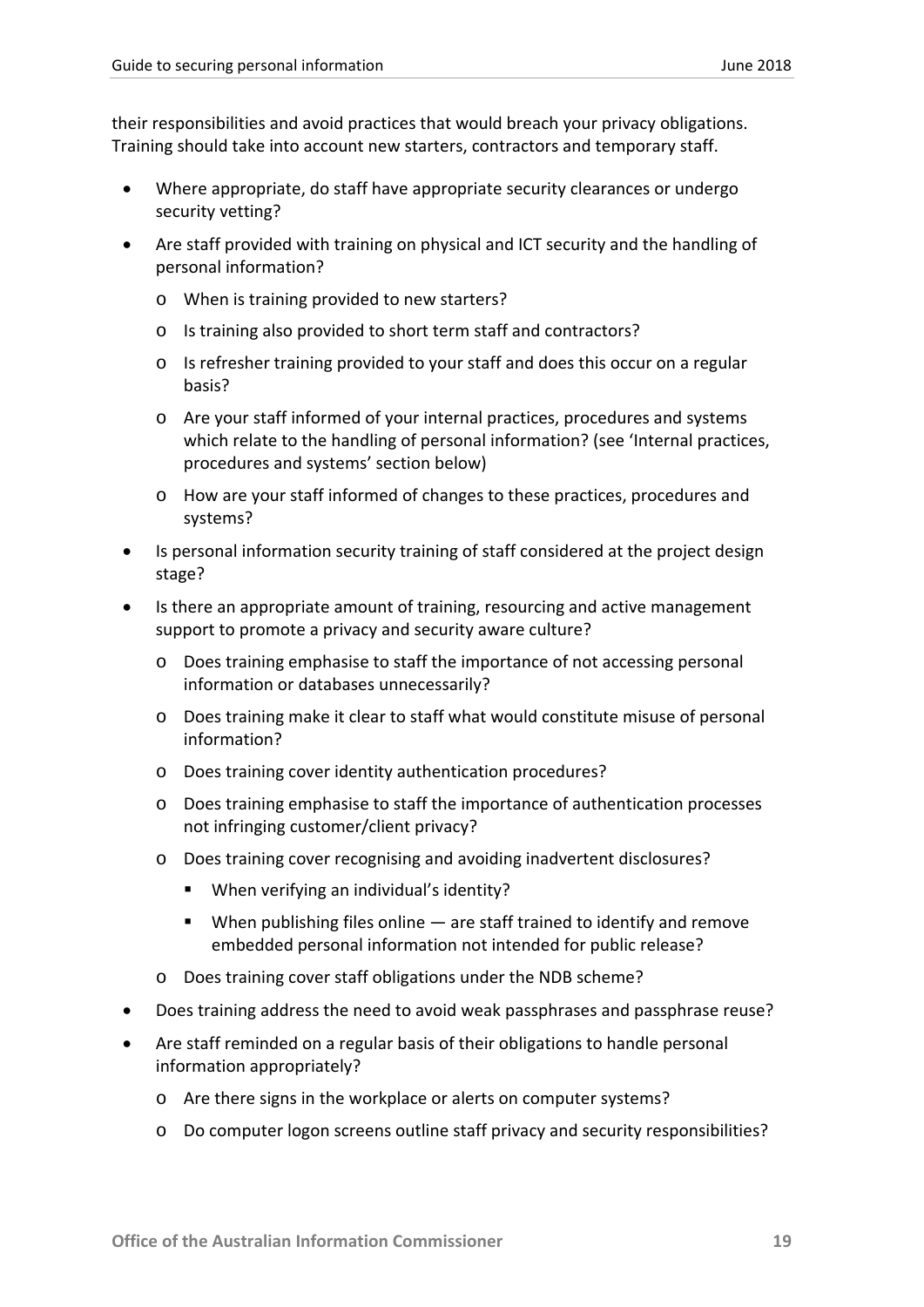- When a staff member moves to a different position, or leaves your organisation or agency, is their access to personal information reviewed or revoked?
- Are staff trained to report privacy issues and suspected or actual data breaches to the area or persons who have responsibility for security and privacy?
- Does training cover recognising and avoiding 'phishing' and 'spear phishing' attacks and 'social engineering'?
- Are staff advised on how to mitigate against unauthorised access if they discuss customers' or clients' personal information over the telephone?
- Are there procedures governing the printing of documents containing personal information?
- Is there a policy that covers information security when staff members work offsite, such as from home, a secondary site office or a temporary office?
	- o What standards of physical security are applied to those workspaces, for example, the appropriate storage of physical files?
	- o If employees are given remote access to work ICT systems, what measures are in place to secure this access?
	- o Who has overall responsibility for the security of personal information at those workspaces?
- Are there clear polices governing the use of end-user mobile devices, including use of staff's own devices (known as 'Bring Your Own Device (BYOD)') and procedures for taking work home?
	- o Are there minimum standards for security of end-user mobile devices (such as password protection, encryption)?
	- o Are return address labels placed on end-user mobile devices in case of loss?
	- o Are staff members educated about the risks of accessing or handling the entity's data on unauthorised/insecure devices, including the risks associated with BYOD practices?
	- $\circ$  If it is necessary for staff to take personal information off the premises, what steps do you take to ensure the security of personal information that is removed?
	- o Is confidential business information segregated from personal user information?

## <span id="page-20-0"></span>**Internal practices, procedures and systems**

Under APP 1.2, entities are required to take reasonable steps to establish and maintain practices, procedures and systems that will ensure compliance with the APPs and any binding registered APP code.<sup>[31](#page-20-1)</sup>

For the purposes of APP 11, you should document the internal practices, procedures and systems that you use to protect personal information. Your documentation should

<span id="page-20-1"></span> $31$  For further information see the APP guidelines. Chapter 1.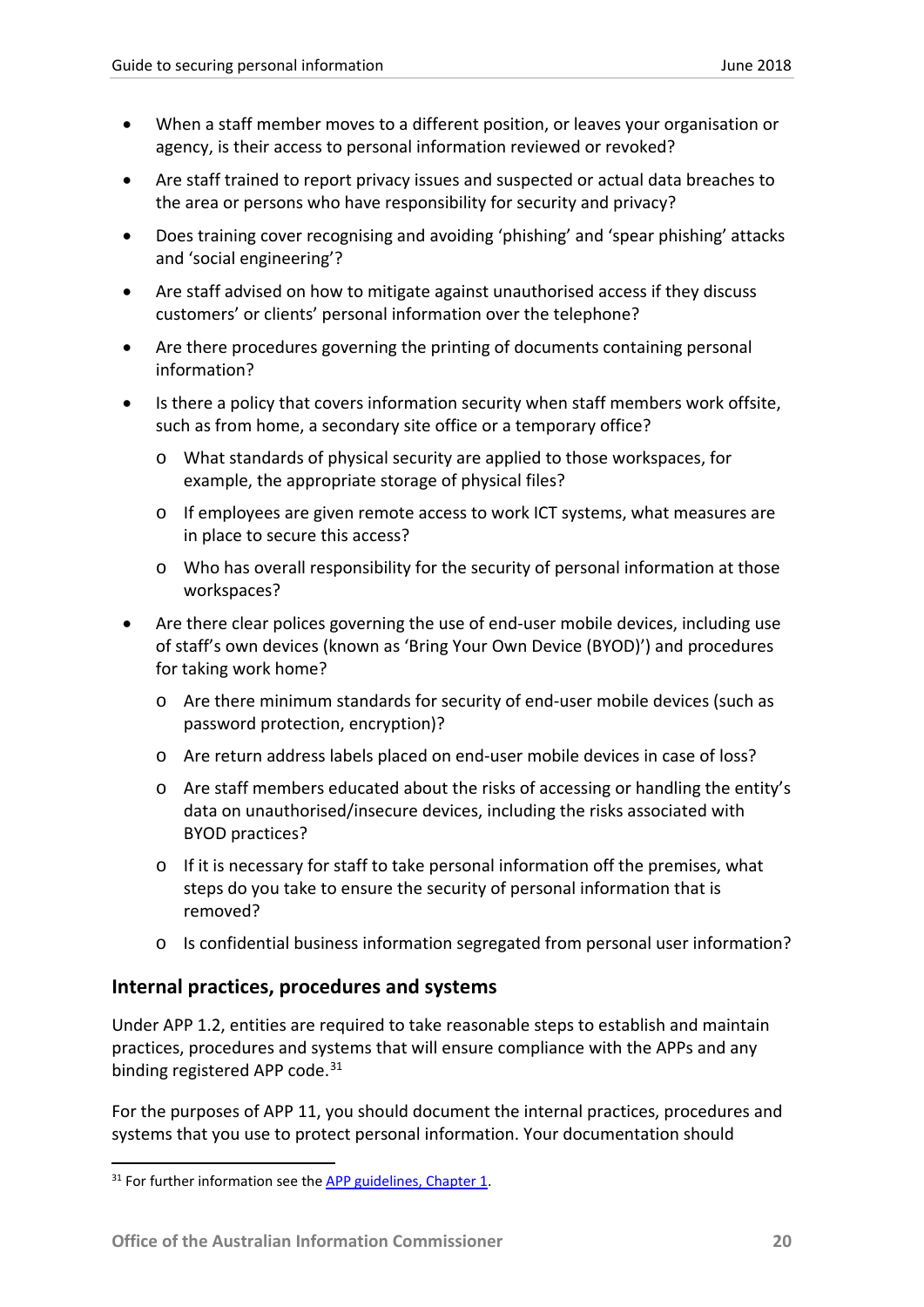outline the personal information security measures that are established and maintained against the risks and threats to personal information. These documents should be regularly reviewed and updated to ensure they reflect your current acts and practices.

You could also consider documenting the security choices you have made about your security profile, including the reasons why you have or have not adopted specific personal information security measures.

Internal practices, procedures and systems which relate to personal information security may be addressed in a single policy or in a number of separate policies.<sup>[32](#page-21-0)</sup> Additionally, you should make sure that staff are aware of, and have access to, these policies and are trained regarding their responsibilities (see 'Governance, culture and training' section above).

- Do you have policies which address personal information security matters, such as the physical, ICT and access security and other appropriate personal information handling practices?
	- o Did a PIA and an information security risk assessment inform the development of these policies?
	- o Are your documented policies easy to understand?
	- o If there are multiple policy documents involved, is it clear how they relate to each other, for example their hierarchy or order of importance?
	- o Do the policies use language and concepts that are consistent with the Privacy Act?
	- o Do your policies refer to your obligations under the Privacy Act, including the NDB scheme, and other laws to protect personal information? Do they clearly explain how these obligations underpin these policies?
	- o Are all staff, including short-term staff and contractors, aware of and able to access these policies easily?
	- o Do these policies reflect your current acts or practices? Are mechanisms in place for ensuring that policies are updated and regularly reviewed?
	- o Are mechanisms in place to enable staff members to seek clarification or suggest updates?
	- o How do you ensure compliance with internal policies, for example, are there designated privacy officers and regular reporting to the entity's governance body to ensure this occurs?
	- o What steps do you take if it becomes evident that staff members are not observing elements of your policies?
	- o Is there a conflict of interest policy in place that instructs staff members on how to proceed if they handle personal information relating to a person known to

<span id="page-21-0"></span> $32$  Use of the term 'policy' in this section refers to your entity's internal documentation regarding its personal information security profile, not its APP privacy policy which is discussed in APP 1.3-1.6.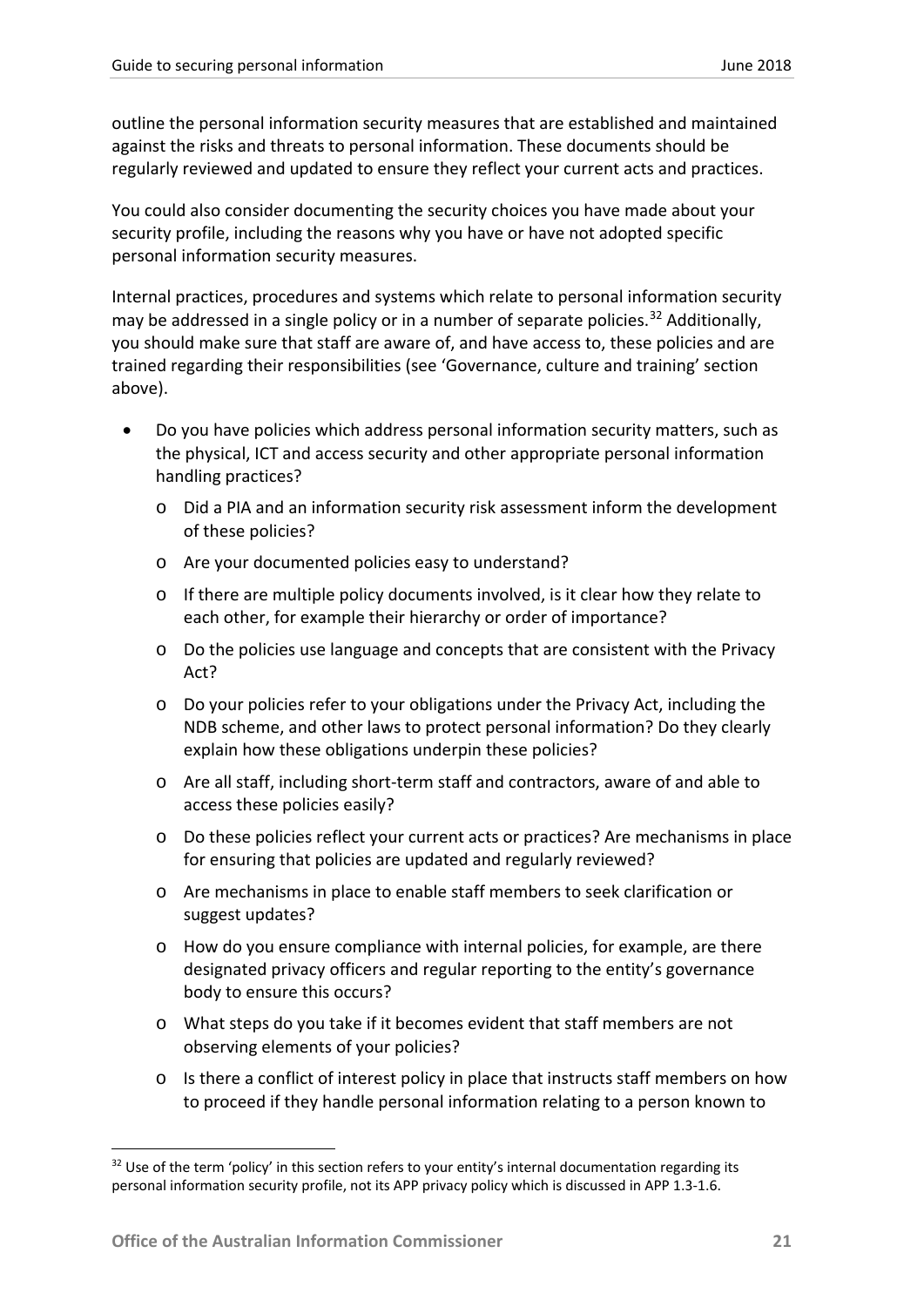them?

## <span id="page-22-0"></span>**ICT security**

Effective ICT security requires protecting both your hardware and software from misuse, interference, loss, unauthorised access, modification and disclosure. However, ICT security measures should also ensure that the hardware, software and personal information stored on it remain accessible and useful to authorised users.

It is expected that entities regularly monitor the operation and effectiveness of their ICT security measures to ensure that they remain responsive to changing threats and vulnerabilities and other issues that may impact the security of personal information.

You should be aware of the personal information you hold on your ICT system and where it is located. Your ICT security measures should ensure that all of your systems are secure and that they provide a safe environment for your:

- staff to carry out your business
- customers to interact with your agency or business, for example when they make payments or provide their banking details and/or other personal information.

You need to consider the security of all systems that use or interact with your ICT system. This includes securing your website(s), social media platforms, mobile device applications (apps),<sup>[33](#page-22-1)</sup> along with Internet connected end-user mobile devices (such as smartphones, tablets and laptops), portable storage devices, desktop terminals, kiosks, as well as Wi-Fi networks, remote access and other aspects of your systems.

ICT security measures help mitigate the risks of internal and external attackers and the damage caused by malicious software such as malware, computer viruses and other harmful programs. These programs can be used to gain unauthorised access to your computer systems in order to disrupt or disable their operation and steal any personal information stored on those systems. ICT security measures can also help mitigate the risks of internal threats.

As well as ICT security against external and internal threats, it is important to consider the possibility of:

<span id="page-22-1"></span><sup>&</sup>lt;sup>33</sup> The OAIC has developed a guide to help mobile device application (app) developers embed better privacy practices in their products and services. See the OAIC's *[Mobile privacy: a better practice guide for mobile](https://www.oaic.gov.au/agencies-and-organisations/guides/guide-for-mobile-app-developers)  [app developers](https://www.oaic.gov.au/agencies-and-organisations/guides/guide-for-mobile-app-developers)*.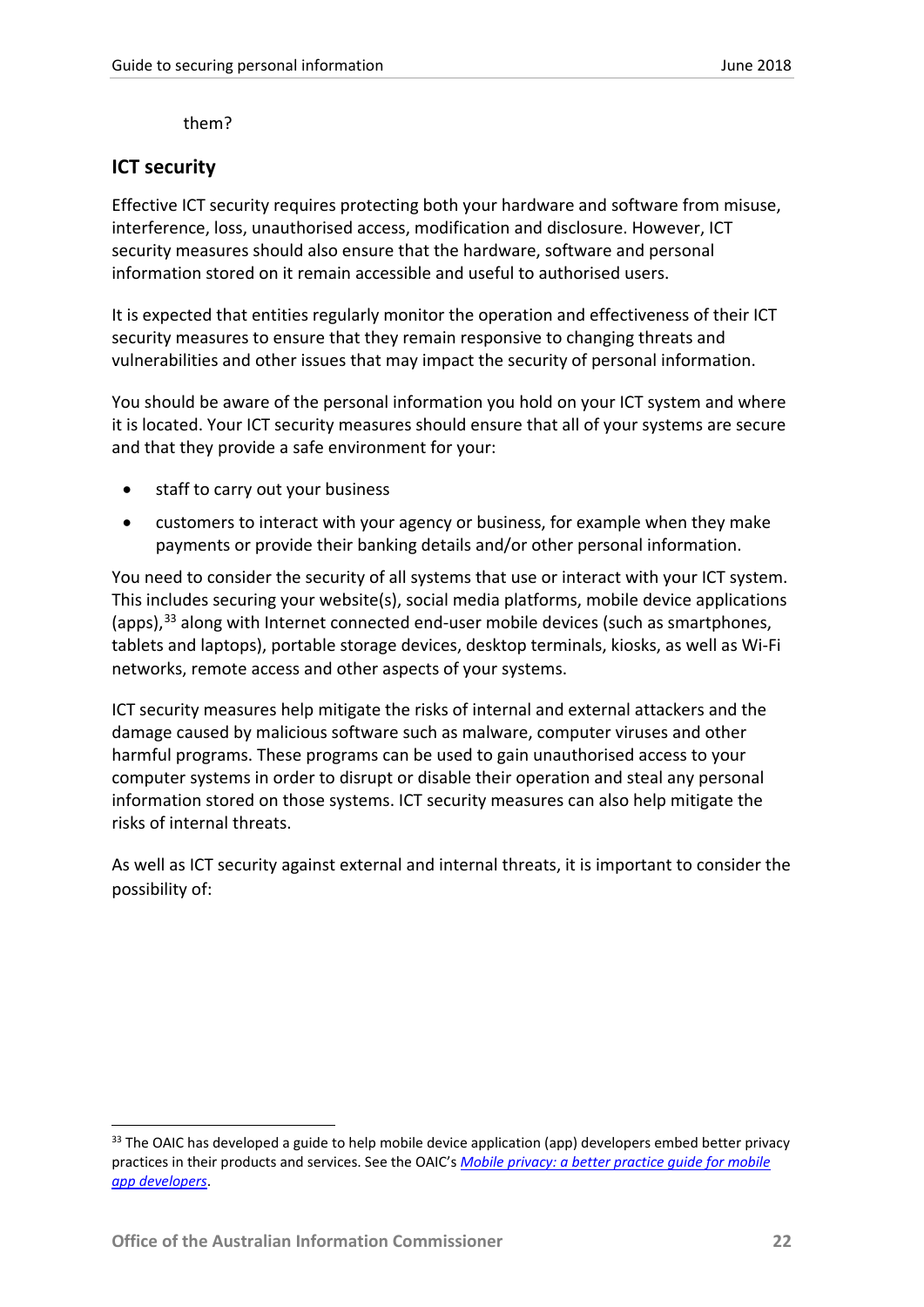- human error (for example, misplacing devices such as laptops and data storage devices, noting that encryption and password protection can mitigate this risk)
- hardware or software malfunctions
- power failure
- system failure caused by natural disasters such as earthquakes, floods, and extreme weather conditions.

### *Software security*

You should consider whether the software you use is sufficiently secure. Errors made during software development can potentially result in privacy breaches.

- Do you regularly review your software security to confirm its continued effectiveness? Is software tested to ensure that there no flaws which can result in privacy breaches?
- Has security software been deployed across all network components (for example on servers and network gateways), not only workstations?
- Are the latest versions of software and applications in use?

Patches can result in a number of extra functions and features that should be assessed for their privacy impacts before they are installed.<sup>[34](#page-23-0)</sup>

• What processes are in place to ensure that patches and security updates to applications and operating systems are installed as they become available?

Removing or disabling unneeded software, operating system components and functionality from a system reduces its vulnerability to attack, and can make it harder for malware to run or an attacker to gain access.

• Are operating system functions that are not required disabled (for example AutoPlay or remote desktop access)?

There is a risk that content delivered through websites can be used to arbitrarily access system users' files or deliver malicious code. This risk can be reduced by ensuring that software applications and web browsers, including 'add-ons' or 'plug-ins' are up to date.[35](#page-23-1) Disabling unused applications may also assist in preventing unauthorised access to a computer system.

- Are applications and web browsers configured for maximum security (eg. plug-ins up to date, unused applications disabled)?
- Are add-ons and plug-ins regularly reviewed and updated?

If you are downloading or using web applications (such as web-based email, wikis, directly updating personal details on databases) or importing data to a system, you should ensure that appropriate security and scanning measures are in place.

<span id="page-23-0"></span><sup>&</sup>lt;sup>34</sup> Patches are software that is used to correct a problem with a software program or a computer system.

<span id="page-23-1"></span> $35$  Add-ons and plug-ins are software that add specific functions to a browser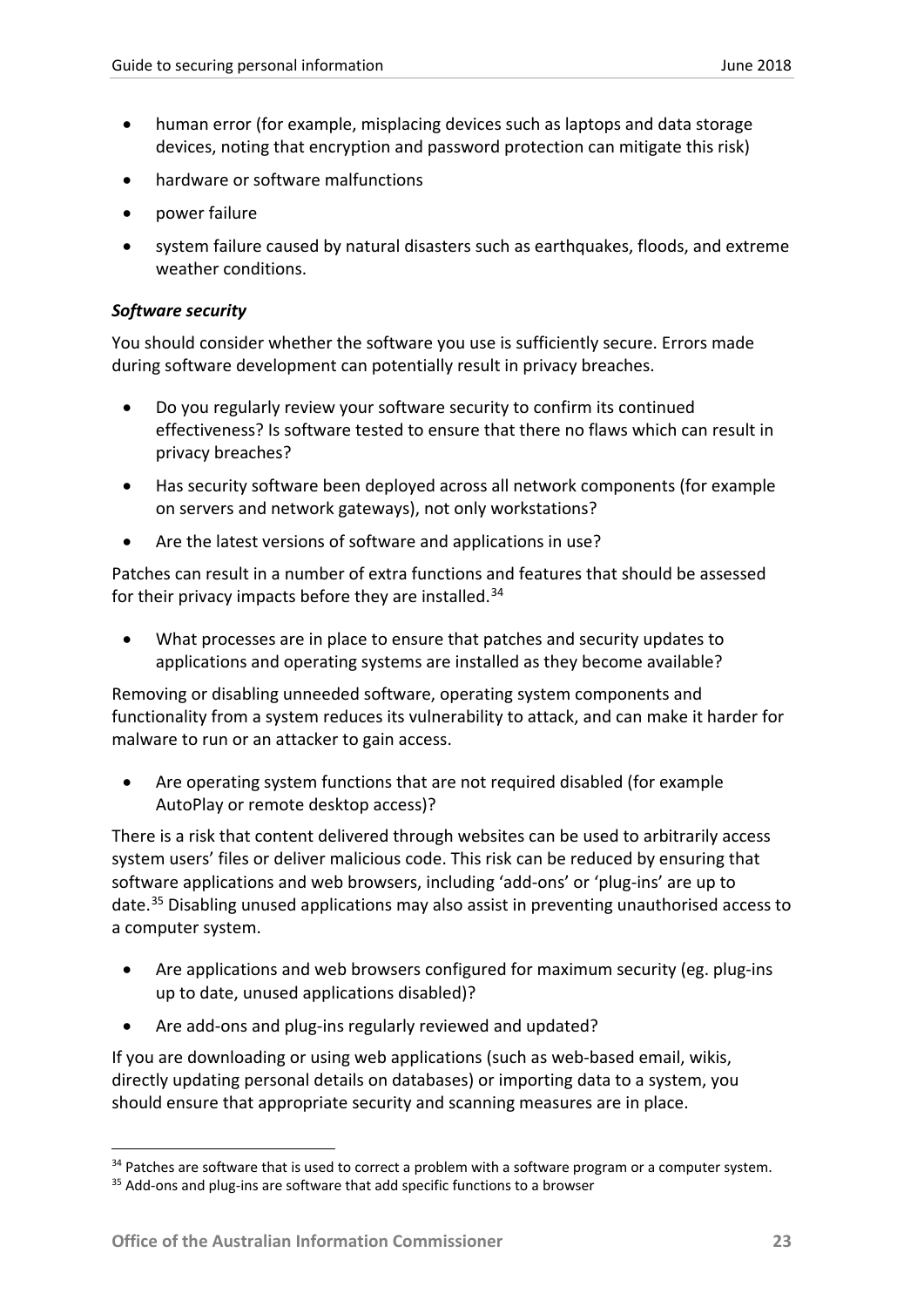- Are all email attachments received from an external source scanned before they are opened?
- Are computer files scanned and checked for abnormalities at workstation level?
- Do you have security measures in relation to web applications?

## *Encryption*

Encryption is important in many circumstances to ensure that information is stored in a form that cannot be easily understood by unauthorised individuals or entities. Encryption methods should be reviewed regularly to ensure they continue to be relevant and effective and are used where necessary. This includes ensuring that the scope of encryption is wide enough so that attackers cannot access another unencrypted copy of your encrypted information.

- What encryption methods do you use? Are they reviewed regularly to ensure they are effective?
- Have you considered whether you should employ encryption of:
	- o Databases used to store personal information?
	- o Servers?
	- o Backups?
	- o Information stored in third party cloud servers?
	- o Internal network communications, such as email or file shares?
	- o End-user mobile devices, such as smartphones, tablets and laptops, including BYOD?
	- o Portable storage devices?
	- o Data in transit, for example data transferred over the Internet?
- $\bullet$  How are decryption keys managed?<sup>[36](#page-24-0)</sup>
- Do you enable encrypted communications on your website (for example, for making payments)?
- Is there another unencrypted copy of your encrypted data?

## *Network security*

You need to have appropriate security controls in place to protect your network. The security controls that are appropriate will depend on the circumstances.

Intrusion prevention and detection systems can be an effective way of identifying and responding to known attack profiles. This may include using firewalls, which control the incoming and outgoing network traffic, and software applications, such as filtering, that monitor network or system activities for malicious activities, anomalous behaviour, or

<span id="page-24-0"></span><sup>&</sup>lt;sup>36</sup> Decryption is the process of converting encrypted data back into its original form, so it can be understood. In order to easily recover the contents of encrypted information, the correct decryption key is required.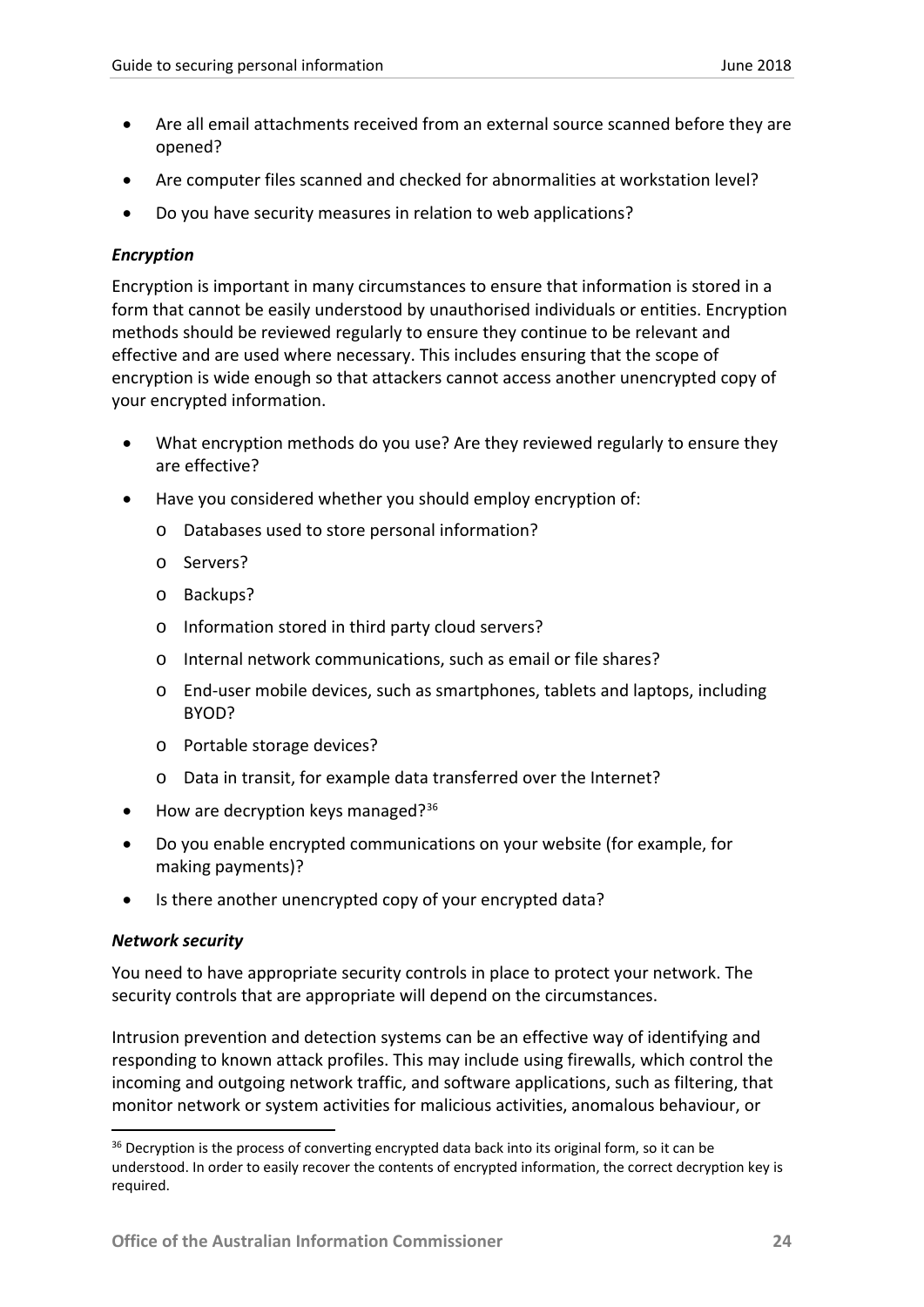policy violations.

- Do you employ and maintain an intrusion prevention and detection system and regularly analyse event logs?
- What sorts of firewalls are employed and are they appropriately configured?
- Is both incoming and outgoing web traffic filtered?
- How do you monitor and detect unauthorised downloading, transferring or theft of bulk data, for example through the use of personal storage devices?

Spammers may use spoofed email to try to bypass filters and make it appear as though email comes from a legitimate source.<sup>[37](#page-25-0)</sup> Such emails may ask the recipient to provide their own or other individuals' personal information.

- Do you have systems in place to protect your email systems from malware, spam and spoofing, including blocking spoofed email?
- Do you employ email validation and authentication systems, for example the Sender Policy Framework<sup>[38](#page-25-1)</sup> and Domain Keys?<sup>[39](#page-25-2)</sup>

Separating an entity's network into multiple functional segments makes it difficult for an intruder to propagate inside the network. Proper network segmentation assists in the creation and maintenance of network access control lists. Segmentation can also allow for different security measures to be applied to different types of information depending on its sensitivity and the risks associated with it.

- Is the network segmented and segregated into security zones?
- Are different security measures applied to different security zones, depending on the type of information in that zone and the risks associated with it?
- Does the information with the highest risk have the highest level of protection applied?
- What steps have been taken to ensure that this information is not inadvertently taken outside of the secured environment?
- Are downloaded files quarantined from the network until it is established that they are safe (opened in a segregated testing environment such as a sandbox)?

<span id="page-25-0"></span><sup>&</sup>lt;sup>37</sup> Spoofed email is email in which parts of the email header are altered so that it appears to have come from a different source.

<span id="page-25-1"></span><sup>&</sup>lt;sup>38</sup> Sender Policy Framework is an email validation system designed to detect email spoofing by allowing receiving mail exchangers to check that incoming mail from a domain is being sent from a host authorised by that domain's administrators.

<span id="page-25-2"></span><sup>&</sup>lt;sup>39</sup> DomainKeys is an email authentication system designed to verify the domain of an email sender and that the email message was not modified in transit.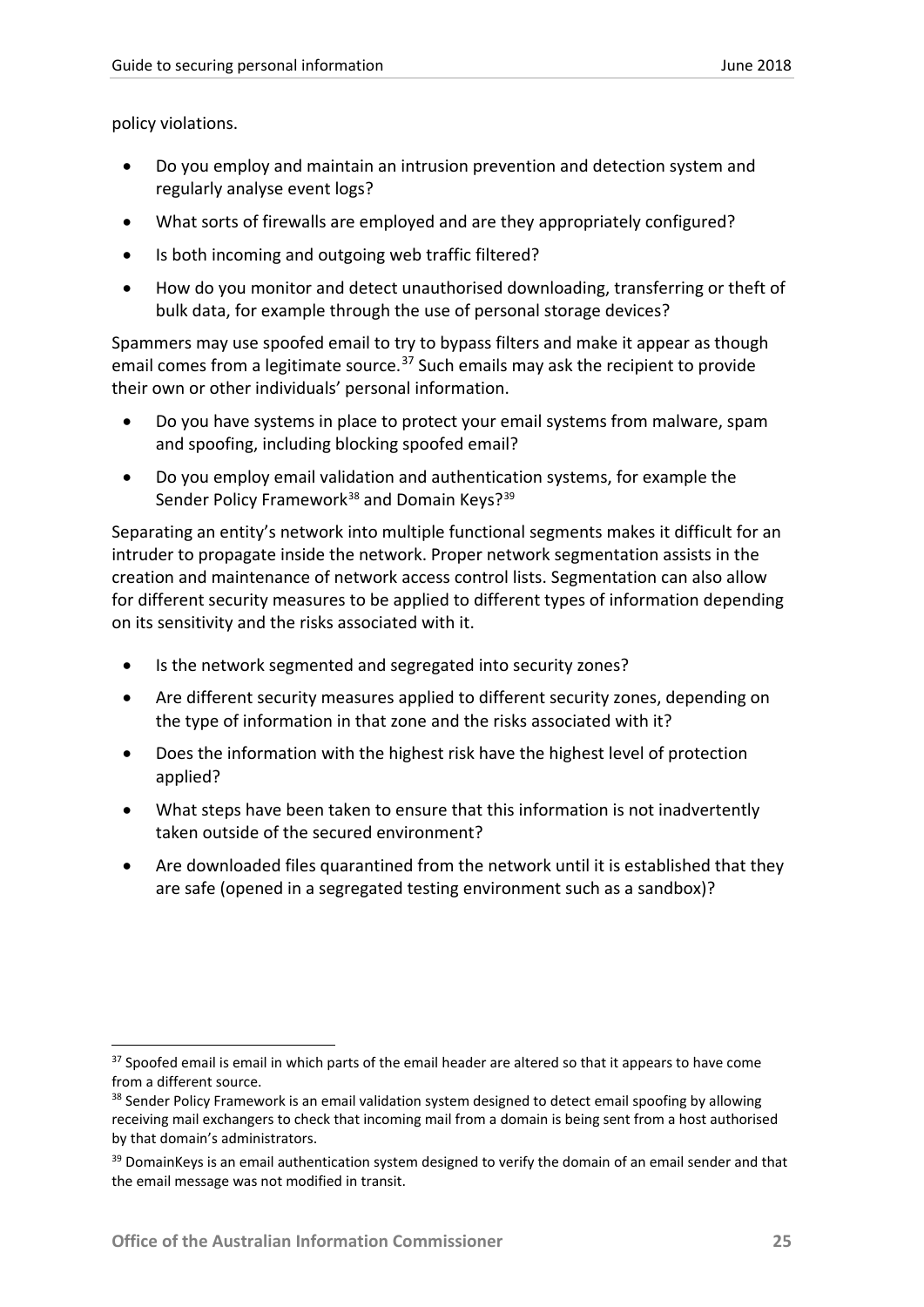## *Whitelisting and blacklisting*

Whitelisting and blacklisting are ways of controlling the content, applications or entities that are allowed to run on or access a device or network.<sup>[40](#page-26-0)</sup>

Both can prevent potentially harmful material from accessing your system. Whitelisting may offer greater protection than blacklisting as it is not dependent on identifying the material to be blocked. However, a drawback is that it can also block harmless content that is not whitelisted. Reputation-based lists used for blacklisting need to be maintained and updated to be effective due to the rapid pace with which malicious sites come and go.

- Is whitelisting of applications, email attachments and web domains and IP addresses employed?
- If not, has blacklisting of applications, email attachments and web domains and IP addresses been used instead?
	- $\circ$  If so, what steps are in place to ensure the blacklist remains relevant, up to date and complete? For example, is the blacklist automatically updated from time to time?

## *Testing*

Testing of ICT systems should occur during their development, transition to operations and regularly once they are operational. Depending on the situation, you may wish to consider penetration (or vulnerability) testing to discover security weaknesses, or configuration reviews, to test whether networks are operating towards a certain standard.

You need to consider how to scope your testing — remember that testing only discrete elements of your ICT system may miss systemic issues.

- How often is testing conducted?
- Does it cover all aspects of the system?
- Who is responsible for conducting testing (eg. internal, independent)?
- How is test data handled?
- Is actual personal information or dummy data used for testing? If actual personal information is used:
	- o has a PIA and information security risk assessment been undertaken to assess the personal information flows caused by the testing? $41$

<span id="page-26-0"></span> $40$  Whitelisting is permissive  $-$  it is a list of the content, applications or entities that are allowed. Blacklisting is prohibitive — it is a list of the content, applications or entities that are not allowed.<br><sup>41</sup> An example of a 'use' that an individual may be taken to reasonably expect is use for the secondary

<span id="page-26-1"></span>purpose of a normal internal business practice, such as auditing, business planning, billing or de-identifying personal information. The OAIC generally considers that the use of personal information to test ICT security systems may be a normal internal business practice in limited circumstances, such as where it is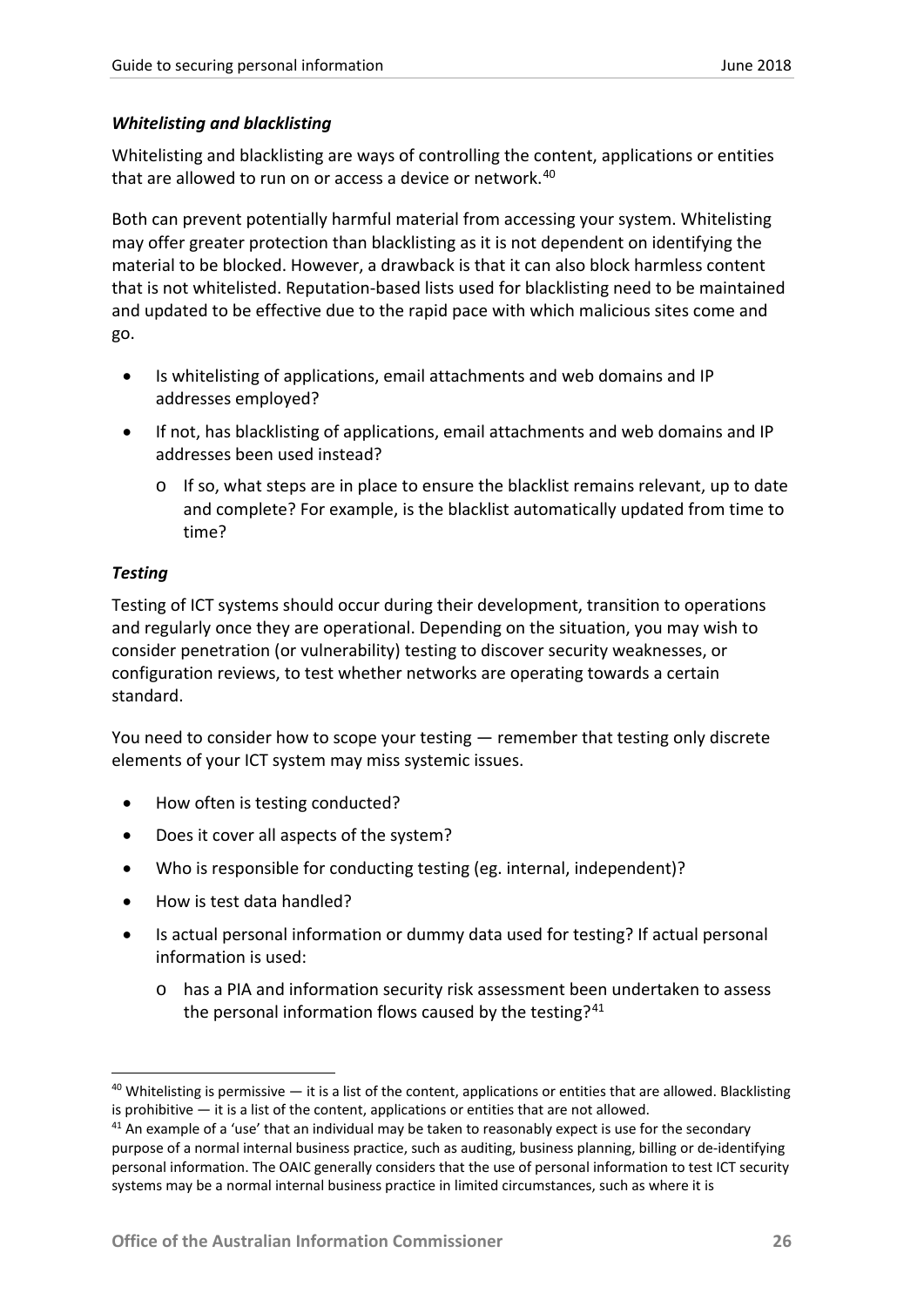- o do your internal practices, procedures and systems reflect the use of personal information for testing?
- If testing identifies weaknesses, how is this reported and addressed?

### *Backing up*

To prevent personal information you hold from being lost, you should make copies of important files and store them on a physical device or online using a cloud-based storage solution.

- Are backups set up to run frequently?
- Is all essential information included in backups?
- How far back is data recoverable?
- Do you have a data retention policy which reflects APP 11.2?
- Do you review your backups to check that personal information that is no longer needed is:
	- o destroyed or de-identified?
	- o if contained in a Commonwealth record, handled in accordance with the Archives Act?
	- o if required by law or a court/tribunal, is retained? (see 'Destruction or deidentification of personal information' section below)?
- Are backups regularly tested to see if the data is recoverable?
- Are physical devices used to store your backup files kept in a secure location?
- Are backups stored remotely to protect from natural disasters?

## *Email security*

 $\overline{a}$ 

Email is not a secure form of communication and you should develop procedures to manage the transmission of personal information via email.

- Do you avoid sending certain types of personal information via unsecured email (for example sensitive information)?
- Do you use secure methods for communicating information, such as a secure website or to a secure online mailbox?
- Do you use secure messaging where appropriate and available?
- Do you obtain a recipient's consent to send their own personal information to them via email?
- Do you validate the email address with the recipient before sending the unencrypted email to reduce the chance of unauthorised disclosure to a party who

unreasonable or impracticable to use de-identified or dummy data (subject to the exception in APP 6.2(a)). For further information se[e APP guidelines, Chapter 6,](https://www.oaic.gov.au/agencies-and-organisations/app-guidelines/chapter-6-app-6-use-or-disclosure-of-personal-information) paragraph 6.22.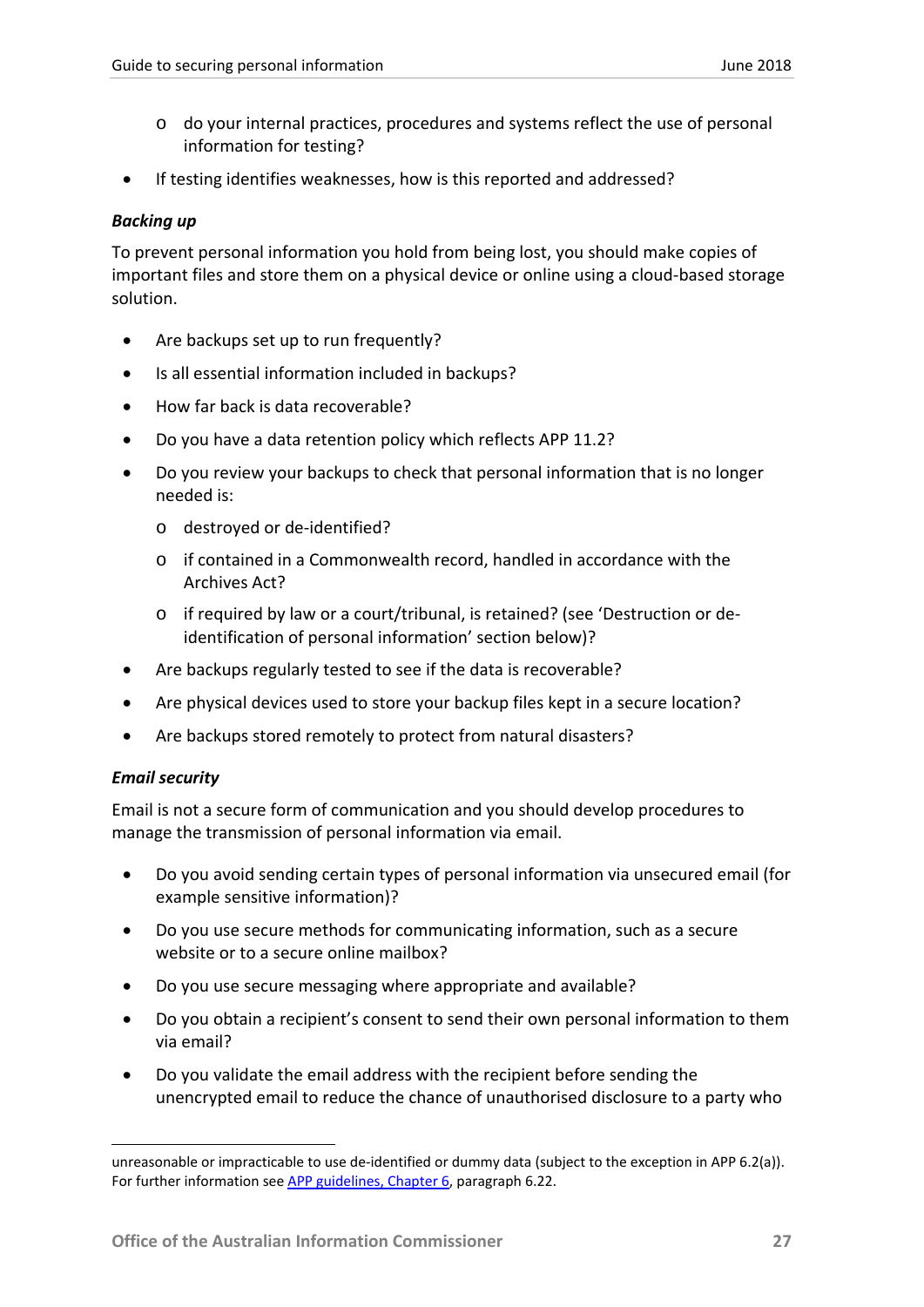is not the intended recipient?

- Do you ensure that accurate records are kept regarding when external emails are sent and received?
- Do you only send sensitive information or large amounts of non-sensitive personal information by email as an encrypted or password protected attachment?

### <span id="page-28-0"></span>**Access security**

Access security and monitoring controls help you protect against internal and external risks by ensuring that personal information is only accessed by authorised persons.

'Unauthorised access' is a separate concept from 'disclosure', as an entity is not taken to have disclosed personal information under APP 6 (Use and disclosure) where a third party intentionally exploits the entity's security measures and gains unauthorised access to the information. However, the entity may breach its security obligations under APP 11 if it did not take reasonable steps to protect the personal information from unauthorised access.[42](#page-28-1)

In addition, unauthorised access of personal information by a third party could trigger notification obligations under the NDB scheme if it is determined that, as a result of this unauthorised access, individuals are likely to be at risk of serious harm.

#### *Trusted insider risk*

You need to guard against internal threats such as unauthorised access or misuse of personal information by your staff, including contractors (the trusted insider risk). Trusted insider breaches can occur when staff mishandle personal information while carrying out their normal duties. These actions are often motivated by personal advantage, for example insiders accessing personal information for financial gain.

To minimise this risk you should, when possible, limit internal access to personal information to those who require access to do their job (ie provide access on a 'need to know' basis). Limiting such access is an important personal information security mechanism.

If someone is transacting with you using a pseudonym, you could also consider further restricting access to personal information that is linked to that person to protect the pseudonym.[43](#page-28-2)

- Do you limit access to personal information to those staff necessary to enable your entity to carry out its functions and activities?
- Is the number of users with administrative privileges limited to staff requiring those privileges?
- Is access revoked promptly when no longer required?

<span id="page-28-1"></span><sup>42</sup> The terms 'unauthorised access' and 'unauthorised disclosure' are not defined in the Privacy Act. See [Chapter 11 of the APP guidelines](https://www.oaic.gov.au/agencies-and-organisations/app-guidelines/chapter-11-app-11-security-of-personal-information) for further guidance on the meaning of these terms.

<span id="page-28-2"></span><sup>&</sup>lt;sup>43</sup> APP 2 covers issues related to anonymity and pseudonymity.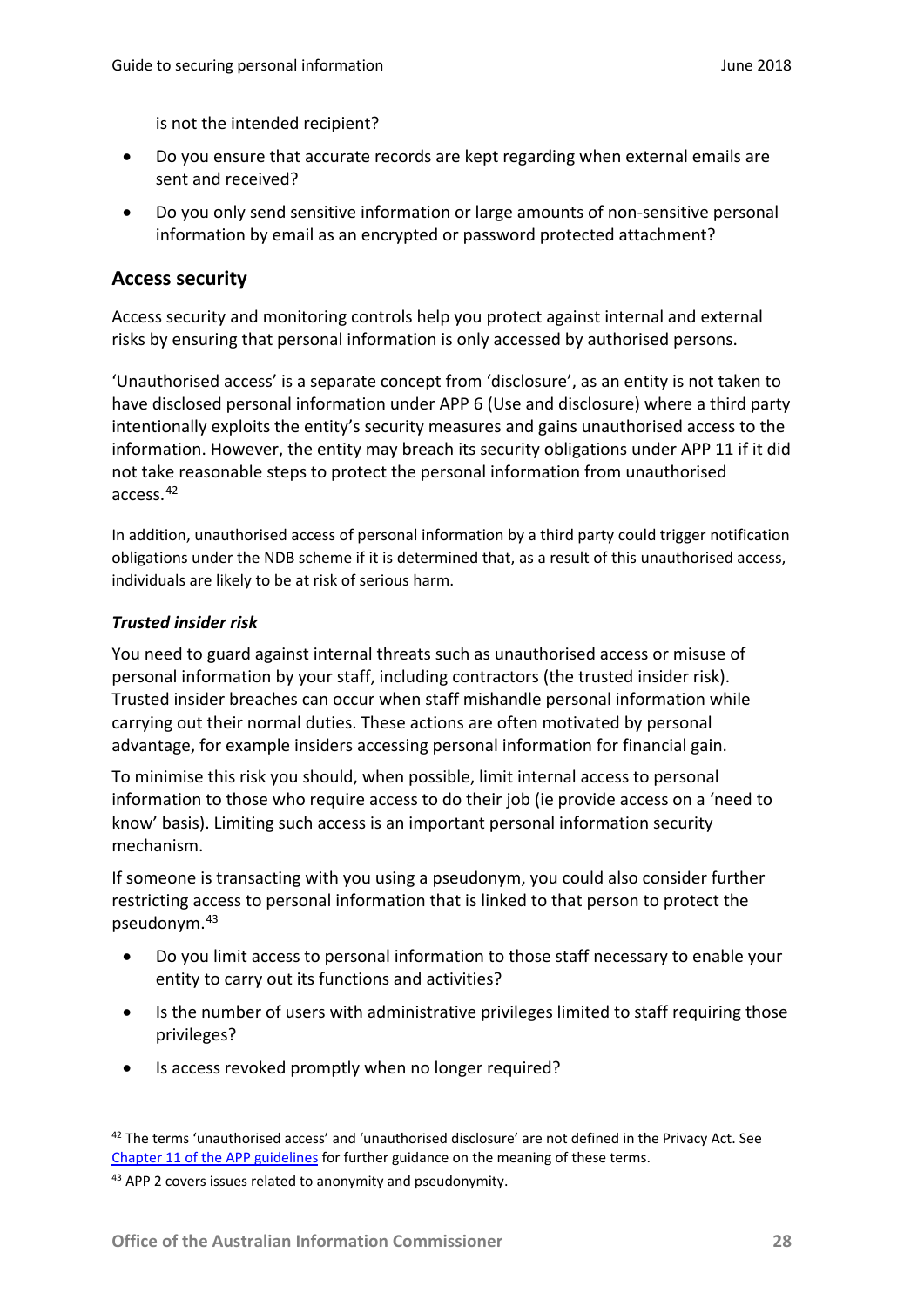- Have you considered restricting access to personal information when a customer/client is using a pseudonym?
- Have you considered physically disabling USB or other external port access to devices or disabling internal CD/DVD writers in devices?
- Have you considered employing remote wiping software to allow for the deletion of personal information stored on end-user devices which have been lost or stolen?

#### *Identity management and authentication*

You should have processes in place to identify individuals accessing your systems and control their access by associating user rights and restrictions with their identity. This will ensure that only authorised persons can access your systems.

Authentication is a key part of this process and is often managed by providing one of three factors— something one knows (such as a password or code), something one has (a physical token, such as a bank card, security pass, or a mobile phone to receive SMS confirmation), or something one is (biometric information such as a fingerprint). 'Multifactor authentication' requires at least two factors.

Appropriate authentication can be used to limit a person's access both to the system or network and also to the information contained within it. It can also assist in mitigating security risks such as 'social engineering'<sup>[44](#page-29-0)</sup> (including 'phishing' and 'spear phishing'<sup>45</sup>).

- What factors do you use for authentication?
- Is multi-factor authentication employed in circumstances that may pose a higher security risk (such as remotely accessing a system or where they are accessing sensitive/restricted personal information)?
- Have technical solutions which block or mitigate the effects of phishing, spearphishing and social-engineering attacks been applied (where appropriate)?

#### *Access to non-public content on web servers*

If you host content that is not intended for public release (non-public content) on your web servers, you should consider storing this content elsewhere or restrict access to this information to authorised and authenticated users only. This ensures that non-public content will not be accessed by unauthorised third parties, including search robots<sup>[46](#page-29-2)</sup> such as GoogleBot.<sup>[47](#page-29-3)</sup> In conjunction with authentication, you should also disable directory

<span id="page-29-0"></span> <sup>44</sup> 'Social engineering' is a term used to describe manipulating individuals into revealing confidential information or performing actions such as granting access to systems.

<span id="page-29-1"></span><sup>&</sup>lt;sup>45</sup> 'Phishing' typically involves sending an email that appears to come from a legitimate organisation and attempts to trick the recipient into supplying personal information. 'Spear phishing' is a personalised attack utilising personally relevant information to attempt to appear legitimate to a particular user.

<span id="page-29-2"></span><sup>&</sup>lt;sup>46</sup> Search robots or bots are software programs which run automated repetitive tasks over the Internet. They are most commonly used by web search engines and other sites for 'Web crawling' or 'Web spidering'. This involves a search engine using bots to discover new and updated pages which are then added to the search engine's index of Web content.

<span id="page-29-3"></span><sup>&</sup>lt;sup>47</sup> GoogleBot is Google's web crawling bot.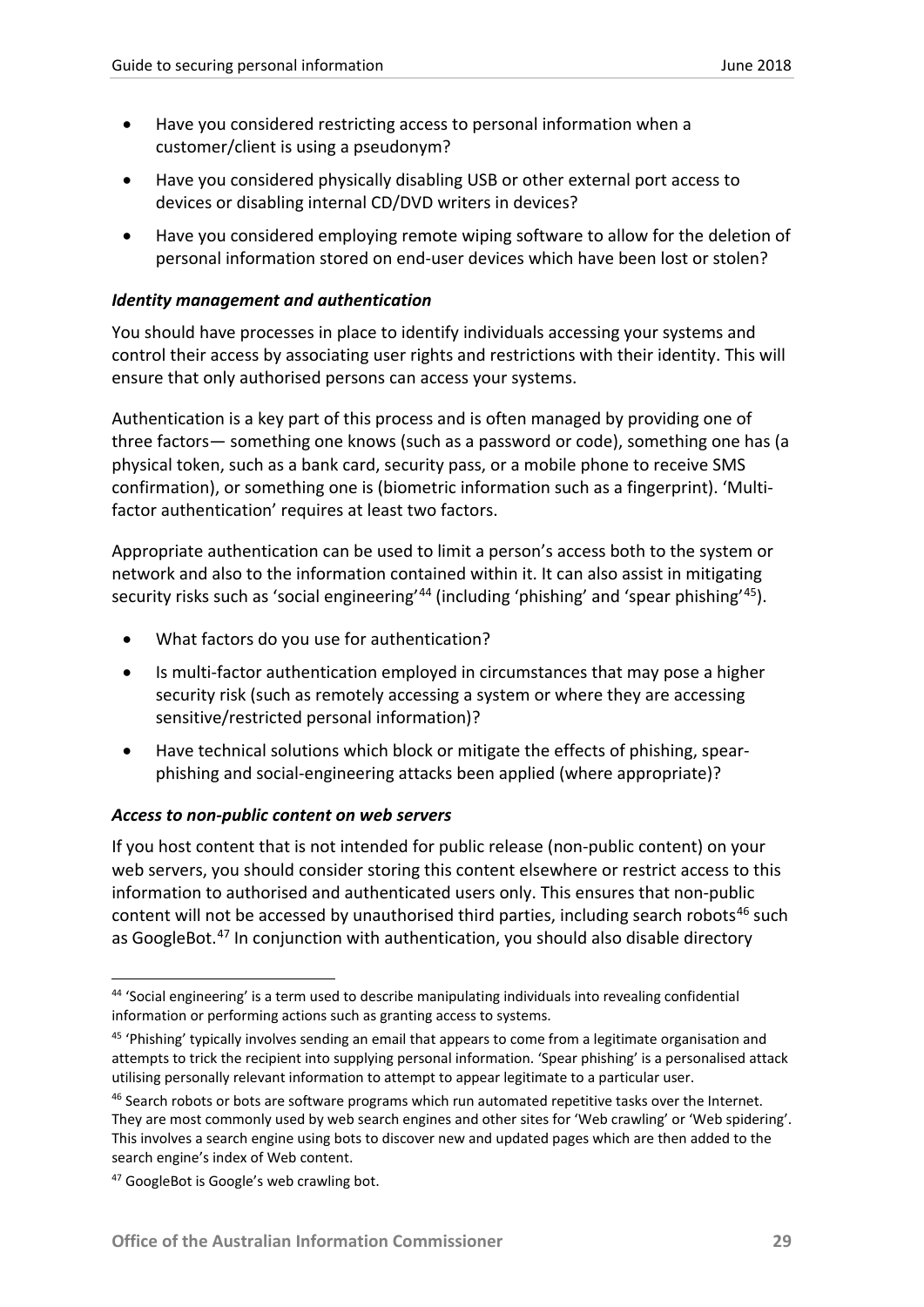browsing when configuring web servers.<sup>[48](#page-30-0)</sup>

• Are there clear policies and procedures in place governing the identification and removal of embedded personal information from files before they are published online where the information is not intended for public release?

If you store non-public content on your web servers:

- Do you have access controls in place?
- Can the information be stored on a separate system which is not publicly accessible?
- Have you disabled directory browsing on your web servers?
- Are web servers configured to request search robots such as GoogleBot (via the robots.txt.file)<sup>[49](#page-30-1)</sup> not to index, archive or cache files containing personal information?
- Do you regularly review and monitor your web servers to ensure that:
	- files containing non-public content are not vulnerable to being accessed by unauthorised persons?
	- o you are aware of unusual or anomalous traffic on the website? (see 'Audit logs, audit trails and monitoring access' section below).

#### *Passwords and passphrases*

Your entity should use passwords and passphrases to identify that users requesting access to your systems are authorised users. Passwords and passphrases should be complex enough so that others are not able to guess it, for example using a combination letters, numbers and symbols rather than actual words or common numbers.

- Is password or passphrase complexity enforced? For example, including uppercase characters, lowercase characters, punctuation, symbols, and/or numbers.
	- o Are there mechanisms for changing them regularly?
	- o Is reuse of passwords or passphrases blocked?
	- o Is there a minimum length requirement? Is sharing of passwords or passphrases forbidden?

<span id="page-30-0"></span><sup>&</sup>lt;sup>48</sup> Directory browsing gives permission to users to view a listing of the files in a web server. If directory browsing is disabled, an 'Access Forbidden' error message is displayed if the user attempts to access either a file or folder on the web server.

<span id="page-30-1"></span><sup>&</sup>lt;sup>49</sup> One way to prevent GoogleBot from crawling content on a website is to use robots.txt to block access to files and directories on a server. 'Robots.txt' is a protocol used to request cooperating search robots not to access all or part of a website which is otherwise publicly accessible. Search engines comply with 'robots.txt' voluntarily and the OAIC has noted that most search engines comply with 'robots.txt', including Google, Bing and Yahoo.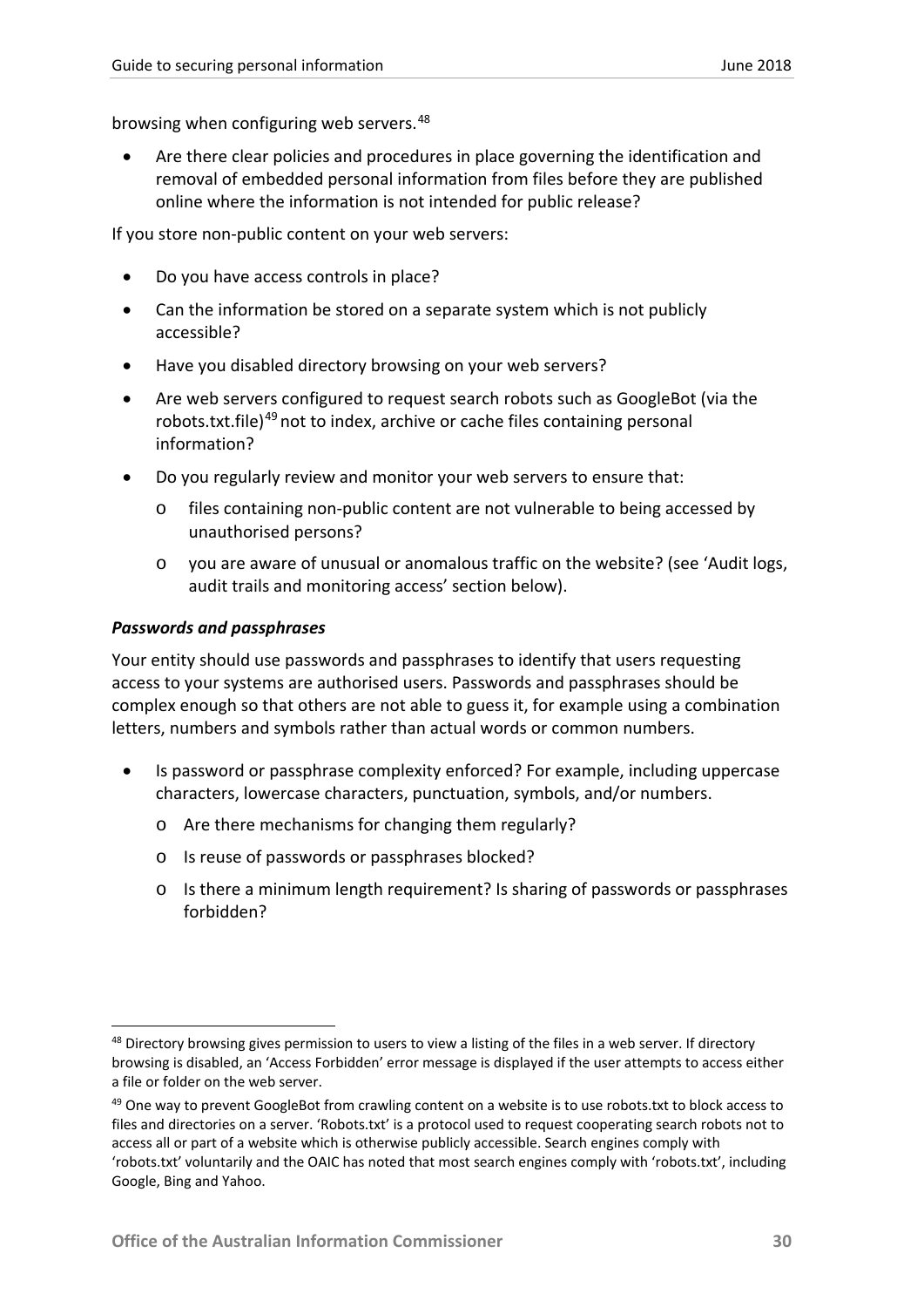- o Are passwords or passphrases stored securely, such as in a 'hashed', 'salted'[50](#page-31-0) or 'encrypted' format?
- Do accounts lock the user out after a specified number of failed logins?
	- o Is a system administrator required to unlock accounts?
	- o Do you suspend accounts that are unused or inactive for a period of time?
	- o How quickly are accounts removed or suspended once someone leaves the entity?
- Are screen lock programs activated when computers are not in use? Do the screensavers properly blank out computer screens or fill them with moving images or patterns so that no personal information can be displayed when computers are not in use?
	- o Do computers automatically lock if left inactive or unattended for periods of time?
	- o Are users advised to lock their computers when they leave their desks, even for short periods?
- Are staff (including contractors) trained in the importance of strong passwords or passphrases and how to choose them?

Sometimes passwords are created using patterns that are known only to an entity and its staff (or part of its staff). Whilst each password is unique, there is a risk that a password may be inferred by someone who is aware of the pattern but is not authorised to access the file.

Longer password patterns with many variations that are selected randomly rather than following a recognisable or known pattern are less likely to be guessed by unauthorised persons.

• Are passwords generated by patterns which are randomly selected and complex in terms of their length, character and order?

#### *Collaboration*

If you collaborate and share personal information with other entities while working on projects, you may continue to 'hold' personal information that is being used by the other collaborator. In these circumstances you must take reasonable steps to protect the information from unauthorised access while in their physical possession, including having

<span id="page-31-0"></span><sup>&</sup>lt;sup>50</sup> 'Salting' is basically where an additional string of data, such as random numbers or text, is added to the password to make it less predictable and harder to attack, and 'hashing' is where passwords are processed through cryptographic algorithms that convert them into seemingly random characters. While passwords may be guessed through computational 'brute-force' attacks, this becomes very difficult when strong hash algorithms and passwords are used. Hashed passwords are therefore more secure to store than their cleartext passwords. The Australian Signals Directorate's *[Australian Government Information Security Manual,](https://www.asd.gov.au/publications/Information_Security_Manual_2017_Controls.pdf) [Controls Manual](https://www.asd.gov.au/publications/Information_Security_Manual_2017_Controls.pdf)* [PDF] (Control 1252, page 177) requires agencies to ensure usernames and passwords are hashed with a strong hashing algorithm which is uniquely salted.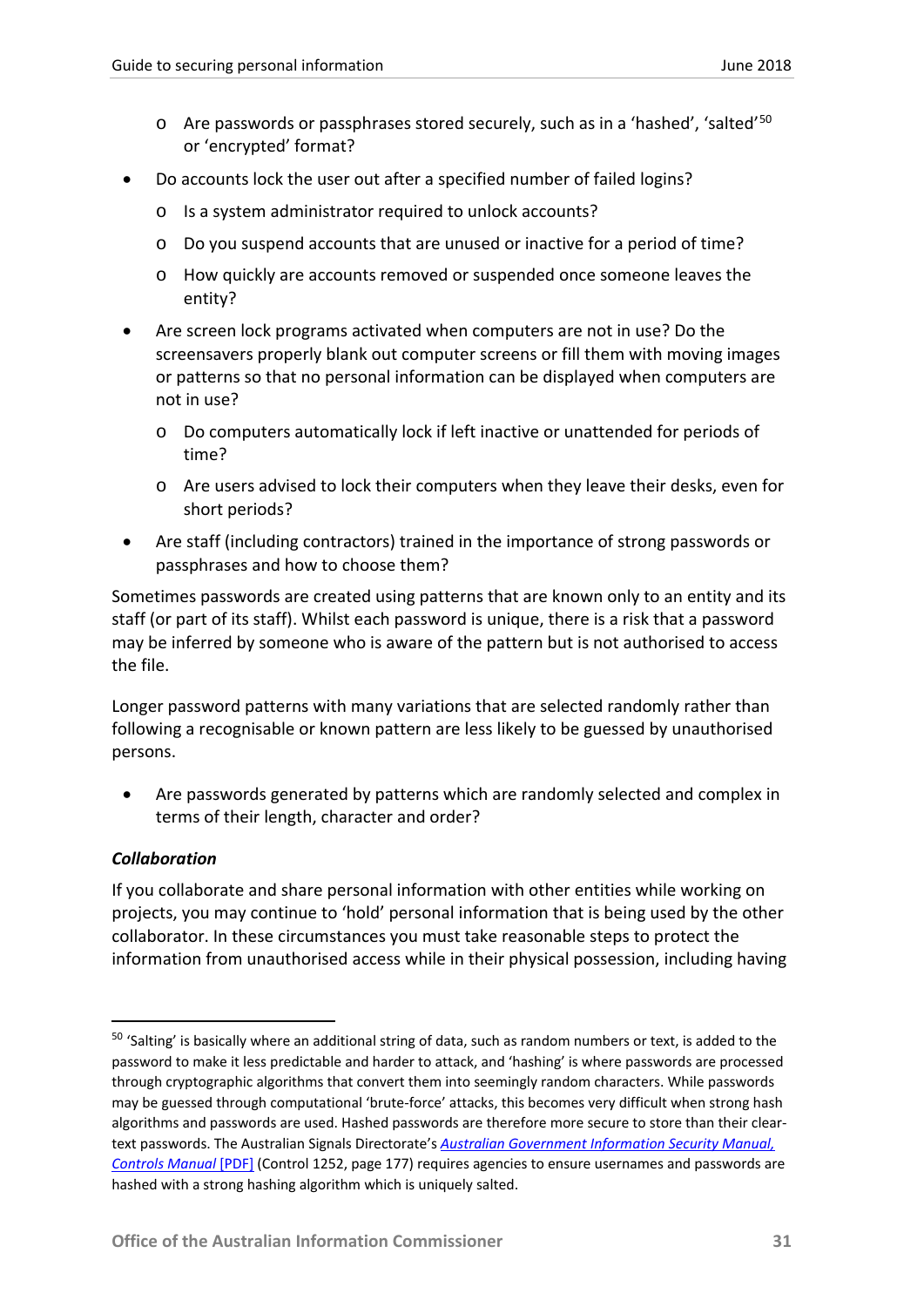effective controls in place to ensure that it is only accessed by authorised persons.

- How is the sharing of personal information managed to ensure access only by authorised persons?
	- o How is access monitored?
	- o Is the personal information shared using a secure method?
	- o Is a platform that is managed, controlled or owned by another entity (such as a contract service provider), used to share the information? If so, what controls are in place to limit access?
	- o Is the information encrypted and password protected? How are passwords managed and distributed to the user group?
	- o Is there an access control policy in place which applies to everyone handling the personal information?
	- o Are there policies and controls in place to prevent the unauthorised downloading, transferring or theft of bulk data shared with other entities, for example through the use of personal storage devices?

#### *Audit logs, audit trails and monitoring access*

Unauthorised access of personal information can be detected by reviewing a record of system activities, such as an audit log. Maintaining a chronological record of system activities (by both internal and external users) is often the best way for reviewing activity on a computer system to detect and investigate privacy incidents. Audit logs should also be named using a clear naming convention.

Audit trails are used to reconstruct and examine a sequence of activities on a system that lead to a specific event, such as a privacy incident.<sup>[51](#page-32-0)</sup>

Access monitoring software that provides real time (or close to real time) dynamic review of access activity can also be useful for detecting unauthorised access to personal information. Use of proactive monitoring to identify possible unauthorised access or disclosure, including any breach that might amount to an eligible data breach for the purposes of the NDB scheme, may be a reasonable step for you to take particularly if you use many systems or databases which hold large amounts of personal information.

- What methods do you use to identify inappropriate access of files or databases containing personal information?
	- o Do you use audit logs and audit trails?
	- o Is access by both internal and external persons monitored? Is there a method for identifying anomalous behaviour?
	- o Are these measures mainly reactive (review of logs, responding to incidents) or do they also involve real time or close to real time monitoring of access activity,

<span id="page-32-0"></span> <sup>51</sup> 'Audit log' and 'audit trail' are defined in the Australian Signals Directorate's *[Australian Government](https://www.asd.gov.au/publications/Information_Security_Manual_2017_Controls.pdf)  [Information Security Manual, Control Manual](https://www.asd.gov.au/publications/Information_Security_Manual_2017_Controls.pdf)* [PDF], Glossary of Terms, p. 307.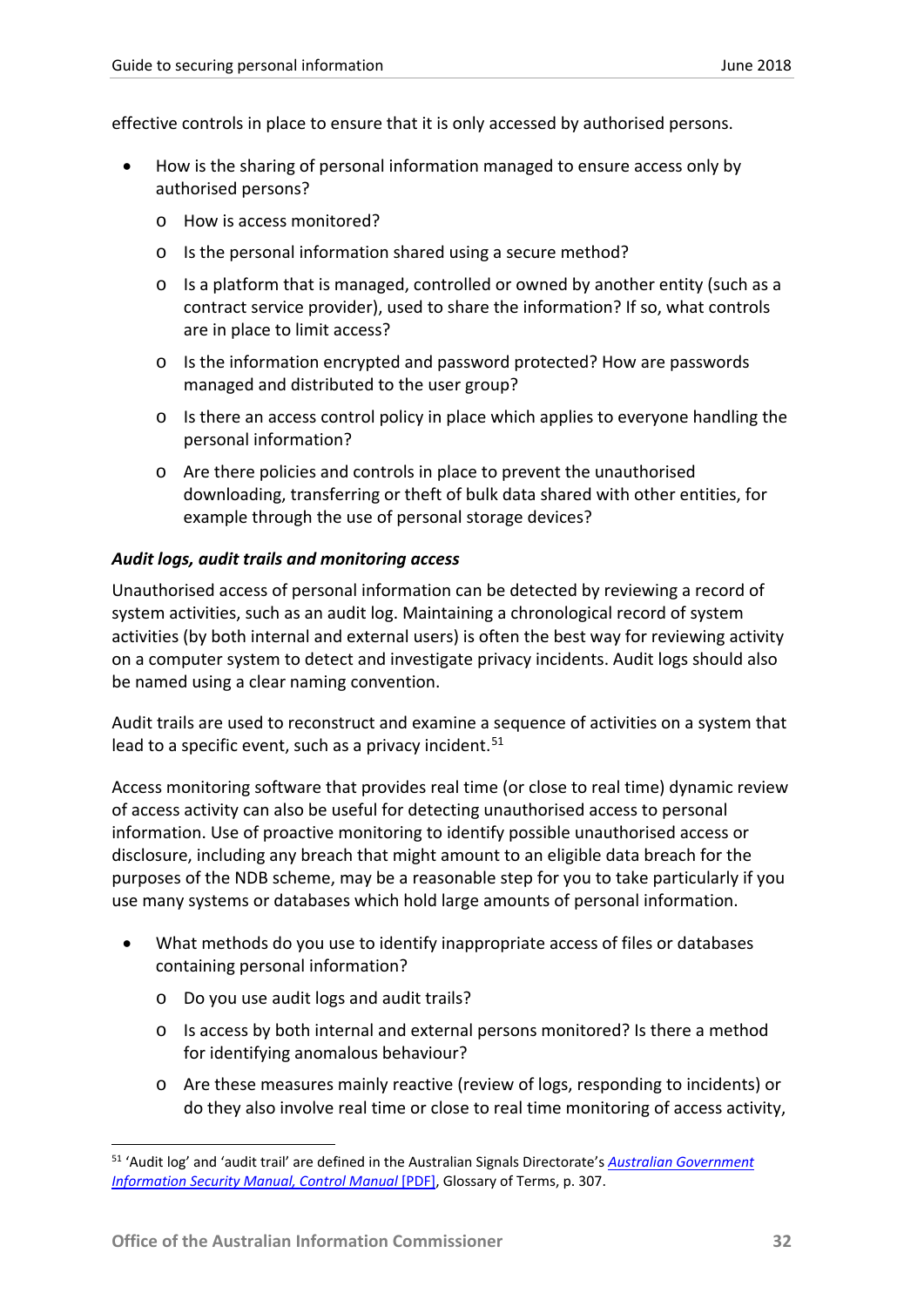noting that the greater the number of systems and databases you use and amount of personal information you handle, the more important it is to proactively monitor access? (also see 'Network security' section above)

- o When anomalous behaviour is detected, what processes are used to determine whether such behaviour amounts to unauthorised access, including any processes in place to assess whether the access might give rise to an eligible data breach for the purposes of the NDB scheme?<sup>[52](#page-33-0)</sup>
- What points of access (such as access to devices, files, networks, databases, and websites) do you audit?
- Are audit logs reviewed on an on-going basis?
	- o do you check/audit the activity of administrators?
- Does the audit log or audit trail indicate when an individual has:
	- o accessed or viewed material
	- o changed or destroyed material, or
	- o unsuccessfully tried to access personal information?
- Does the audit log or audit trail enable actions to be linked to individuals, including both regular users and administrators?
- What procedures exist to address any issues, such as anomalous patterns of access, identified during a review of an audit log?
- How long are the audit logs kept for?
	- o Are they part of a backup process?
- How are audit logs protected from tampering?
- Do logs or reports contain personal information and if so is it adequately protected?

#### *Individuals accessing and correcting their own personal information*

Under the Privacy Act, entities must, on request, give individuals access to the personal information held about them unless an exception applies.<sup>[53](#page-33-1)</sup> Individuals are also able to request correction of the personal information held about them.<sup>[54](#page-33-2)</sup>

• What processes do you have in place to assess requests from individuals to access

<span id="page-33-0"></span><sup>&</sup>lt;sup>52</sup> Note that an entity must take all reasonable steps to assess whether a suspected data breach is an eligible data breach within 30 calendar days after the day the entity became aware of the grounds that caused it to suspect an eligible data breach. For more information about evaluating suspected data breaches, see the OAIC'[s Assessing a suspected data breach.](https://www.oaic.gov.au/privacy-law/privacy-act/notifiable-data-breaches-scheme/assessing-a-suspected-data-breach)

<span id="page-33-1"></span><sup>&</sup>lt;sup>53</sup> See APP 12. Along with the right to request access under the [Privacy Act,](http://www.comlaw.gov.au/Series/C2004A03712) individuals have a right under the *[Freedom of Information Act 1982](http://www.comlaw.gov.au/Series/C2004A02562)* (Cth) (the FOI Act) to request access to information held by Australian Government agencies.

<span id="page-33-2"></span><sup>54</sup> See APP 13 — where an individual requests an APP entity to correct their personal information, APP 13.1 provides that the entity must take reasonable steps to correct the personal information it holds, to ensure it is accurate, up-to-date, complete, relevant, and not misleading, having regard to the purpose for which it is held. Individuals also have rights under the FOI Act to have their personal information amended if it is out of date, misleading, incorrect or inaccurate.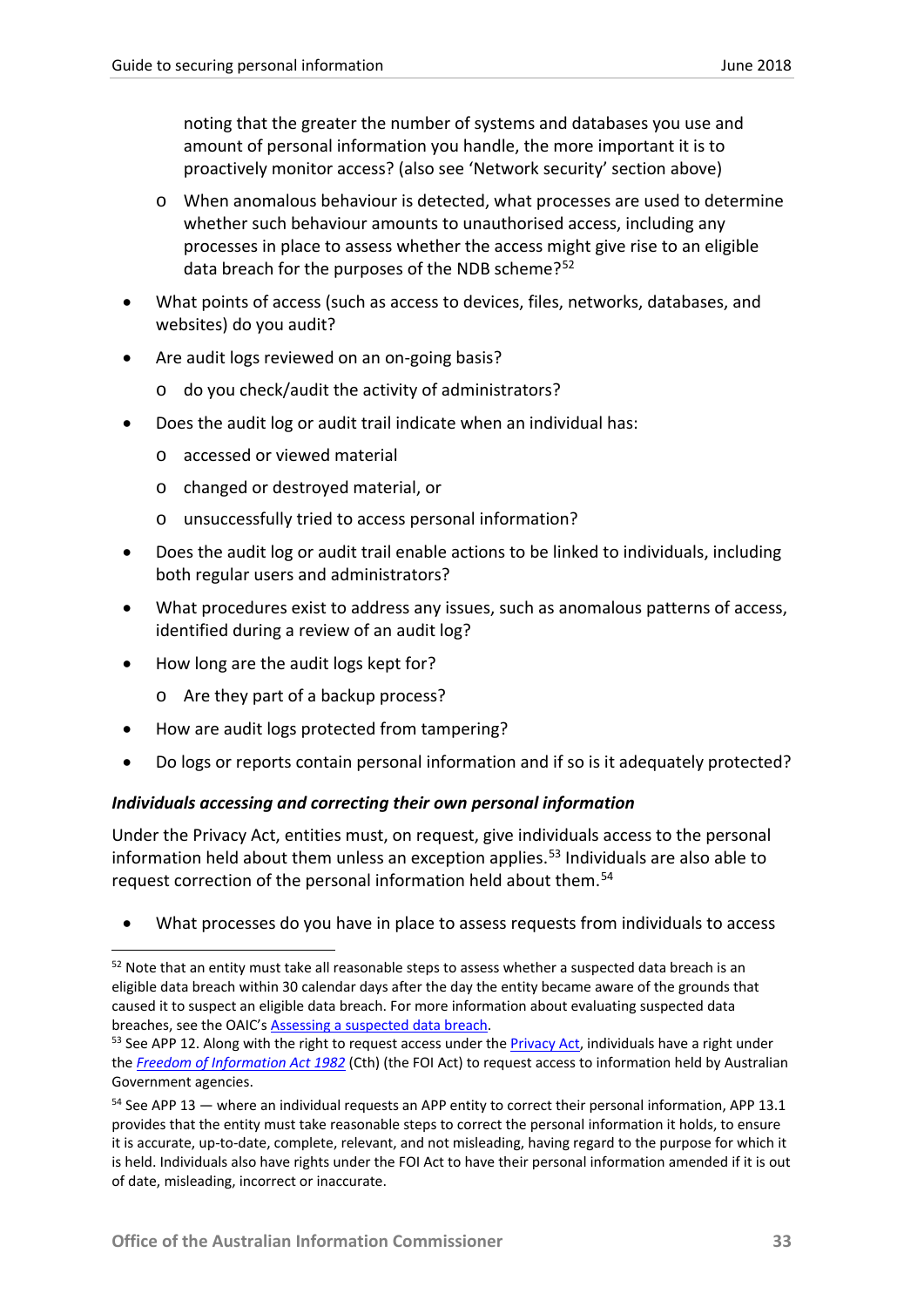or correct their personal information?

- How do your staff identify customers/clients prior to disclosing their personal information online, by phone or in person?
- What measures do you take to ensure that these authentication processes do not result in collecting personal information that it is not reasonably necessary to collect?

## <span id="page-34-0"></span>**Third party providers (including cloud computing)**

Entities that outsource part or all of their personal information handling will need to consider whether they still 'hold' that personal information. If so, APP 11 will apply and you will need to take reasonable steps to comply with APP 11. If APP 11 applies to you, you will also be subject to the requirements of the NDB scheme, even if it is the third party who suffers the eligible data breach.<sup>[55](#page-34-1)</sup> In this instance, while both you and the third party are subject to the requirements of the NDB scheme, only one of you is required to notify individuals of an eligible data breach.<sup>[56](#page-34-2)</sup>

#### *General issues*

Relevant factors in deciding the steps that are reasonable in the circumstances include whether the third party is subject to the Privacy Act in its own right. Even if the third party is subject to the Privacy Act, if you hold the personal information, you still need to consider what steps are reasonable to protect the personal information. Steps may include influencing the third party's conduct.

Have you:

- conducted appropriate due diligence on the services to be provided (particularly data storage services)?
- considered the scope of the personal information handling services to be provided (for example, will the provider also backup your personal information holdings and if so what data will be captured)?
- considered what security controls and personal information handling measures you expect the third party supplier to use?
- included terms in the contract to deal with specific obligations about the handling of personal information and mechanisms to ensure the obligations are being fulfilled, such as regular reporting requirements?
- considered your obligations under the NDB scheme and how you will manage your relationship with the third party, such as including contractual terms, to ensure all eligible data breaches are identified, assessed and notified as required?
- for agencies, complied with s 95B of the Privacy Act which requires agencies to take contractual measures to ensure that a contracted service provider (as defined in the Privacy Act) does not do an act, or engage in a practice, that would breach an

<span id="page-34-1"></span><sup>&</sup>lt;sup>55</sup> See the OAIC's [Entities covered by the NDB scheme](https://www.oaic.gov.au/privacy-law/privacy-act/notifiable-data-breaches-scheme/entities-covered-by-the-ndb-scheme) resource.

<span id="page-34-2"></span><sup>&</sup>lt;sup>56</sup> For more information about data breaches involving more than one organisation, see the OAIC's [Notifying individuals about an eligible data breach](https://www.oaic.gov.au/privacy-law/privacy-act/notifiable-data-breaches-scheme/notifying-individuals-about-an-eligible-data-breach) [resource.](https://www.oaic.gov.au/engage-with-us/consultations/notifiable-data-breaches/draft-notifying-individuals-about-an-eligible-data-breach#data-breaches-involving-more-than-one-organisation)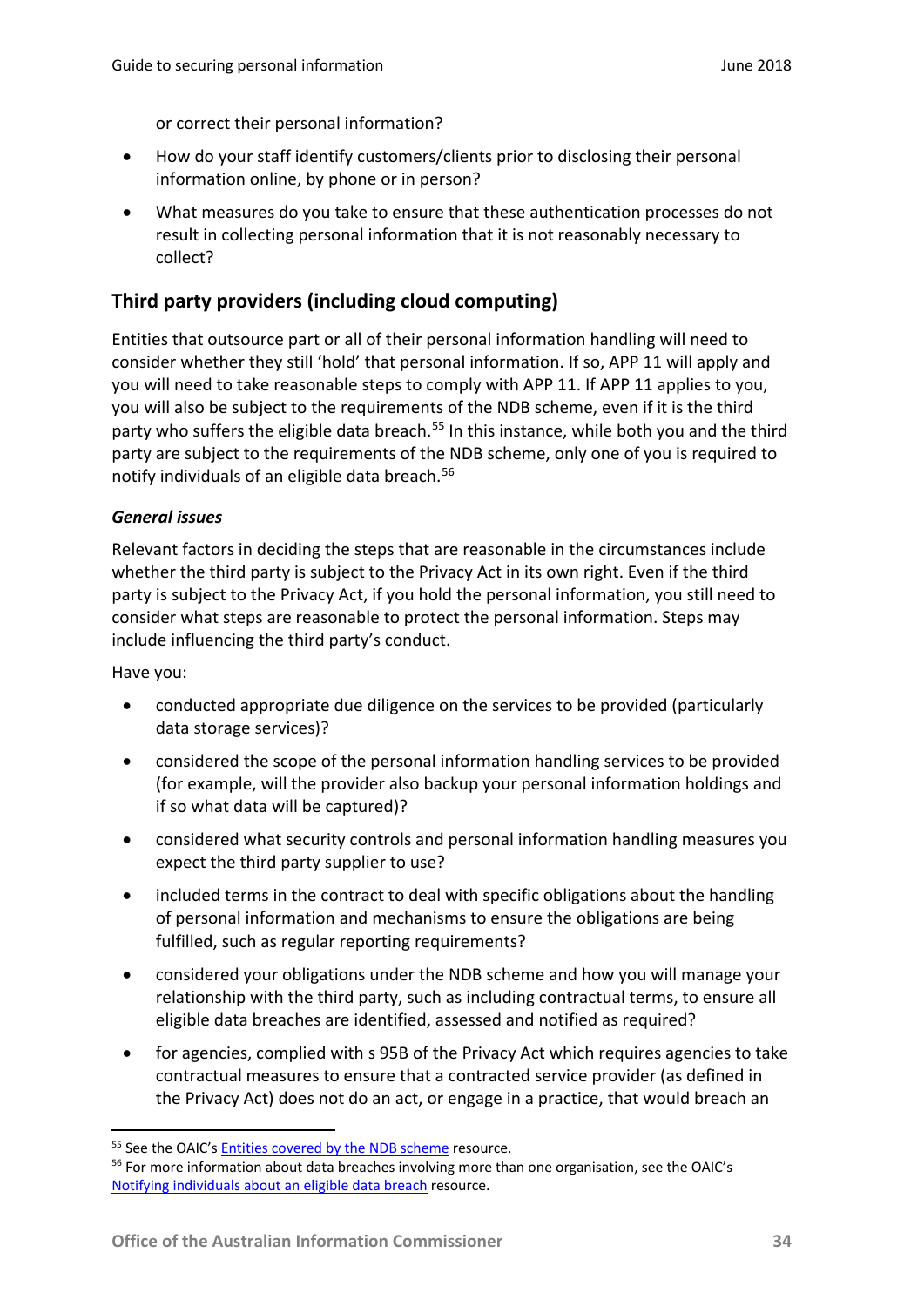APP?[57](#page-35-0)

#### *Cloud computing*

Cloud computing can range from data storage to the use of software programs, with data being stored and processed by the cloud service provider.<sup>[58](#page-35-1)</sup> For instance, an entity can store data on remote servers operated by the cloud service provider rather than storing it on their own servers.

If you continue to 'hold' personal information when storing or using it in the cloud, reasonable steps may include robust management of the third party storing or handling your clients' personal information, including effective contractual clauses, verifying security claims of cloud service providers through inspections, and regular reporting and monitoring.

If you choose to adopt cloud computing you need to assess the security controls of the provider to ensure that you continue to comply with APP 11.<sup>[59](#page-35-2)</sup> However, other APPs may also apply in these circumstances, including APP 8 (where personal information is disclosed to an overseas recipient), $60$  and APPs 12 and 13 (access and correction). These are discussed in more detail in the APP guidelines.

You should also be aware of your obligations under the NDB scheme, and have measures in place to manage your relationship with the cloud provider to ensure all eligible or suspected data breaches are assessed and notified in accordance with those obligations.<sup>[61](#page-35-4)</sup>

You should also consider whether your cloud service provider should be required to have similar controls to those you might apply to your own systems, such as governance arrangements and controls relating to software security, access security and network security set out in the sections above.

- Does the contract require the cloud service provider to put in place reasonable security steps that enable you to comply with your obligations under the APPs?
- From a security controls perspective, do you understand what controls you are

<span id="page-35-0"></span><sup>&</sup>lt;sup>57</sup> In particular, the agency must ensure that the contract does not authorise a contractor to do or engage in such an act or practice. An agency must also ensure the contract contains provisions to ensure that such an act or practice is not authorised by a subcontract.

<span id="page-35-1"></span><sup>&</sup>lt;sup>58</sup> Cloud computing services have been defined as a way of sourcing and delivering ICT which enables convenient, on-demand network access to a shared pool of configurable computing resources (eg. networks, servers, storage, applications and services). The Australian Government has adopted the US Government's National Institute of Standards and Technology definition for cloud computing. For further information see th[e Australian Government's Secure Cloud Strategy](https://www.dta.gov.au/what-we-do/policies-and-programs/secure-cloud/) and supporting material which apply to the use of cloud services by Commonwealth entities, available on the Digital Transformation Agency's website.

<span id="page-35-2"></span><sup>&</sup>lt;sup>59</sup> The Australian Signals Directorate publishes resources with guidance on addressing information security [risks of cloud computing.](https://www.asd.gov.au/infosec/cloudsecurity.htm)<br><sup>60</sup> You may also need to consider the data protection or privacy legislation in place where the data is stored

<span id="page-35-4"></span><span id="page-35-3"></span>by the cloud provider, as well as any other jurisdictions the cloud service provider may be subject to.  $61$  For more information, see the OAIC'[s guidance on the NDB scheme.](https://www.oaic.gov.au/privacy-law/privacy-act/notifiable-data-breaches-scheme)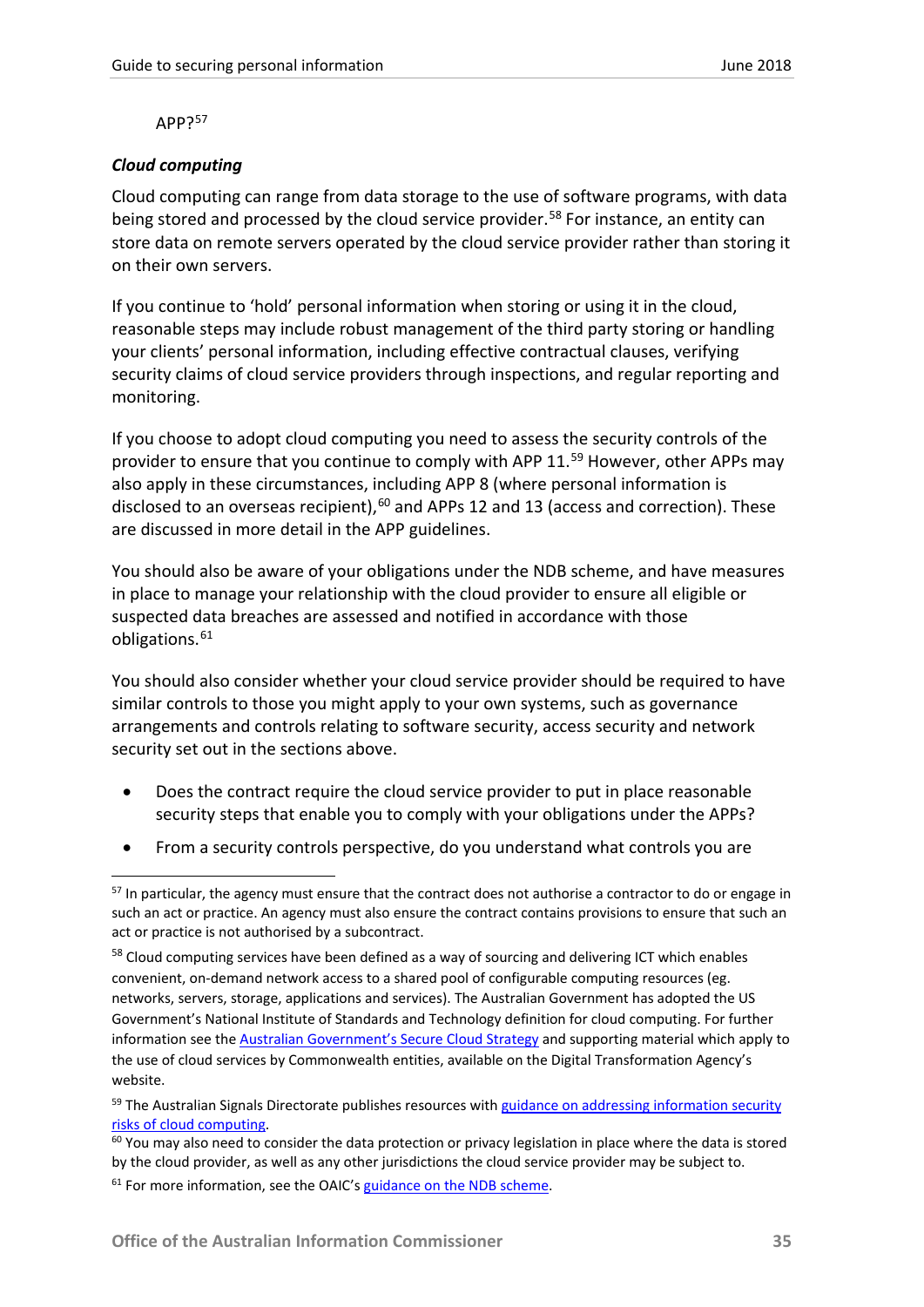responsible for and what your cloud service provider is responsible for?

- Are you able to verify the security controls of the cloud service provider to a sufficient level of detail, such as through independent testing and validation?
- Will those contractual obligations be reasonably easy to enforce from a costs and practicality perspective?
- Are the cloud service provider's information handling practices certified against information security standards (such as the ISO 27000 group)?<sup>[62](#page-36-0)</sup>
- How will you manage the relationship to ensure that all suspected or eligible data breaches are communicated between entities and handled in accordance with the NDB scheme? For example, what contractual provisions and verification measures are in place? Does the cloud service provider have reasonable data breach response processes to facilitate the required response? In particular, are sufficient controls in place to properly investigate and respond to any suspected or actual breach to determine when and how it occurred, and what was taken?<sup>[63](#page-36-1)</sup>
- Does the cloud service provider enable secure transactions and encrypted storage?
- Have you considered encrypting the data yourself before transmission (rather than relying on the cloud service provider's encryption)?
- Have you considered who is able to decrypt data stored in the cloud?
- Does the cloud service provider intend to use your data for its own commercial purposes (separately or combined with other customers' data)? If so have you considered the security implications, including:
	- o can you control the use of your data?
	- o is the personal information de-identified before the provider uses it?
	- o can you verify that the de-identified personal information cannot be reidentified?
- Does your cloud service provider subcontract to or use the resources of other parties to perform its services, and if so, how do they protect your data?
- Will your data be stored separately from the data of other customers of the cloud service provider; for example, on separate servers?
- Does the cloud service provider possess appropriate data recovery plans to deal with a natural disaster or system failure and prevent disclosure of your information?
- Is your data stored in a format you will be able to access or use if you need to

<span id="page-36-0"></span> $62$  In 2014, the International Organization for Standardization (ISO) and International Electrotechnical Commission (IEC) also publishe[d ISO/IEC 27018:2014](http://www.iso.org/iso/catalogue_detail.htm?csnumber=61498) which relates to the implementation of measures to protect personal information while it is being processed in the public cloud. The standard uses a definition of 'Personally Identifiable Information' adopted fro[m ISO/IEC 29100:2011.](http://www.iso.org/iso/home/store/catalogue_tc/catalogue_detail.htm?csnumber=45123) If adopting this standard, entities must ensure that they apply the definitions of personal information and sensitive information in the Privacy Act. More information can be found in the 'Standards' section below.

<span id="page-36-1"></span><sup>&</sup>lt;sup>63</sup> For more information about assessing a suspected data breach, see the OAIC's Assessing a suspected [data breach](https://www.oaic.gov.au/privacy-law/privacy-act/notifiable-data-breaches-scheme/assessing-a-suspected-data-breach) resource.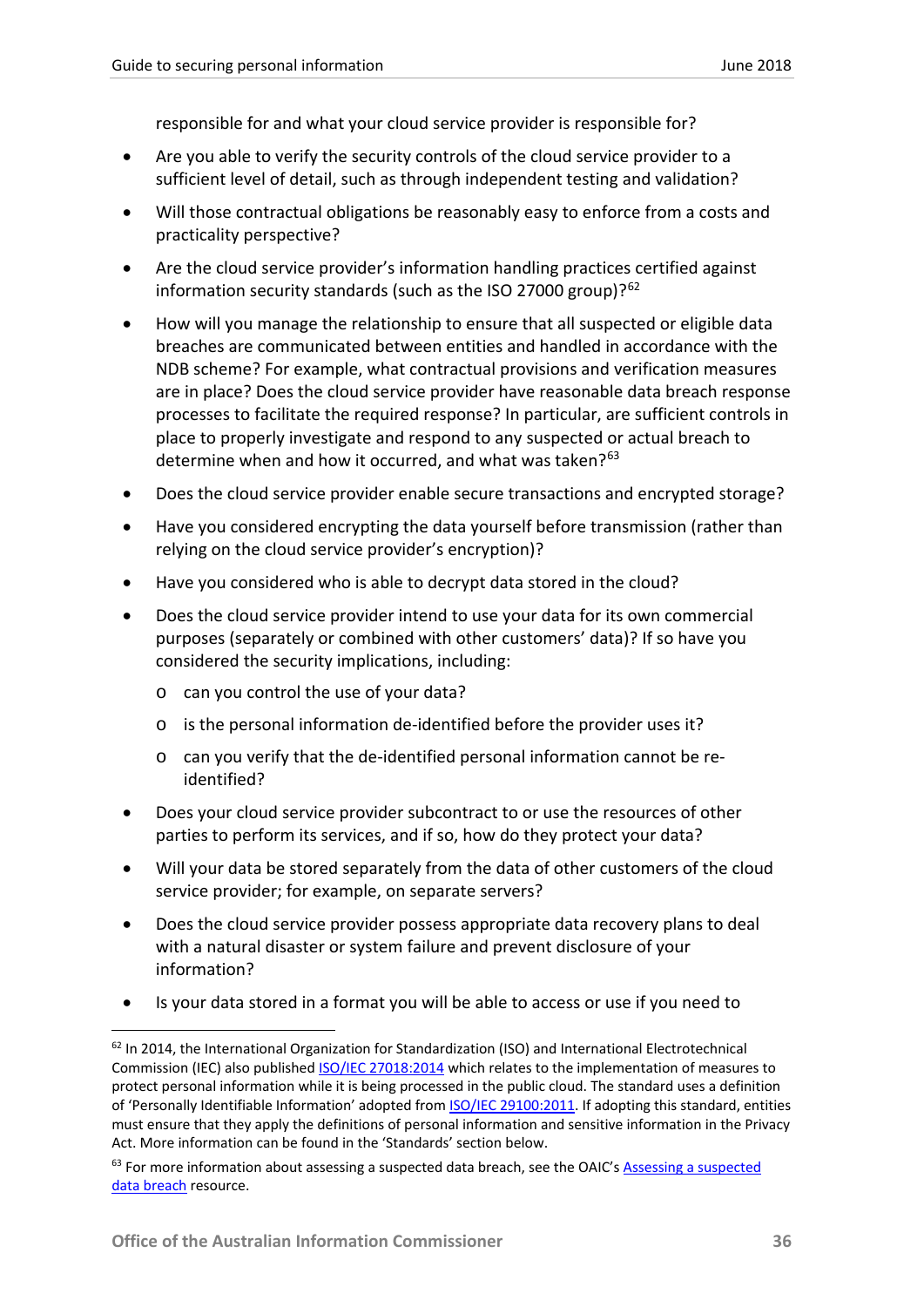retrieve it or amend it?

- Can the cloud service provider confirm whether it copies or otherwise replicates your information for its internal operational purposes (for example, if it moves your information between its IT assets), and what controls it has in place?
- Can the provider confirm that your information and any copies (including backups) have been destroyed at the conclusion of the contract? Can you retrieve the information?
- How easily can you contact a representative of the cloud service provider about privacy concerns or to liaise with in the event of a suspected or eligible data breach?

## <span id="page-37-0"></span>**Data breaches**

In the event of a data breach, having a response plan that includes procedures and clear lines of authority can assist you to contain the breach and manage your response. Ensuring that staff (including contractors) are aware of the plan and understand the importance of reporting breaches is essential for the plan to be effective. The OAIC has published its *[Data breach preparation and response —](https://www.oaic.gov.au/agencies-and-organisations/guides/data-breach-preparation-and-response) A guide to managing data breach [in accordance with the](https://www.oaic.gov.au/agencies-and-organisations/guides/data-breach-preparation-and-response)* Privacy Act 1988 *(Cth)*.

- Is there a data breach response plan and does it flow logically from any broader information security plan?
	- o Is the plan regularly tested?
	- o Does the plan include a strategy to assess and contain breaches?
	- o Does the plan clearly identify those actions that are legislative or contractual requirements, such as any steps required by the NDB scheme?
	- o Are your staff educated about the plan and how to identify and respond to data breaches?
	- $\circ$  Does the plan enable staff to identify data breaches and require that breaches be reported?
	- o Does the plan include guidance on how to assess a data breach to determine whether it is likely to result in serious harm for the purposes of the NDB scheme?<sup>[64](#page-37-1)</sup>
	- o Does the plan establish clear lines of command and indicate responsible officers?
	- o Does the plan outline clearly when and how affected individuals and the OAIC should or must be notified of breaches?
	- o Does the plan include a strategy to identify and address any weaknesses in data handling/data security that contributed to the breach?

Following the commencement of the NDB scheme, data breaches that are likely to result

<span id="page-37-1"></span><sup>&</sup>lt;sup>64</sup> For more information about assessing suspected or eligible data breaches, see the OAIC's Assessing a [suspected data breach](https://www.oaic.gov.au/privacy-law/privacy-act/notifiable-data-breaches-scheme/assessing-a-suspected-data-breach) resource.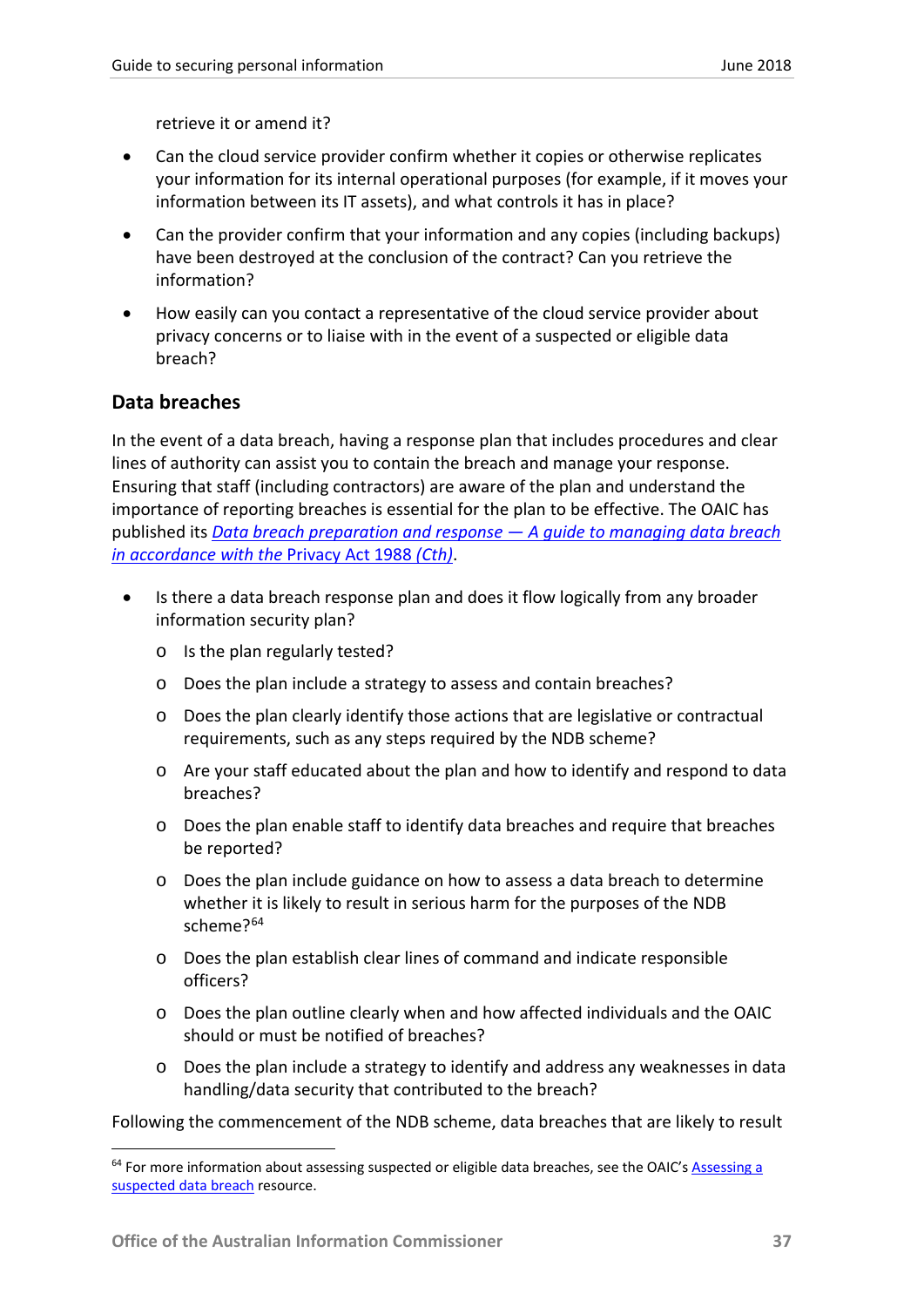in serious harm to an individual are also subject to notification requirements. Entities covered by the *My Health Records Act 2012* and current and former contracted service providers covered by the *National Cancer Screening Register Act 2016* have additional notification obligations to the Commissioner.<sup>[65](#page-38-1)</sup>

## <span id="page-38-0"></span>**Physical security**

Physical security is an important part of ensuring that personal information is not inappropriately accessed. You need to consider what steps, if any, are necessary to ensure that physical copies of personal information are secure. Similarly, you should consider whether the workspace itself is designed to facilitate good privacy practices.

- What measures are used to control access to the workplace?
	- o Are security and alarm systems used to control entry to the workplace?
	- o Is it possible to identify staff movements from access logs?
- Are work areas with particular access to personal information (for example, human resources sections, complaints handling sections) physically segregated from other areas of business?
- Is there a record management system that identifies files and the location of responsible staff that contain personal information?
- Have privacy and security been considered when designing the workspace?
	- o Are workstations positioned so that computer screens cannot be easily read by unauthorised third parties?
	- o Do visitors have access to general workspaces or are there designated areas for them?
	- o Are employees working on sensitive matters able to do so in a private/secure space, particularly in open plan workplaces?
	- o Do employees have access to secure storage spaces near their workstations to secure documents temporarily?
- Is there a clean desk policy where personal information is being handled? Is it enforced?
- What provisions are made for securing physical files containing personal information?
	- o How is the movement of physical files recorded?
	- o Are storage and movement of files containing personal information audited or monitored?
	- o On what basis is access to physical files granted?

<span id="page-38-1"></span><sup>&</sup>lt;sup>65</sup> For more information about the mandatory My Health Record data breach notification requirements, see the OAIC's *[Guide to mandatory data breach notification in the My Health Record system](https://www.oaic.gov.au/agencies-and-organisations/guides/guide-to-mandatory-data-breach-notification-in-the-my-health-record-system)*. Information about the interaction between these requirements and the broader NDB scheme can be found in that Guide under the heading 'The broader Notifiable Data Breaches (NDB) scheme'.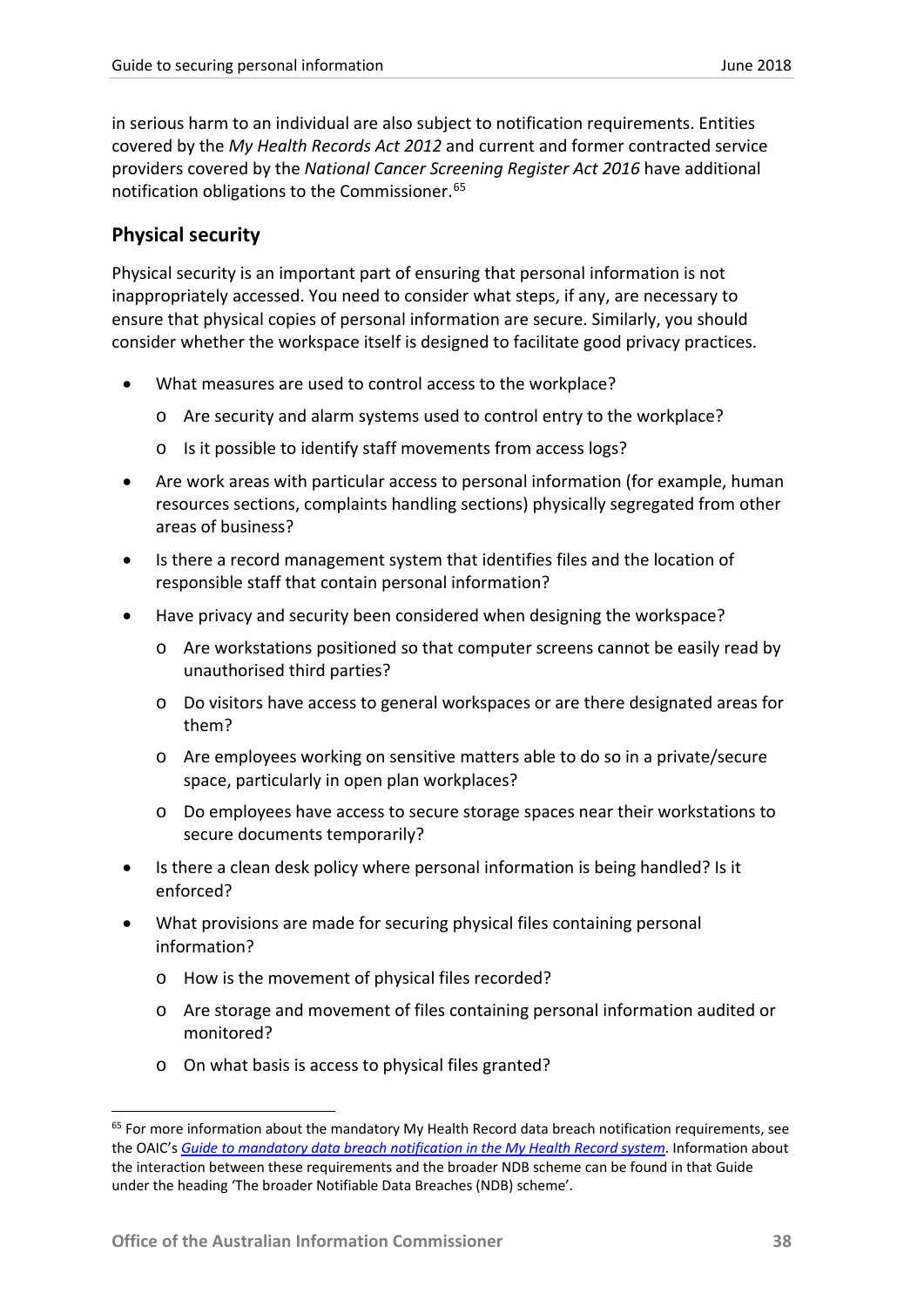- o If files are placed in lockable cabinets or similar, are these storage units kept locked? How is access to keys controlled?
- Are there procedures governing the transmission or transport of personal information to offsite work locations?

## <span id="page-39-0"></span>**Destruction or de-identification of personal information**

Where an entity holds personal information it no longer needs for a purpose that is permitted under the APPs, it must ensure that it takes reasonable steps to destroy or deidentify the personal information (APP  $11.2$ )  $-$  in some cases, one or the other may be more appropriate. This obligation applies even where the entity does not physically possess the personal information, but has the right or power to deal with it.<sup>[66](#page-39-1)</sup>

However, depending on the type of entity and the type of personal information involved, you may have specific obligations under law or a court/tribunal order to retain and/or destroy or de-identify personal information. Agencies also have specific retention obligations for personal information that forms part of a Commonwealth record.

- Do you have policies, procedures and resources in place to determine whether personal information you hold needs to be: retained under law or a court/tribunal order, destroyed or de-identified?
- Are your staff informed of document destruction procedures?

## *Destroying personal information — irretrievable destruction*

Personal information is destroyed when it can no longer be retrieved. The steps that are reasonable for an entity to take to destroy personal information will depend on whether the personal information is held in hard copy or electronic form.

- Are your staff informed of document destruction procedures?
- Is destruction of personal information done in-house or outsourced?
	- o If outsourced, what steps have you taken to ensure appropriate handling of the personal information?
- Has personal information contained in hard copy records that are disposed of through garbage or recycling collection been destroyed through a process such as pulping, burning, pulverising, disintegrating or shredding?
- Is hardware containing personal information in electronic form properly 'sanitised' to completely remove the stored personal information?
- Have steps been taken to verify the irretrievable destruction of personal stored by a third party on a third party's hardware, such as cloud storage? Where the third party has been instructed by the organisation to irretrievably destroy the personal information, have steps been taken to verify that this has occurred?

<span id="page-39-1"></span><sup>&</sup>lt;sup>66</sup> Se[e Chapter 11 of the APP guidelines](https://www.oaic.gov.au/agencies-and-organisations/app-guidelines/chapter-11-app-11-security-of-personal-information) for further guidance on the destruction or de-identification of personal information and the *[De-identification Decision-Making Framework](https://www.oaic.gov.au/agencies-and-organisations/guides/de-identification-decision-making-framework)* published by the OAIC and CSIRO's Data61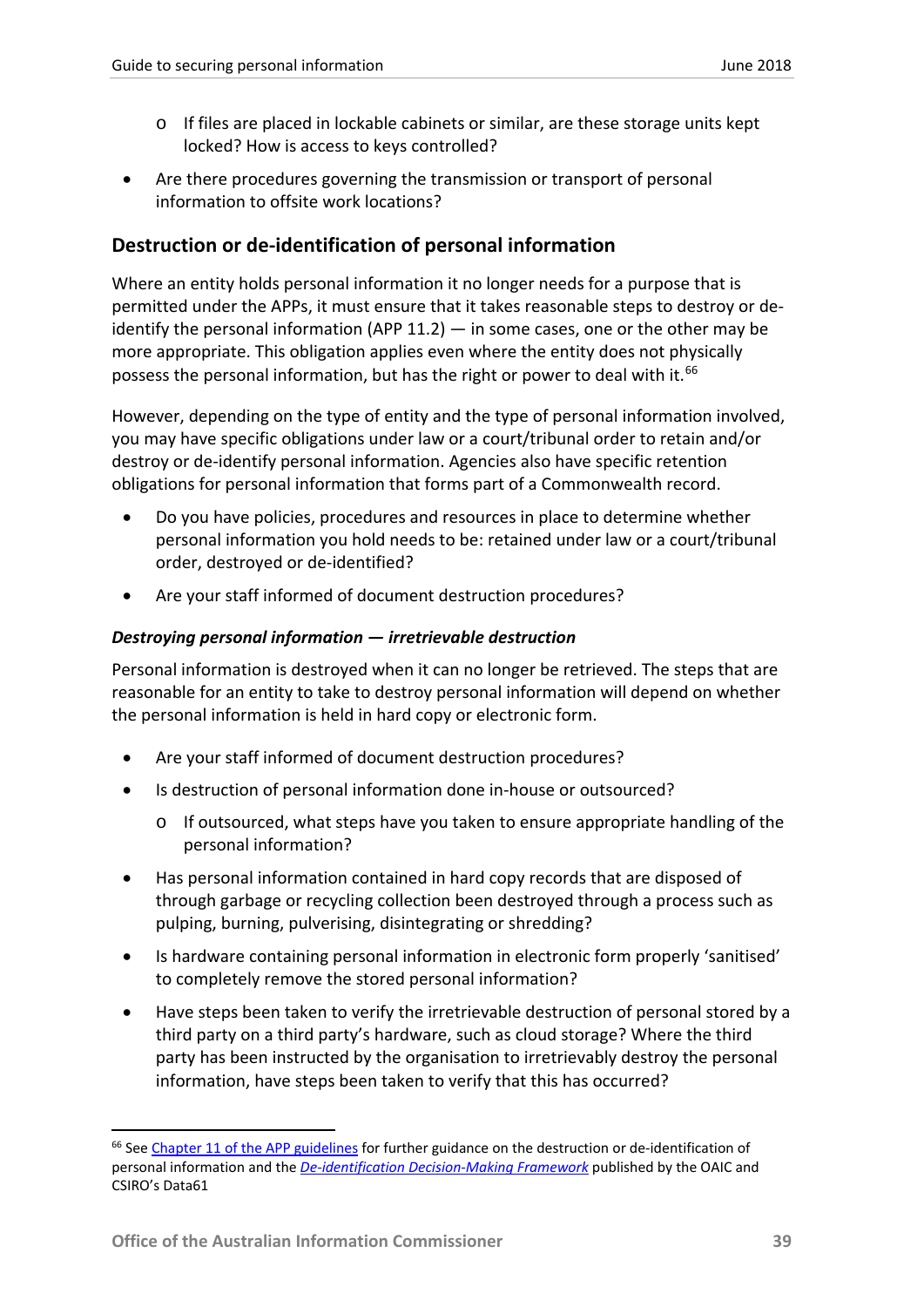- Are back-ups of personal information also destroyed? Are backups arranged in such a way that destruction of backups is possible? If not:
	- o have steps been taken to rectify this issue in the future
	- o has the backed-up personal information been put beyond use?
- How is compliance with data destruction procedures monitored and enforced?

#### *Destroying personal information held in electronic form — putting beyond use*

Where it is not possible for an entity to irretrievably destroy personal information held in electronic format, reasonable steps to destroy it would include putting the personal information 'beyond use'. For example, this could include where technical reasons may make it impossible to irretrievably destroy the personal information without also irretrievably destroying other information held with that personal information.

Personal information is 'beyond use' if you:

- are not able, and will not attempt, to use or disclose the personal information
- cannot give any other entity access to the personal information
- surround the personal information with appropriate technical, physical and organisational security. This should include, at a minimum, access controls including logs and audit trails, and
- commit to take reasonable steps to irretrievably destroy the personal information if, or when, this becomes possible.

It is expected that only in very limited circumstances would it not be possible for an organisation to destroy personal information held in electronic format.

• Where it is not possible to irretrievably destroy personal information held in electronic format has the organisation taken steps to put the information 'beyond use'?

#### *De-identifying personal information*

De-identification of personal information may be more appropriate than destruction where the de-identified information could provide further value or utility to the entity or a third party, but you should consider whether de-identification is appropriate in the circumstances.

Personal information is de-identified under s 6 of the Privacy Act, 'if the information is no longer about an identifiable individual or an individual who is reasonably identifiable'.

- Do you have policies, practices and procedures in place to determine when it is appropriate to de-identify personal information?
	- o How do you manage and mitigate the risk of re-identification?
	- o Have steps been taken to verify the de-identification of personal stored by a third party (such as cloud storage)?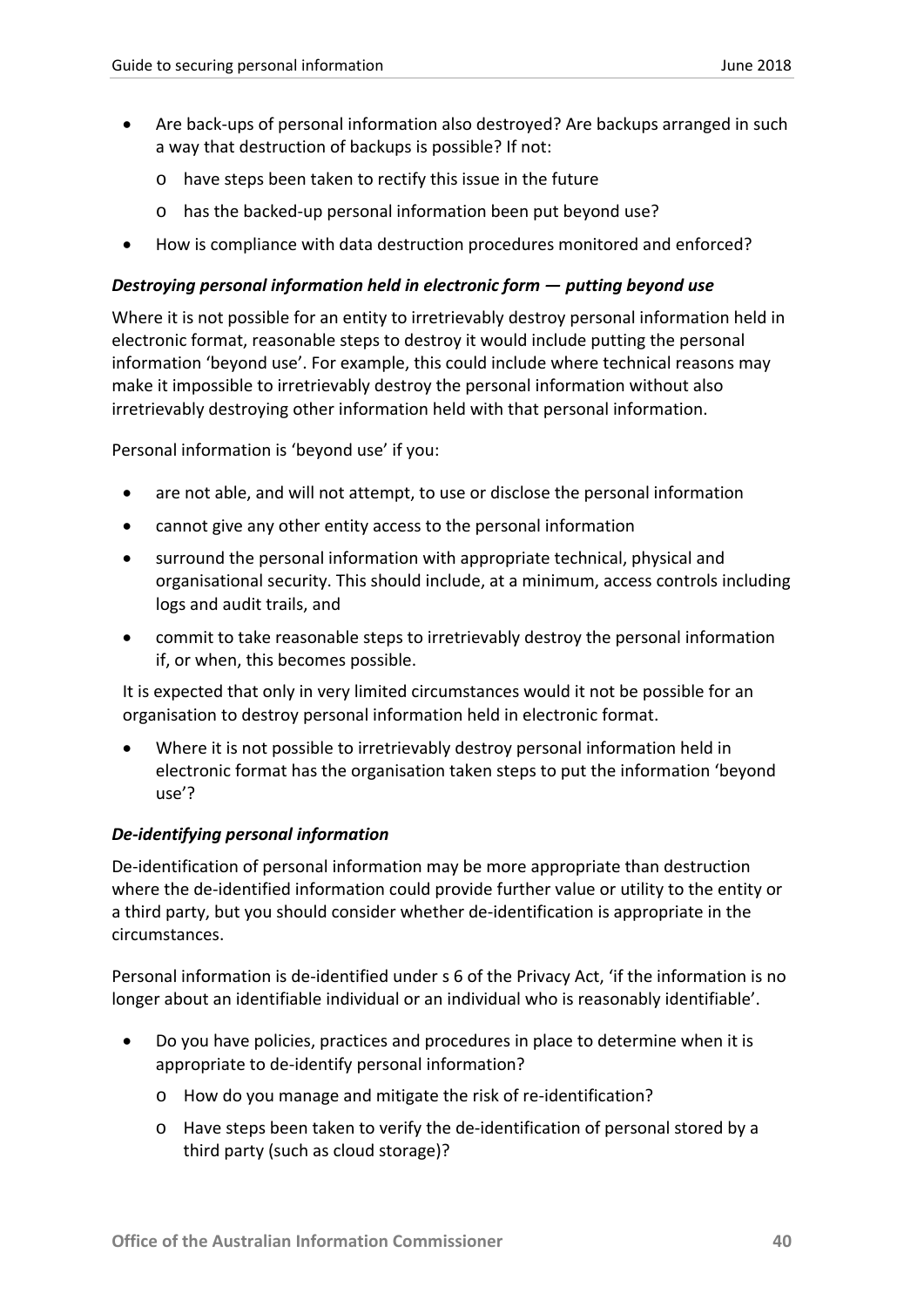## <span id="page-41-0"></span>**Standards**

'Standards' are documents that set out requirements, specifications and procedures designed to ensure products, services and systems are safe, reliable and consistently perform in the way they are intended.<sup>[67](#page-41-1)</sup> Standards can include guidelines, handbooks, manuals or policies and may be general or specific to particular industries or sectors, or practices.

Entities should consider using relevant international and Australian standards, policies, frameworks and guidance on information security. This includes any which are particular to their sector or industry (for example the *[National eHealth Security and Access](https://www.digitalhealth.gov.au/implementation-resources/ehealth-foundations/EP-1544-2014)  [Framework](https://www.digitalhealth.gov.au/implementation-resources/ehealth-foundations/EP-1544-2014)*, which is relevant to the Australian healthcare sector).

Australian Government agencies must apply the Attorney-General's Department's *[Protective Security Policy Framework](https://www.protectivesecurity.gov.au/Pages/default.aspx)* and the Australian Signals Directorate's *[Australian](http://www.asd.gov.au/infosec/ism/index.htm)  [Government Information Security Manual](http://www.asd.gov.au/infosec/ism/index.htm)*. These documents articulate the Australian Government's requirements for protective security and standardise information security practices across government. They may also be used by other government agencies (including state and territory agencies) and the private sector as a model for better security practice.

You may also want to consult the ISO/IEC 27000 series of information security [management standards](http://www.iso.org/iso/home/standards/management-standards/iso27001.htm) and the [ISO/IEC 31000 series of risk management standards](https://www.iso.org/iso-31000-risk-management.html) published by both [the International Organization for Standardization](http://www.iso.org/iso/home.htm) and the [International Electrotechnical Commission,](http://www.iec.ch/) parts of which have been adopted by Standards Australia.<sup>[68](#page-41-2)</sup> The 27000 series of standards provide recommendations on information security management, risks and controls. The 31000 series relates to standards for the design, implementation and maintenance of risk management processes. Compliance with standards can be tested internally or certified by a third party.

Adopting a standard is one way that you can gain some confidence regarding your security practices, but complying with a standard does not of itself mean that you have taken reasonable steps to protect personal information. It may be a reasonable step, but you may also need to take further action to meet your obligations under APP 11.

You may also seek to use certification of compliance with a standard as an assurance that you are protecting personal information. However, you will need to be aware of the scope of any certification, for example, whether it includes an assessment of the implementation of the relevant standard/s in practice; or the suitability of the risk profile underpinning the adoption of the standard/s. You will also need to be aware of the extent to which you may rely on any certification of your processes or the processes of a party you are dealing with. Relying on the certification of your processes or the processes of a party you are dealing with may not of itself be considered 'reasonable steps' for the

<span id="page-41-1"></span> $67$  The term 'standards' is defined on the Standards Australia webpag[e What is a Standard?.](https://www.standards.org.au/standards-development/what-is-standard)

<span id="page-41-2"></span><sup>&</sup>lt;sup>68</sup> Further information regarding Australian and international standards is available from the Standards Australia website at [www.standards.org.au](http://www.standards.org.au/) and the International Organization for Standardization website a[t www.iso.org.](http://www.iso.org/)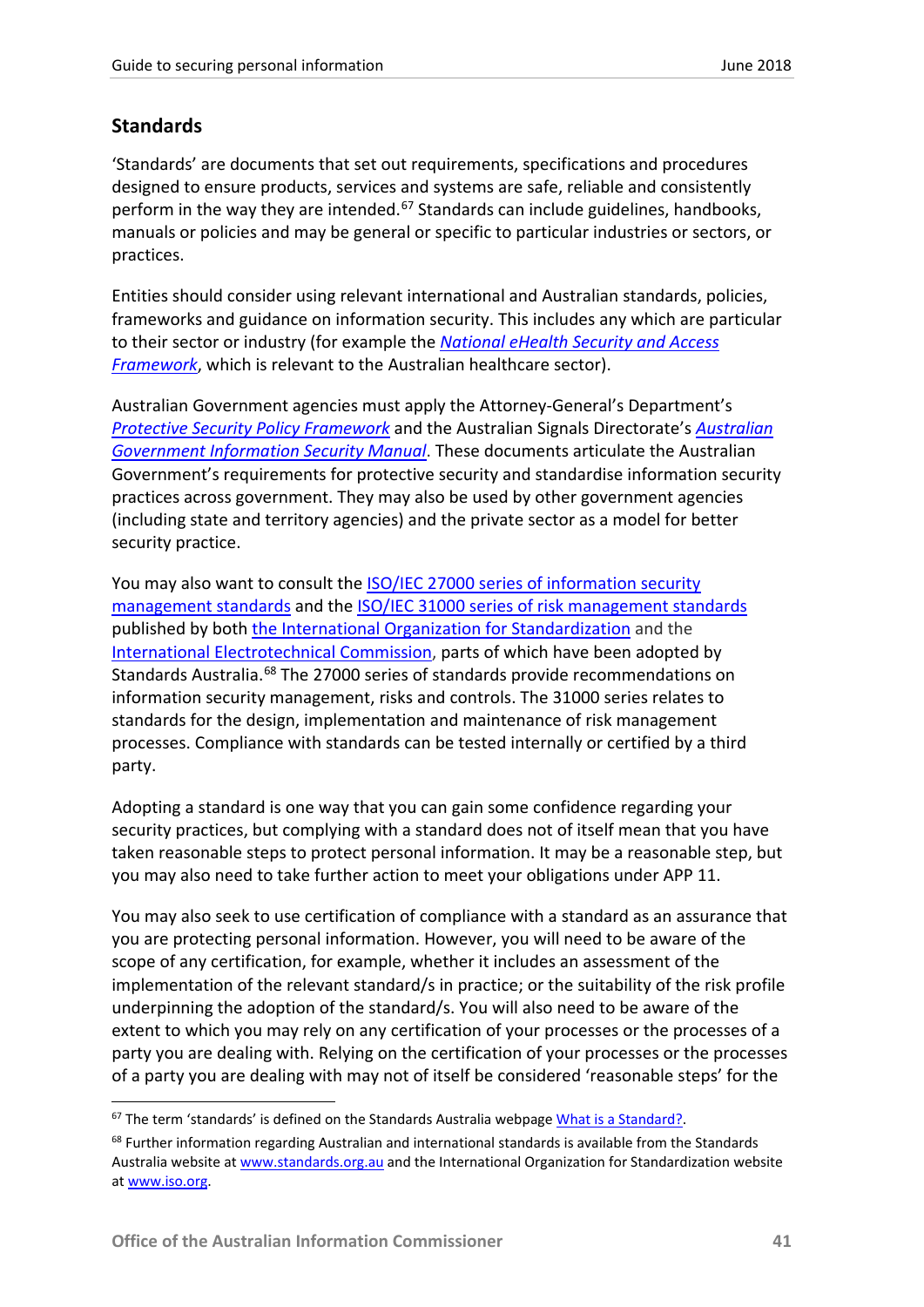purposes of APP 11. You may need to take further action to meet your security obligations under APP 11.

In adopting any standard, you must make sure that you apply the definition of personal information and sensitive information from the Privacy Act, and not any other similar definitions that might by imported by or used in the standard.

- Have you considered standards particular to your industry or sector?
- If you have decided not to adopt a widely used standard, are the reasons for this decision clearly documented?
- Do you ensure that the standards you employ are the most current and appropriate?
- Is internal or external auditing undertaken to ensure compliance with relevant standards?
- If you have sought a certification of compliance with a relevant standard, did the scope of the certification include implementation; and the suitability of the risk profile underpinning the adoption of the standard?
- If auditing reveals areas of weakness or non-compliance with a standard, are these reported and addressed in a timely and complete manner?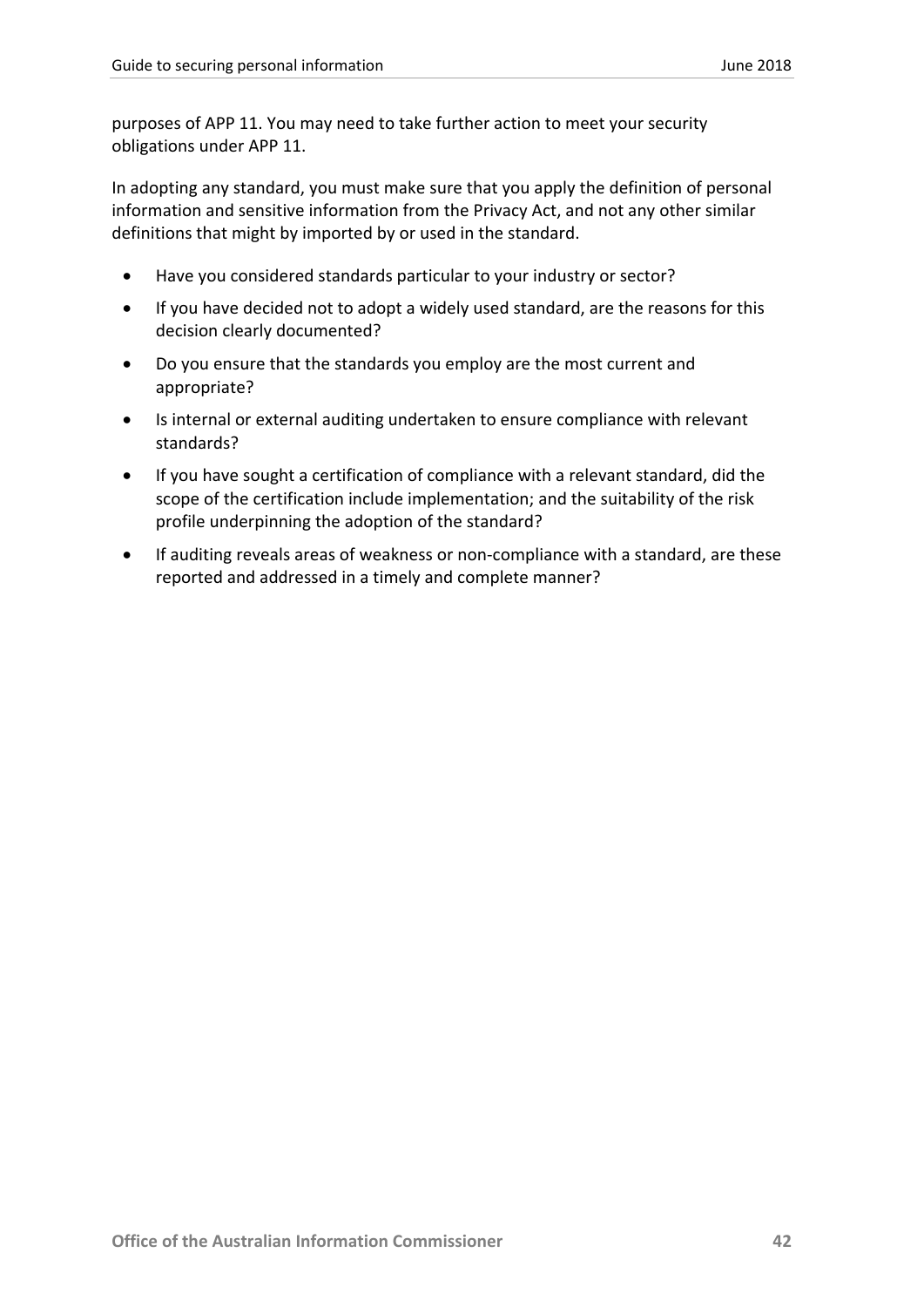## <span id="page-43-0"></span>**Appendix A — Glossary of terms**

Unless otherwise stated, terms used in this guide have the same meaning as in the Privacy Act. Some of these terms are explained in more detail in the [APP guidelines](https://www.oaic.gov.au/agencies-and-organisations/app-guidelines/chapter-b-key-concepts) and the OAIC'[s NDB scheme](https://www.oaic.gov.au/privacy-law/privacy-act/notifiable-data-breaches-scheme) resources[.](http://www.oaic.gov.au/privacy/privacy-engaging-with-you/previous-privacy-consultations/guide-to-undertaking-privacy-impact-assessments/guide-to-undertaking-privacy-impact-assessments#_ftn1)

**Agency** has the meaning set out in s 6(1) of the Privacy Act and includes a Commonwealth Minister, certain Australian Government agencies and the Norfolk Island administration.

**APP entity** means an agency or organisation and has the meaning set out in s 6(1) of the Privacy Act.

**APPs** means the Australian Privacy Principles, which are set out in Schedule 1 of the Privacy Act.

**CII** means [Commissioner initiated investigation,](https://www.oaic.gov.au/privacy-law/commissioner-initiated-investigation-reports/) made under s 40(2) of the Privacy Act, where the Commissioner may, on his or her own initiative, investigate an act or practice that may be an interference with the privacy of an individual or a breach of APP 1. Investigations relating to acts or practices prior to 12 March 2014 use the term 'own motion investigation'.

**Commonwealth record** is defined in s 6(1) of the Privacy Act to have the same meaning as in s 3 of the *[Archives Act 1983](http://www.comlaw.gov.au/Series/C2004A02796)* (Cth).

**CRB** means credit reporting body and has the meaning set out in s 6 of the Privacy Act.

**Credit provider** has the meaning set out in s 6(1) of the Privacy Act.

**CR Code** means the registered *[Privacy \(Credit Reporting\) Code](https://www.oaic.gov.au/privacy-law/privacy-registers/privacy-codes/) 2014*, a mandatory code that binds credit providers and CRBs. The CR code supplements the provisions contained in Part IIIA of the Privacy Act and the *[Privacy Regulation 2013](http://www.comlaw.gov.au/Series/F2013L02126)*. A breach of the CR code is a breach of the Privacy Act.

**Cth** means Commonwealth.

**Data breach** means, for the purpose of this guide, when personal information held by an entity is lost or subjected to unauthorised access, use, interference, modification, disclosure, or other misuse.

**Disclosure** is not defined in the Privacy Act and its meaning is discussed in the APP guidelines Chapter B: Key concepts, paragraphs [B.63-B.69.](https://www.oaic.gov.au/agencies-and-organisations/app-guidelines/chapter-b-key-concepts#disclosure)

**Eligible data breach** is a data breach that is likely to result in serious harm to any of the individuals to whom the information relates. Further information about eligible data breaches can be found in the OAIC's [Identifying eligible data breaches](https://www.oaic.gov.au/privacy-law/privacy-act/notifiable-data-breaches-scheme/identifying-eligible-data-breaches) resource.

**Entity** means an agency, organisation or other person covered by the Privacy Act, including those covered by the APPs, Part IIIA and the *[Privacy \(Tax File Number\) Rule](https://www.legislation.gov.au/Series/F2015L00249)*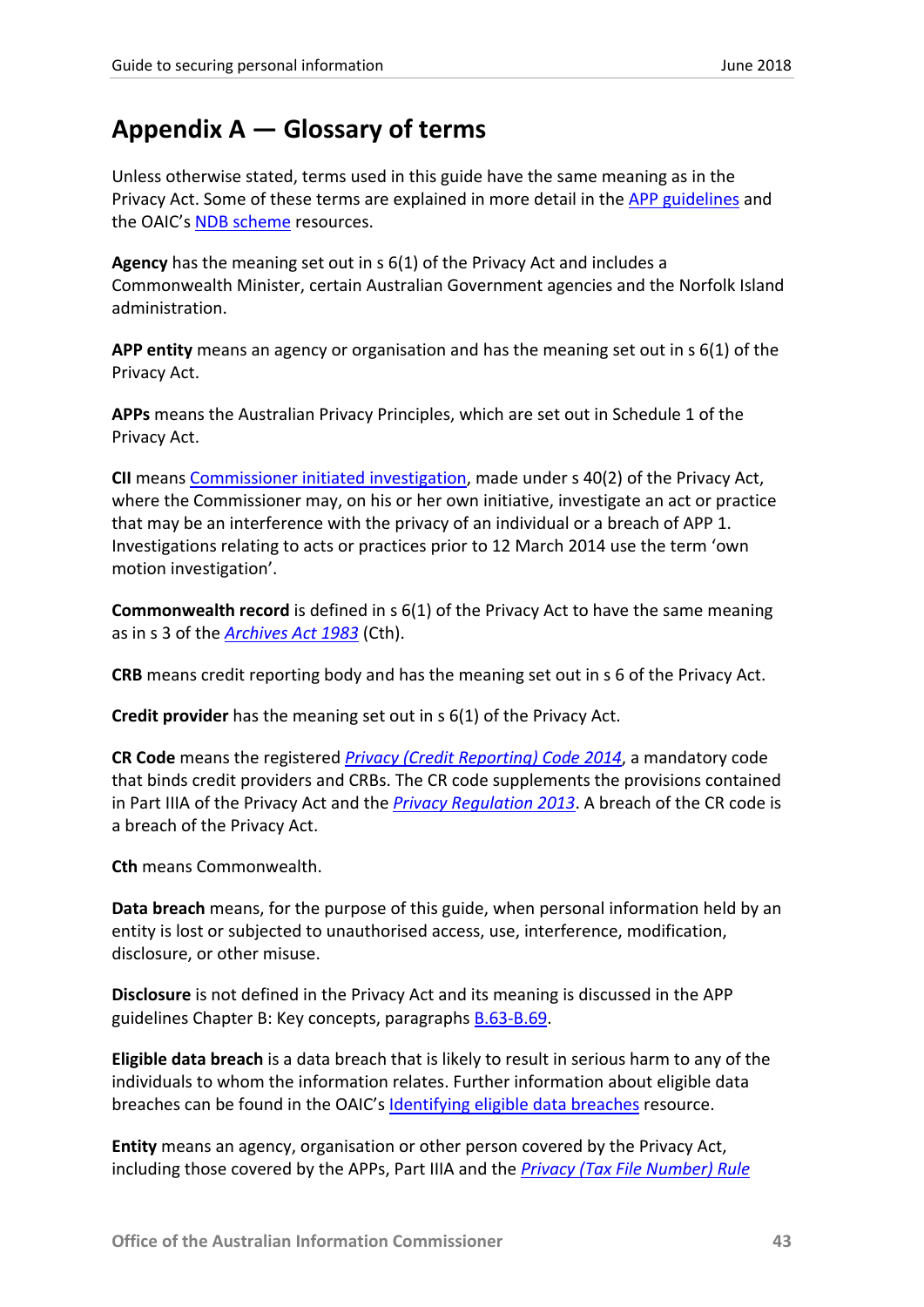## *[2015](https://www.legislation.gov.au/Series/F2015L00249)*.

**Holds** has the same meaning set out in s 6(1) of the Privacy Act (discussed in the APP guidelines Chapter B: Key concepts, paragraphs  $B.79 - B.82$ ) and as summarised on page 3 of this guide.

**Information security** means all measures used to protect any information generated by an entity or individual that is not intended to be made publicly available from compromise, loss of integrity or unavailability.

**NDB scheme** means the notifiable data breach scheme, under Part IIIC of the Privacy Act, which came into effect on 22 February 2018. The OAIC has a [number of resources](https://www.oaic.gov.au/privacy-law/privacy-act/notifiable-data-breaches-scheme/) with further information about the NDB scheme.

**NPPs** means the [National Privacy Principles,](https://www.oaic.gov.au/privacy-law/privacy-archive/privacy-resources-archive/national-privacy-principles) which used to apply to organisations unless an exemption applied. The NPPs were replaced by the APPs on 12 March 2014.

**OAIC** means the Office of the Australian Information Commissioner.

**Organisation** has the meaning set out in s 6C of the Privacy Act and, in general, includes all businesses and non-government organisations with an annual turnover of more than \$3 million, all health service providers regardless of turnover and a range of small businesses (see ss 6D and 6E of the Privacy Act).

**Personal information** has the meaning as set out in s 6(1) of the Privacy Act:

'Information or an opinion about an identified individual, or an individual who is reasonably identifiable:

- (a) whether the information or opinion is true or not; and
- (b) whether the information or opinion is recorded in a material form or not.'

**Personal information security** means keeping personal information secure from misuse, interference and loss, as well as unauthorised access, modification or disclosure.

**PIA** means privacy impact assessment and is discussed in the OAIC's *[Guide to undertaking](https://www.oaic.gov.au/agencies-and-organisations/guides/guide-to-undertaking-privacy-impact-assessments)  [privacy impact assessments](https://www.oaic.gov.au/agencies-and-organisations/guides/guide-to-undertaking-privacy-impact-assessments)*.

**Privacy Act** means the *[Privacy Act 1988](http://www.comlaw.gov.au/Series/C2004A03712)* (Cth).

**Sensitive information** has the meaning as set out in s 6(1) of the Privacy Act and includes information or an opinion about an individual's racial or ethnic origin, political opinions, religious or philosophical beliefs, sexual orientation, criminal record, health information and some aspects of genetic and biometric information.

**TFN** means a tax file number and has the meaning set out in Part VA of the *[Income Tax](http://www.comlaw.gov.au/Series/C1936A00027)  [Assessment Act 1936](http://www.comlaw.gov.au/Series/C1936A00027)* (Cth).

**TFN information** means information that connects a TFN with the identity of a particular individual (for example, a database record that links a person's name and date of birth with the person's TFN).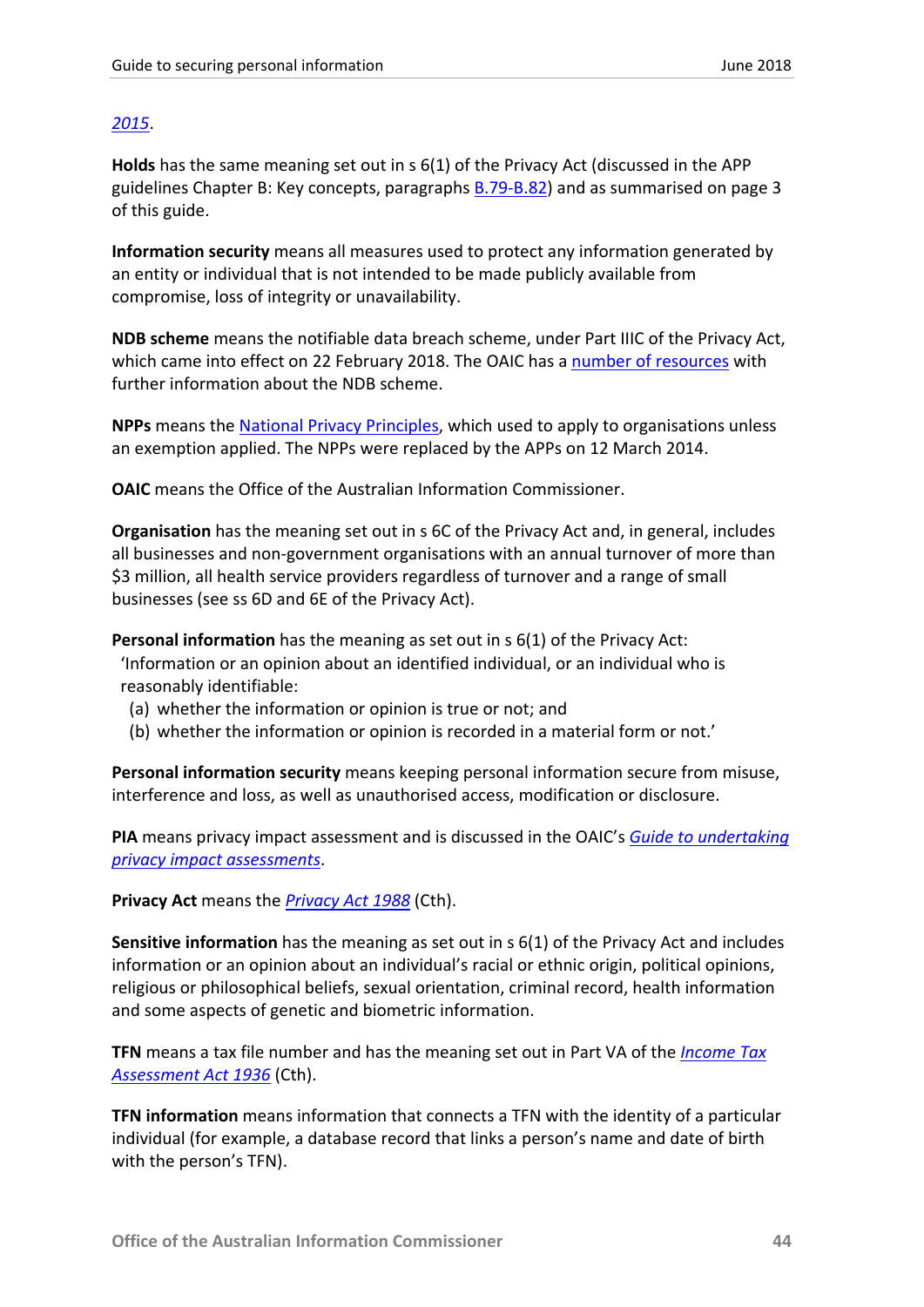**Use** is not defined in the Privacy Act and its meaning is discussed in the APP guidelines Chapter B: Key concepts, paragraphs **B.142-B.144**.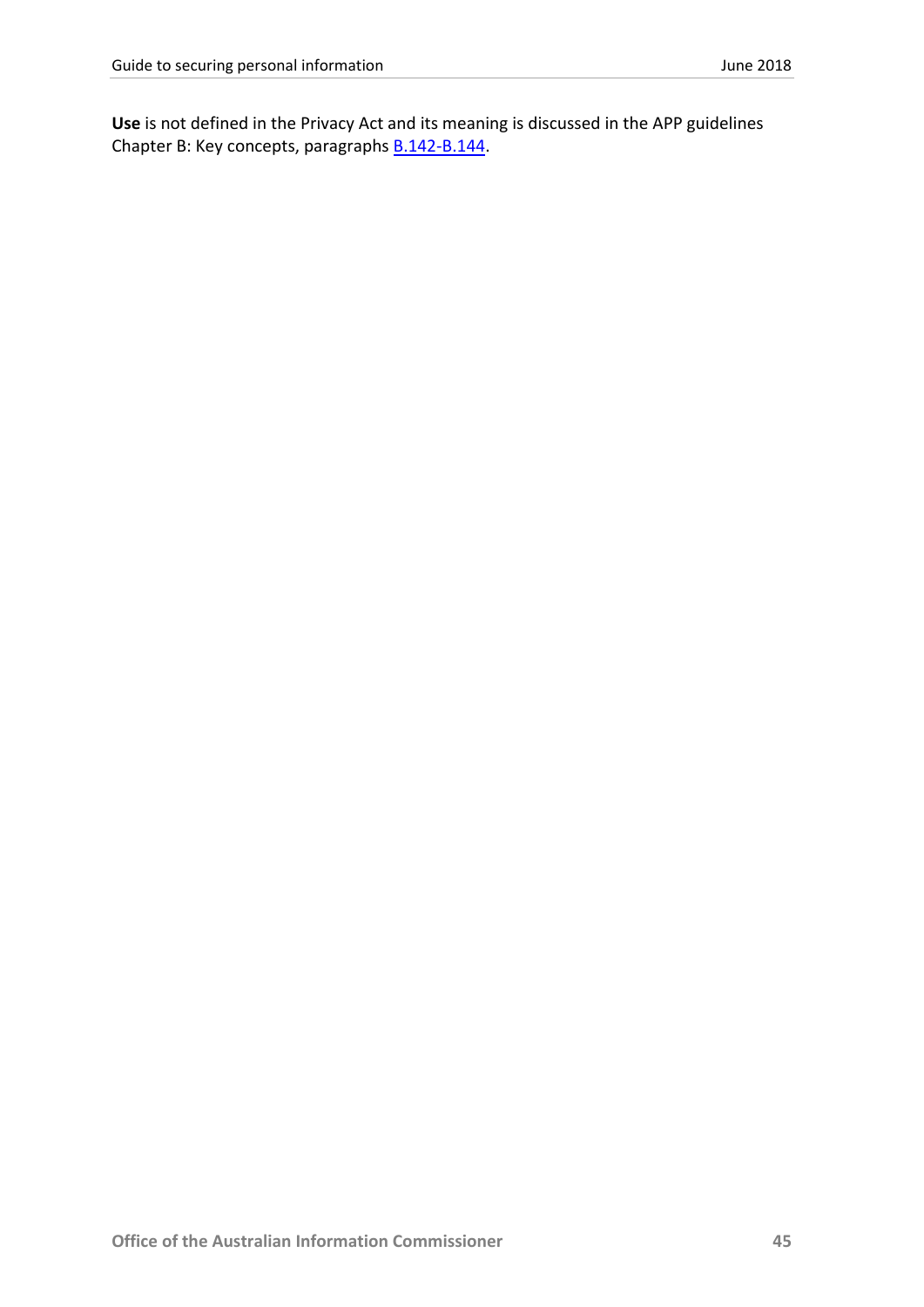## <span id="page-46-0"></span>**Appendix B — Additional resources**

## <span id="page-46-1"></span>**OAIC resources**

- The *[Australian Privacy Principles guidelines](https://www.oaic.gov.au/agencies-and-organisations/app-guidelines/)*, which outline the mandatory requirements of the APPs, how the OAIC will interpret the APPs, and matters the OAIC may take into account when exercising functions and powers under the Privacy Act.
- The *[Privacy Regulatory Action Policy](https://www.oaic.gov.au/about-us/our-regulatory-approach/privacy-regulatory-action-policy/)*, which explains the OAIC's overall approach and priorities when using its privacy regulatory powers and making related public communications.
- *[My Health Records \(Information Commissioner Enforcement Powers\) Guidelines](https://www.legislation.gov.au/Details/F2016L00360)  [2016](https://www.legislation.gov.au/Details/F2016L00360)*, outlining how the OAIC will approach enforcement issues under the *My Health Records Act 2012*.
- *[Guide to undertaking privacy impact assessments](https://www.oaic.gov.au/agencies-and-organisations/guides/guide-to-undertaking-privacy-impact-assessments)* and [PIA eLearning course,](https://www.oaic.gov.au/elearning/pia/) which provides assistance to entities on designing, conducting and acting on a privacy impact assessment.
- *[Data breach preparation and response —](https://www.oaic.gov.au/agencies-and-organisations/guides/data-breach-preparation-and-response) A guide to managing data breaches in [accordance with the](https://www.oaic.gov.au/agencies-and-organisations/guides/data-breach-preparation-and-response)* Privacy Act 1988 *(Cth)*, which outlines steps that entities should consider in preparing for and responding to information security breaches, including notifying affected individuals.
- *[Mobile privacy: A better practice guide for mobile app developers](https://www.oaic.gov.au/agencies-and-organisations/guides/guide-for-mobile-app-developers)*, which helps mobile device application (app) developers embed better privacy practices in their products and services, and helps developers that are operating in the Australian market to comply with Australian privacy law and best practice.
- [Notifiable Data Breaches scheme resources,](https://www.oaic.gov.au/privacy-law/privacy-act/notifiable-data-breaches-scheme) which provide information to assist entities to understand how the NDB scheme may apply to them, and guidance on their obligations under the scheme.
- *[De-identification and the Privacy Act](https://www.oaic.gov.au/agencies-and-organisations/guides/de-identification-and-the-privacy-act)*, which provides general advice about deidentification, to assist entities to protect privacy when using or sharing information contained personal information in balancing those objectives in information management.
- *[De-identification Decision-Making Framework](https://www.oaic.gov.au/agencies-and-organisations/guides/de-identification-decision-making-framework)*, published by the OAIC and CSIRO's Data61, which offers practical guidance to assist entities to de-identify their data effectively, especially in situations where entities wish to share or release data.
- *Privacy fact sheet 6: [Protecting your tax file number information](https://www.oaic.gov.au/individuals/privacy-fact-sheets/general/privacy-fact-sheet-6-protecting-your-tax-file-number-information)*, which provides guidance related to the handling of TFNs, including the security obligations of TFN recipients.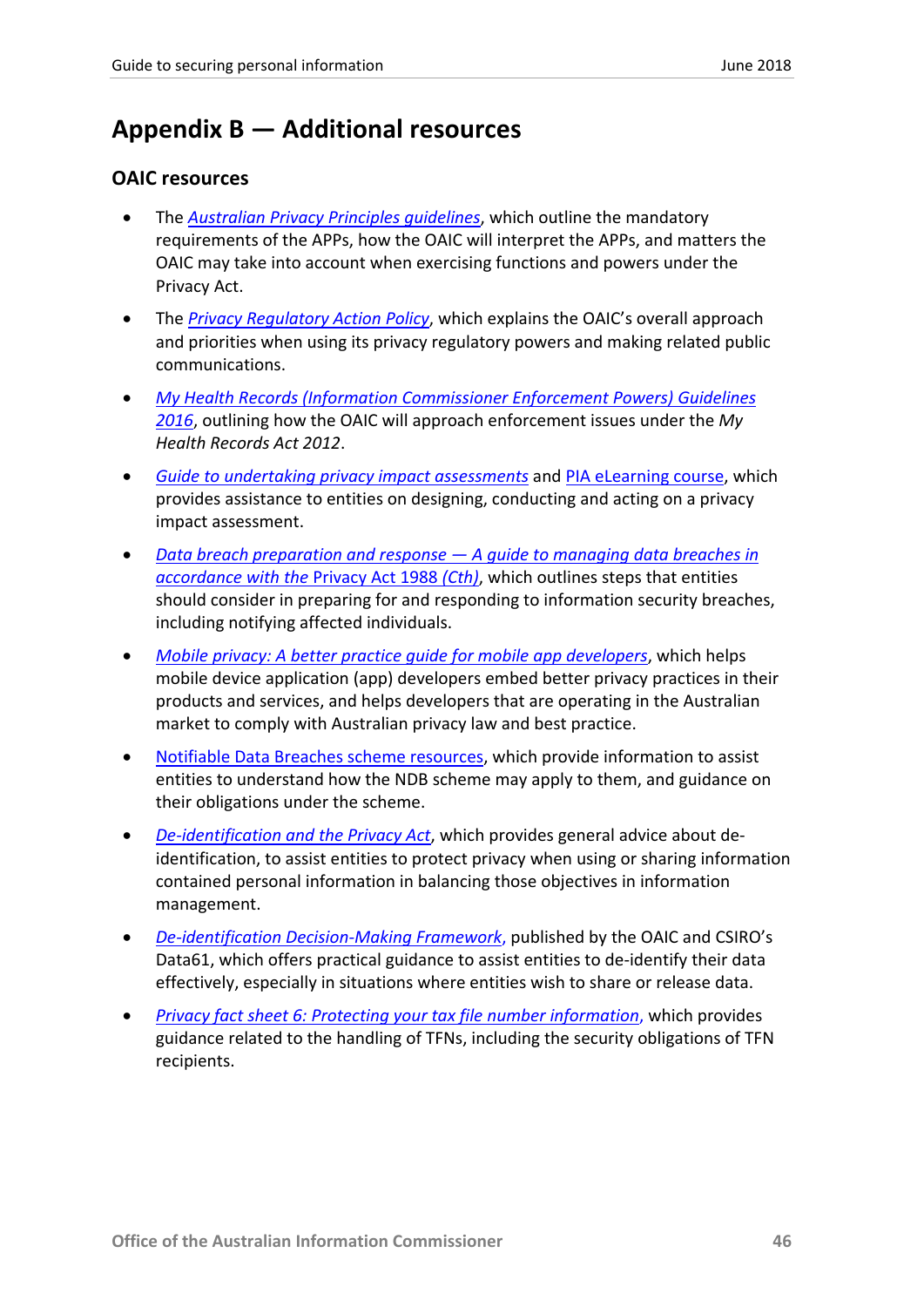## <span id="page-47-0"></span>**Other resources**

In addition, the following information security resources may be relevant to entities:

- [CERT Australia](https://www.cert.gov.au/) is Australia's national computer emergency response team. CERT Australia is the single point of referral for cyber security incidents impacting upon Australian networks. CERT Australia provides advice and support on cyber threats and vulnerabilities to the owners and operators of Australia's critical infrastructure and other systems of national interest.
- *[Control Objectives for Information and Related Technology](http://www.isaca.org/cobit/pages/default.aspx)* (COBIT) COBIT 5 is the latest edition of ISACA's international framework for information technology (IT) management and IT governance.
- International standards published by the [International Organization for](http://www.iso.org/)  [Standardization](http://www.iso.org/) (ISO) and Australian standards published by [Standards Australia](http://www.standards.org.au/) (see also the 'Standards' section in Part D of this guide), including the [AS/NZS](http://www.iso.org/iso/home/standards/management-standards/iso27001.htm)  [ISO/IEC 27000 series of information security management](http://www.iso.org/iso/home/standards/management-standards/iso27001.htm) standards.
- *[OECD Recommendation on Digital Security Risk Management](http://www.oecd.org/sti/ieconomy/digital-security-risk-management.htm)* for Economic and Social Prosperity provides guidance on the management of digital security risk aimed to optimise the economic and social benefits expected from digital openness.
- The *[National eHealth Security and Access Framework](https://www.digitalhealth.gov.au/implementation-resources/ehealth-foundations/EP-1544-2014)* (NESAF) is a comprehensive suite of documents regarding health security for the health industry and specific Australian health organisations. The NESAF aims to assist health organisations in meeting their security obligations.
- $StaySmartOnline$  this website provides guidance to businesses (and individuals) on measures they can take to protect personal and financial information online.
- *[Managing the insider threat to your business —](https://www.protectivesecurity.gov.au/personnelsecurity/Pages/Managingtheinsiderthreattoyourbusiness.aspx) A personnel security handbook* this handbook addresses the risk of the trusted insiders.

The following resources are particularly relevant to Australian Government agencies but are also useful for other organisations and government agencies:

- The *[Australian Government Protective Security Policy Framework](https://www.protectivesecurity.gov.au/Pages/default.aspx)* (PSPF), which aims to enhance a stronger security culture and provide a common approach to the implementation of protective security by Australian Government agencies and which agency heads are required to apply. The PSPF may also be used by other government agencies (including state and territory agencies) as well as the private sector as a model for better security practice.
- *[Information security management guidelines —](https://www.protectivesecurity.gov.au/informationsecurity/Pages/RiskManagementOfOutsourcedICTArrangements-IncludingCloud.aspx) Risk management of outsourced ICT [arrangements \(including cloud\)](https://www.protectivesecurity.gov.au/informationsecurity/Pages/RiskManagementOfOutsourcedICTArrangements-IncludingCloud.aspx)*, which provide a consistent and structured approach to undertaking a risk assessment when considering outsourced ICT arrangements for Australian Government information.
- *Agency cyber [responsibilities when transacting online with the public](https://www.protectivesecurity.gov.au/informationsecurity/Pages/AgencyCyberResponsibilitiesWhenTransactingOnlineWithThePublic.aspx)*, which aims to assist agencies to understand and address their responsibility to minimise the risk of harm to the public when transacting online with the Australian Government.